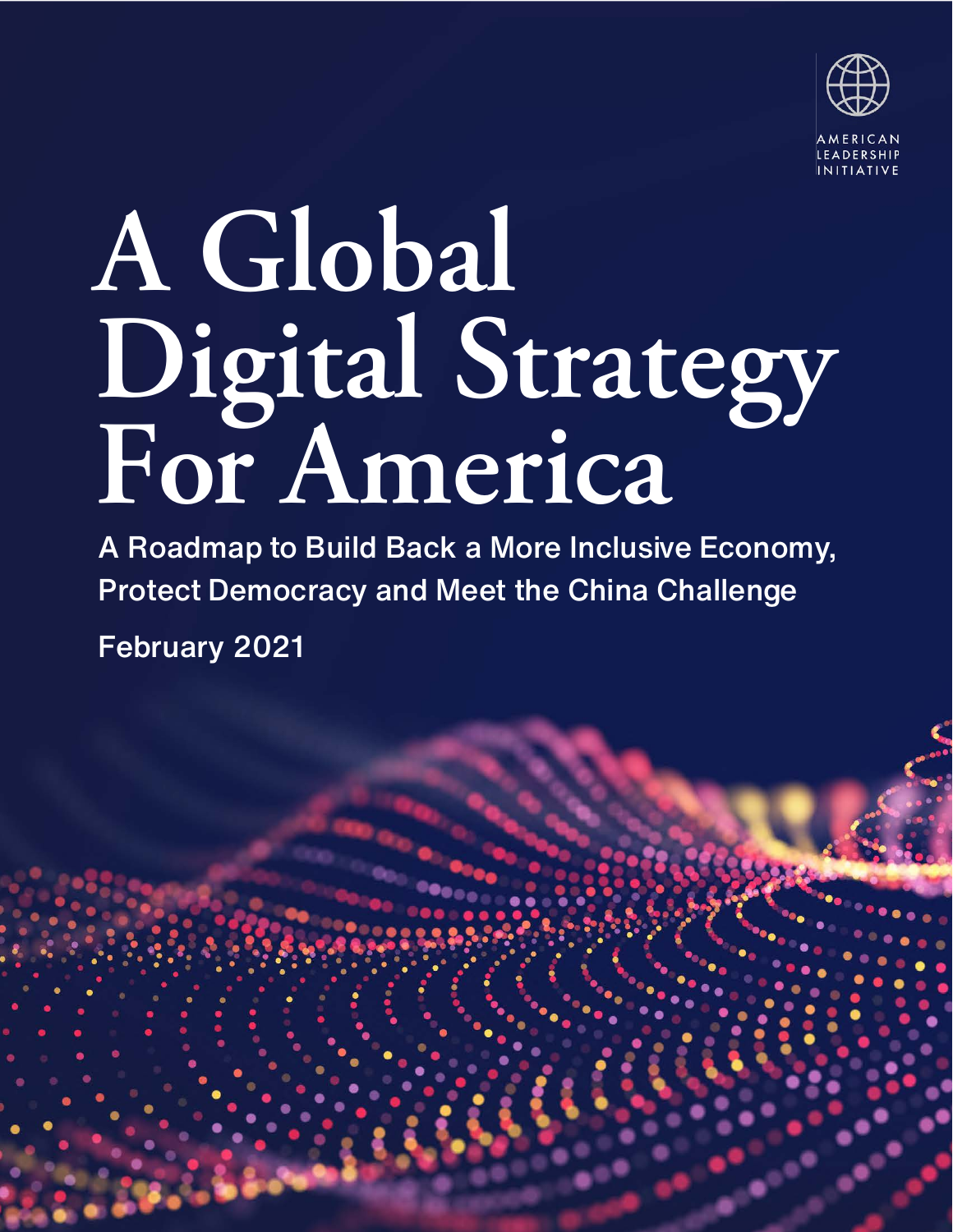## **Table of Contents**

| <b>Introduction &amp; Summary</b>                                | $\mathbf{1}$   |
|------------------------------------------------------------------|----------------|
| <b>Part I: Investing in America</b>                              | $\overline{7}$ |
| <b>Promoting Access and Inclusion</b>                            | 8              |
| Education & Training                                             | 9              |
| Access to Equipment and Broadband                                | 14             |
| Spectrum<br><b>Net Neutrality</b>                                | 17<br>17       |
| <b>Adopting a Digital Governance Agenda</b>                      | 19             |
| Privacy                                                          | 23             |
| <b>Upgrading U.S. Technological Competitiveness</b>              | 26             |
| Federal Support for Research and Development (R&D)               |                |
| Needs a Boost                                                    | 27             |
| Immigrants Are a Vital Part of the U.S. Innovation Ecosystem     | 30             |
| Protecting Our Technology                                        | 33             |
| U.S. Government Structure Should Prioritize Digital Policymaking | 39             |
| Playing Offense, Not Just Defense: A Digital Marshall Plan       | 40             |
| <b>Investing in America Summary of Recommendations</b>           | 42             |
| <b>Part II: Leading Globally</b>                                 | 45             |
| Setting a New Approach to China                                  | 46             |
| Uniting Tech Democracies: The T-10                               | 49             |
| Establishing Broader Digital Governance and Trade Arrangements   | 54             |
| Reaching Agreement on Global Digital Tax Issues                  | 57             |
| <b>Leading Globally Summary of Recommendations</b>               | 58             |
| <b>Conclusion</b>                                                | 60             |
| <b>Endnotes</b>                                                  | 61             |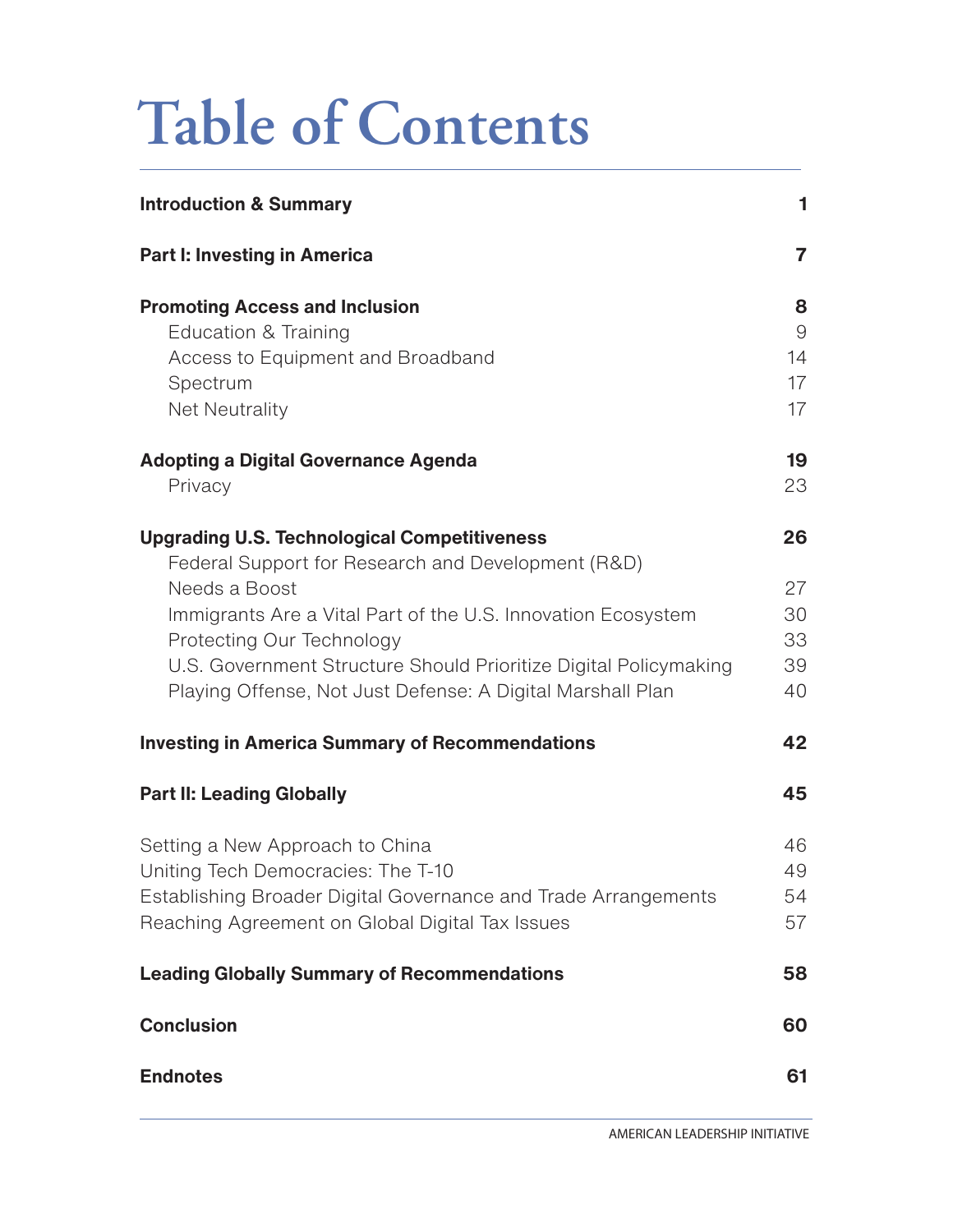## <span id="page-2-0"></span>**Introduction & Summary**

**The digital revolution is permeating all aspects of society, remaking the way people work and learn, changing the economic landscape, and altering America's relationships with the rest of the world. While this revolution has generated many benefits throughout society, the rapid change, accelerated by the global COVID-19 pandemic, has also created economic disruption, devastating many in the middle and working classes and posing challenges to American democracy. With the right policies, however, this revolution holds the potential to create a more inclusive and growing American economy with good American jobs, establish digital governance to protect democracy, support inclusive growth in developing countries, and position the United States (U.S.) as a global digital leader.** 

That is why the American Leadership Initiative (ALI) has convened and consulted with experts and key stakeholders from think tanks, academia, civil society, and business, together with elected officials, to develop a digital policy roadmap for the Biden Administration and Congress. This report represents a culmination of that work.

To reap the benefits of the digital economy, and avoid its pitfalls, America must launch a **Global Digital Strategy,** involving a whole of government approach, and including participation of business and labor representatives, and civil society stakeholders. Such a strategy should focus on two interrelated pillars: **Investing in America,** ensuring equal access to technology to close the digital divide and promoting policies to ensure American competitiveness; and **Leading Globally,** working with allies to create a global digital future that is open, transparent, and democratic.

America's global digital leadership requires citizens who have equal access to broadband, digital technologies, training, and education, so that they can fill the jobs of today and tomorrow, actions made more urgent by the unequal social and economic impacts of the pandemic. **Investing in America** must therefore start with a comprehensive look at how to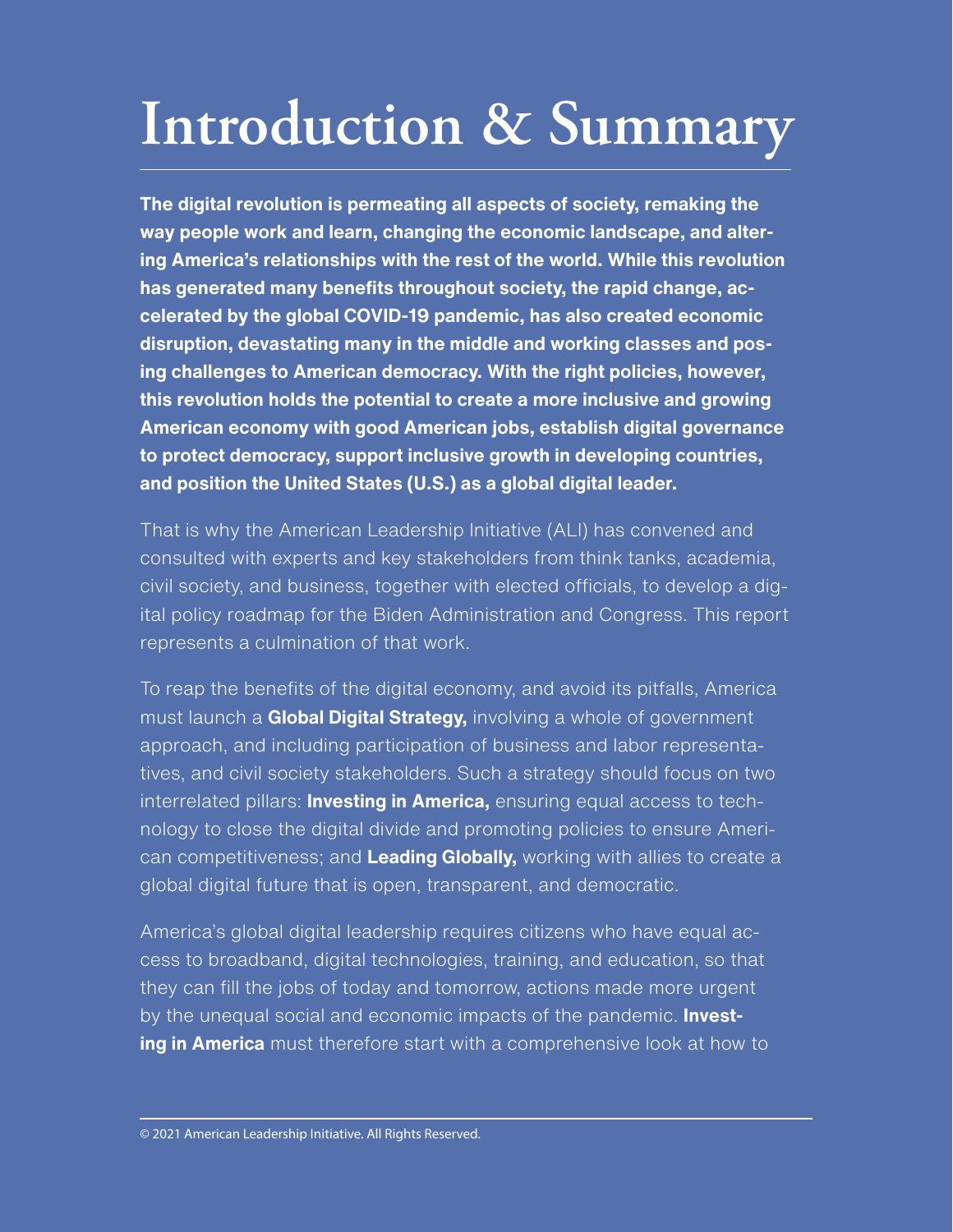improve access to digital training at all levels, from grade school through community college and apprenticeships, to older workers who need to upskill for new jobs. It must include providing access to digital devices and broadband for all citizens and ensure that this training and technology is accessible to citizens living in rural America, African Americans, Hispanics, and other underserved communities.

To ensure American workers are gaining the right digital skills necessary to succeed in the future economy, government, corporate and labor partners must come to the table to significantly bolster education and training programs in new ways. By developing an inclusive digital agenda, including universal access to broadband, as well as freeing up new spectrum and tackling net neutrality, the new Administration can shift the U.S. economy towards greater income equality and prepare American workers to compete globally in an increasingly digital world.

The Biden Administration should also move to establish an Office of Global Digital Policy in the Executive Office of the President. This new office would coordinate digital policies, starting with the imperative of doubling U.S. federal investment in research and development; advancing a global digital governance agenda that allows citizens to safely use the internet; identifying a limited group of technologies for targeted support; encouraging policies that foster innovation, protect key technologies, promote exports; and supporting immigration reform, including provisions designed to attract and keep the best talent from abroad.

These efforts must be combined with a multipronged series of investment and export controls to protect key U.S. technologies and a Digital Marshall Plan to provide financing for U.S. technology companies. This financing would allow companies to compete on a level playing field with China's technology companies that receive government subsidized financing, not just to provide fair commercial competition, but to ensure that developing countries can purchase internet infrastructure consistent with an open, accountable, and democratic internet, as opposed to Chinese supplied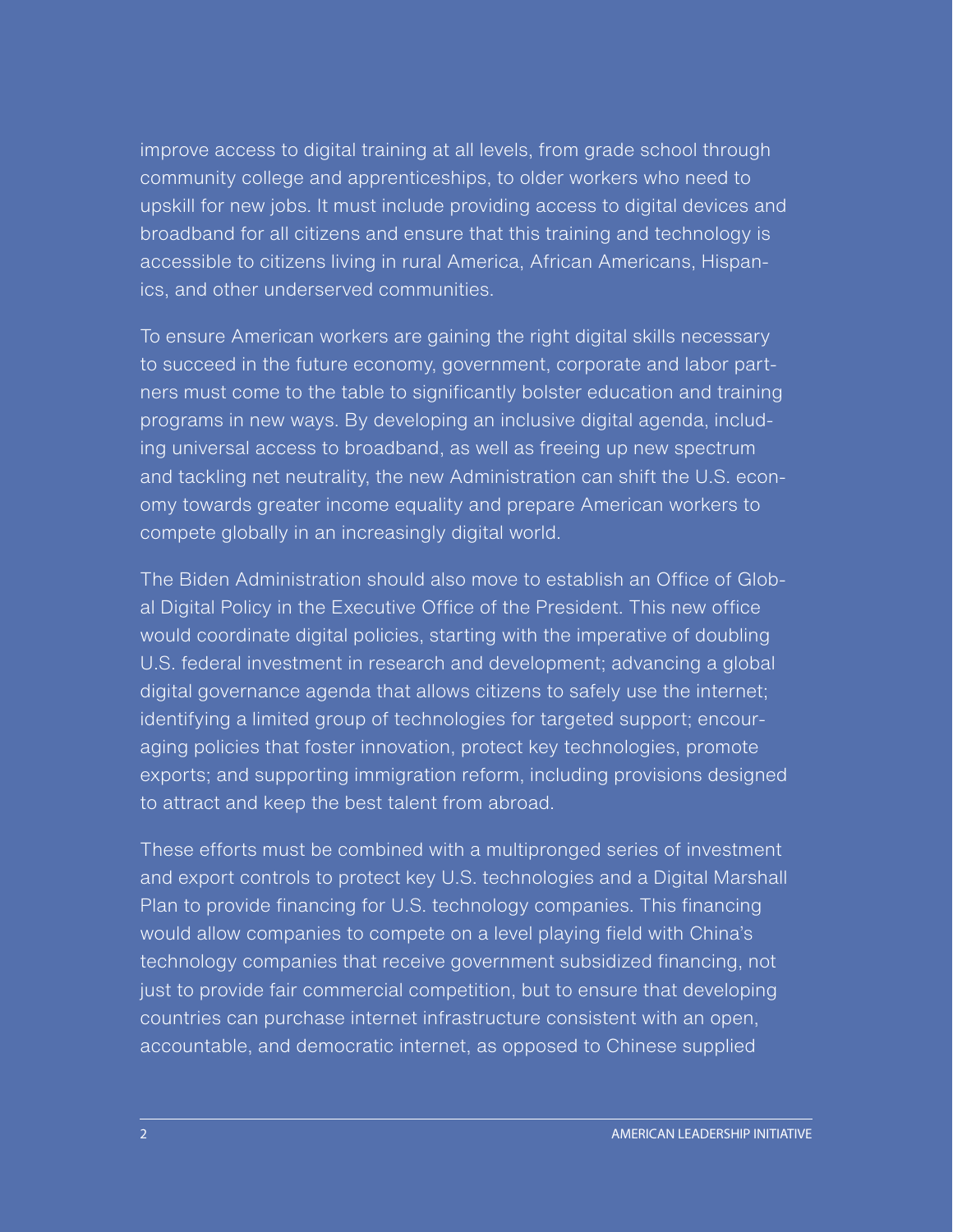infrastructure, which supports an autocratic internet, allowing government monitoring and censorship.

With strong, inclusive domestic policies and funding, America and its workers will be positioned to compete and **Lead Globally**. To achieve such global leadership, the Biden Administration must discard the unilateral approach of the Trump Administration and establish an alliance with other liberal democracies that have advanced technology industries. These technology-driven democracies, the "T-10," should work together to create a global governance agenda, based on shared values. This alliance should create a framework that will allow businesses, civil society, and citizens access to an internet that is open, democratic, and safe, as well as form a template for negotiating digital agreements with other countries, understanding that other countries may need to phase in or adapt parts of the agenda.

Finally, the U.S. must work with its allies to develop a coordinated approach to China, applying joint pressure to eliminate the subsidies and other non-market practices it uses to give its technology companies an unfair advantage, while jointly coordinating the protection of technologies vital to national security. This leadership will be important in safeguarding American interests and a democratic internet, especially when faced with a rising China, which is promoting an autocratic internet as an export and political strategy.

With the T-10 framework in place, the U.S. should negotiate additional digital arrangements. The next step should be the negotiation of a Pacific Digital Agreement, taking advantage of the digital agreements many of these countries have already negotiated among themselves. This agreement would also be a way for the U.S. to reassert its engagement in Asia, a region that has sorely felt the U.S. absence during the past four years.

A comprehensive digital strategy is broad and complex, touching on almost every aspect of the economy and people's lives. New technologies offer the promise of solving many of the world's challenges but also raise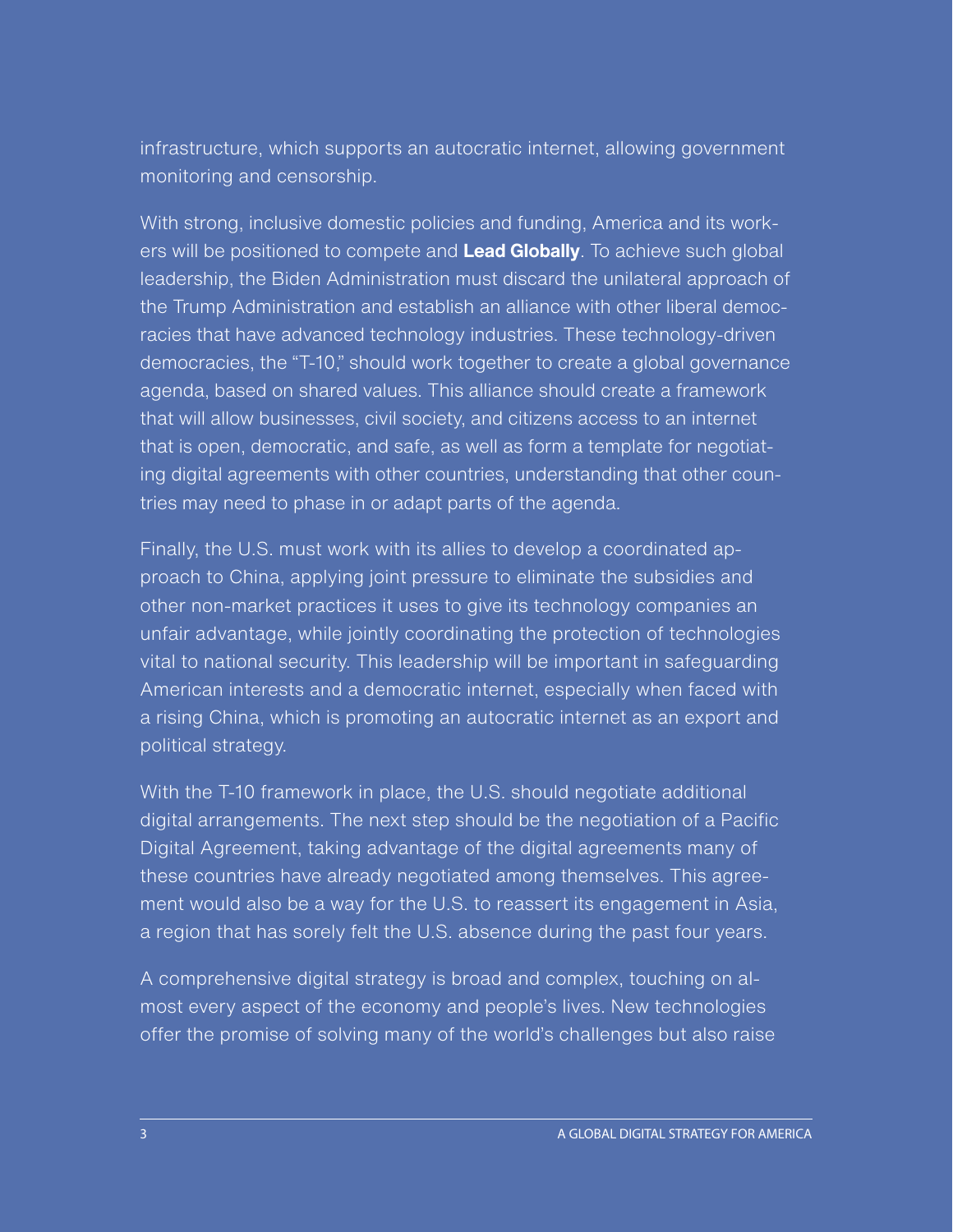new issues, like increasing economic inequality, managing the impact of violent and false narratives on social media, and the opportunity to abuse technologies like facial recognition. Our list of recommendations detailed in this report is not exhaustive, but rather provides a policy scaffolding – the key elements that must be in place for the U.S. to harness digital technologies to their best advantage, creating a more inclusive and growing economy at home and abroad, and a safer, more democratic world.

#### **About the American Leadership Initiative**

The American Leadership Initiative (ALI) is working with elected officials and other stakeholders to develop a 21<sup>st</sup> century vision and policy agenda for American global leadership, based on American interests and shared values. ALI's policy work is focused on five pillars: advancing inclusive and sustainable growth at home and abroad, pursuing smart trade policies, leading on climate, meeting the China challenge, and promoting democracy, human rights, and rule of law.

#### **About the Authors**

#### **Dr. Orit Frenkel**

Dr. Orit Frenkel is the CEO and co-founder of the American Leadership Initiative. She has 39 years of experience working on Asia, trade, and foreign policy issues. Prior to founding ALI, Orit was a senior executive with General Electric Company for 26 years. In that position, she supported GE's international public policy initiatives, international sales, and corporate social responsibility initiatives. This included addressing the policy and business challenges posed by China, developing rules for digital trade, and policies to support sales of environmentally friendly goods.

Dr. Frenkel started her career in the Office of the U.S. Trade Representative where she was the Director for Trade in High Technology Products and Deputy Director for Trade with Japan, and spent a year working for Congressman Lee Hamilton during his time as Chair of the House Foreign Affairs Committee.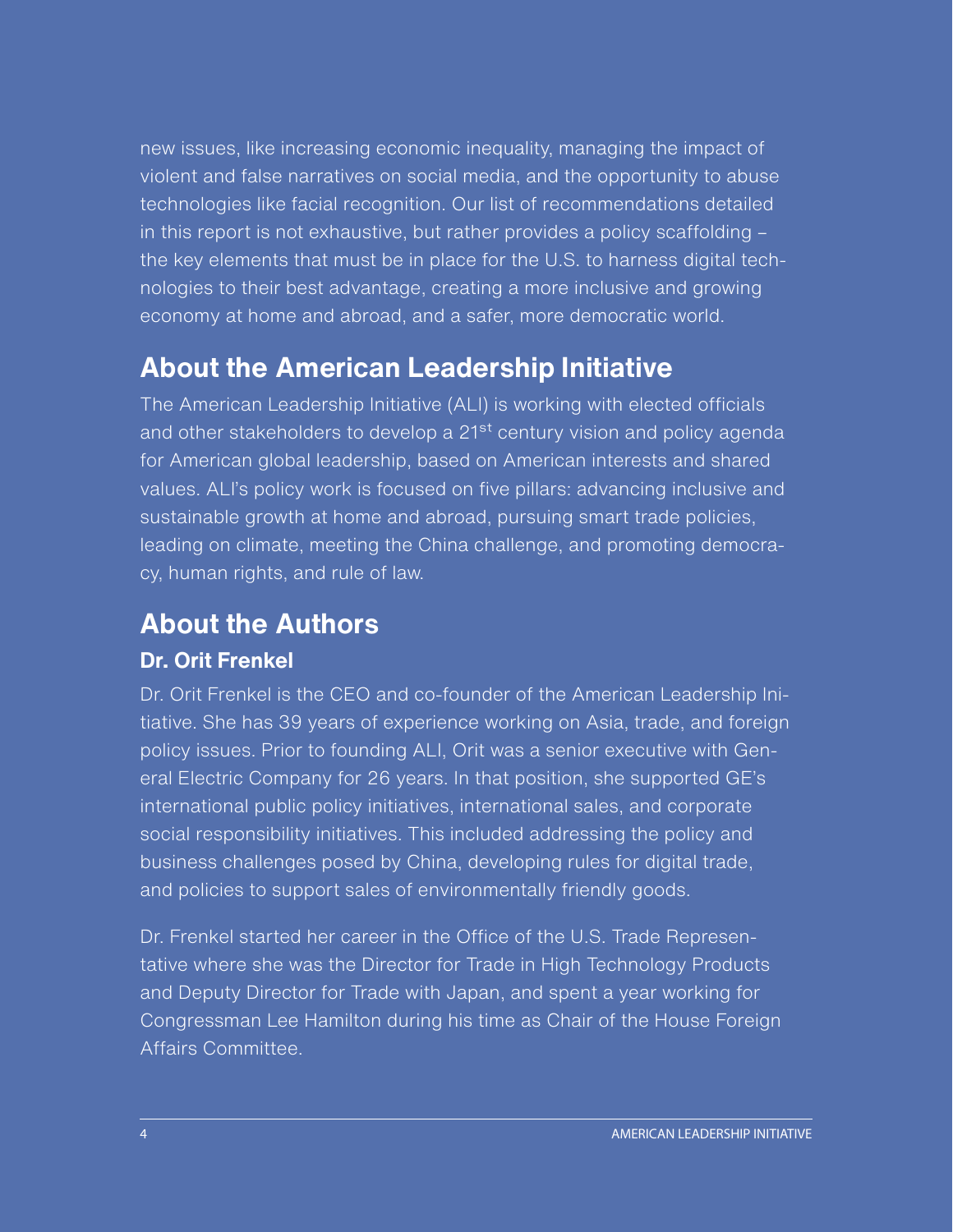She is the author of numerous published articles on trade and foreign policy issues, as well as a book on the negotiation of the U.S.-Israel Free Trade Area. She is an Adjunct Fellow with the Center on Strategic and International Studies, a member of APCO's International Advisory Committee, and has served on the board of numerous trade associations and on Department of Commerce and State Advisory panels.

Ms. Frenkel received a Ph.D.in International Economics from The Johns Hopkins University, an M.P.P. from the University of Michigan, and a B.A. in Economics with honors from University of Maryland.

#### **Rebecca Karnak**

Ms. Rebecca Karnak is Director of Digital Projects at the American Leadership Initiative. She is also the Principal and Founder of Woodside Policy LLC, a boutique public policy consulting firm. Prior to joining ALI, Ms. Karnak was Senior Director, Global Public Policy, at Dell Technologies, focused on helping the company navigate geopolitical uncertainty and build relationships and platforms to enable constructive public policy conversations.

She has held roles in government, trade associations, and non-profit settings for over two decades, including at the U.S. Department of Commerce, the U.S. Embassy in Beijing, and the Information Technology Industry Council. Ms. Karnak earned her B.A. from the Ohio State University, and her M.A. in international affairs, with language proficiency certification in Mandarin and Spanish, from the Johns Hopkins School of Advanced International Studies (SAIS).

#### **Acknowledgements**

The American Leadership Initiative consulted with a diverse group of experts and stakeholders in the preparation of this report and is grateful to the many individuals who were generous with their time and thoughts. ALI is especially grateful to the members of its Global Digital Strategy Working Group for their contributions: Edward Alden; Ed Britan; Michael Castellano; Wendy Cutler; Rebecca Fraser; Matthew Goodman; Josh Kallmer; Nicole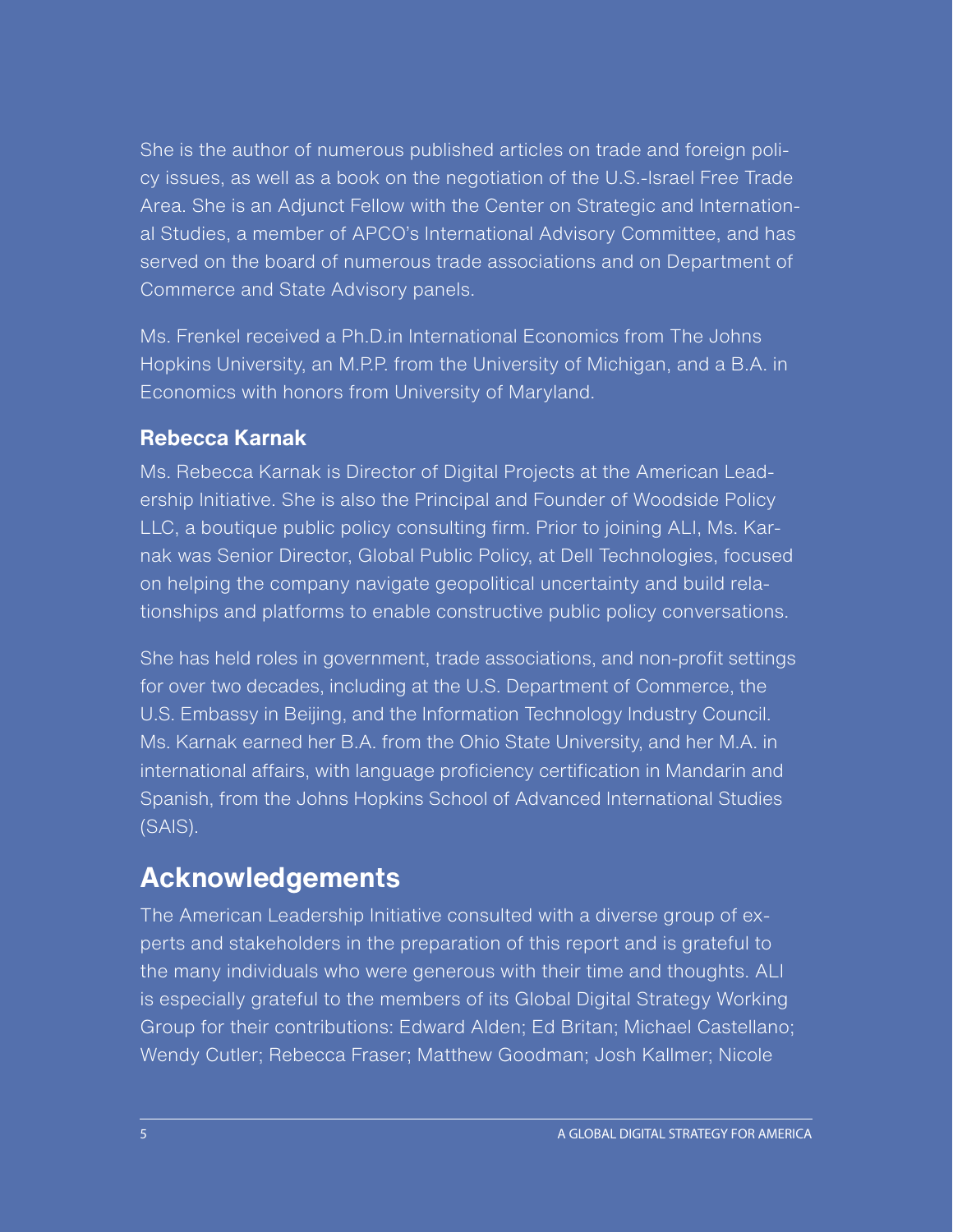Lamb-Hale; Debra Marks; Josh Meltzer; David Ohrenstein; Matthew Reisman; Meredith Sumpter; Scott Thompson; Paul Triolo; Astri Van Dyke; and Debra Waggoner. Special thanks also to Claude Fontheim for his contributions. These individuals have contributed in their individual, not institutional, capacities, and support the general policy direction reflected in this roadmap, though they may not necessarily agree with every finding and recommendation.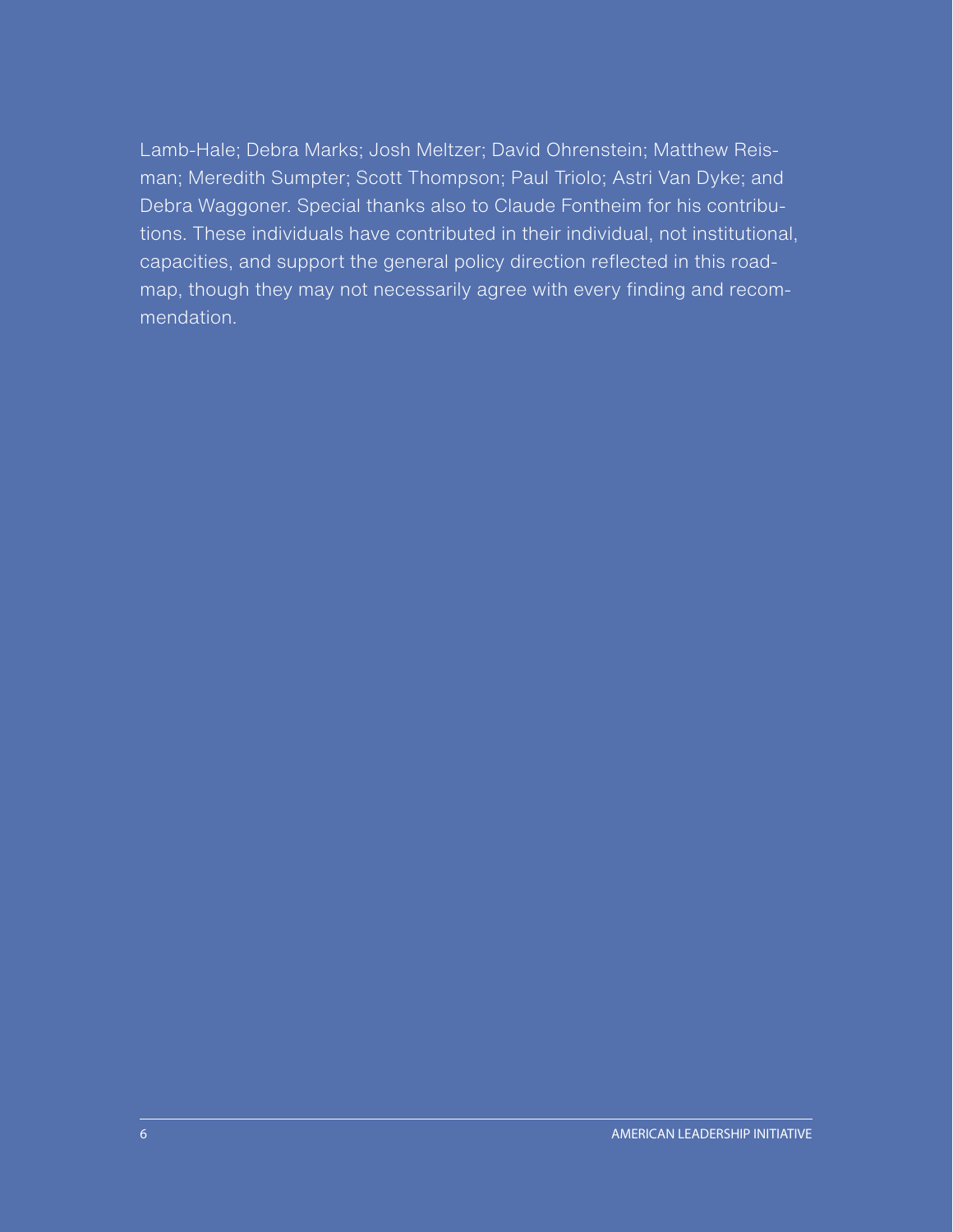## <span id="page-8-0"></span>**Part I: Investing in America**

Now is the time for a landmark investment in America's digital competitiveness to prepare the country for an increasingly digital post-pandemic economy. Such an effort should include investments in digital training and connectivity, the development of a digital governance regime and measures to upgrade America's technological competitiveness.

This must start at home with investments in digital education, training, and connectivity. These investments must come with implementation of diversity, equity, and inclusion policies to ensure that the benefits are widely shared among American workers without a college degree, women, Hispanics, African Americans, and indigenous Americans. This initiative would be a pivotal step toward closing income inequality in the U.S. and ensuring that all Americans have access to high-quality, good-paying jobs. Creating an inclusive and skilled workforce would strengthen American businesses, their employees, and ultimately, America's economic competitiveness.

The U.S. must also develop a comprehensive digital governance agenda that updates its policy approach to the digital economy. This digital governance agenda should embrace innovation and the potential economic and social benefits of new technology for all sectors, businesses of all sizes, and underrepresented voices, while seeking to protect consumers and citizens. It should also codify the American vision of an internet that is open, transparent, and democratic, as opposed to China's vision, which is one of censorship, monitoring and autocracy.

To promote U.S. technological competitiveness, particularly with respect to China, the U.S. should seek to reenergize U.S. competitiveness policy, including pieces that have shown dividends in the past: funding and incentives for research and development (R&D); identifying and protecting key technologies; implementing an immigration policy that attracts the best global talent;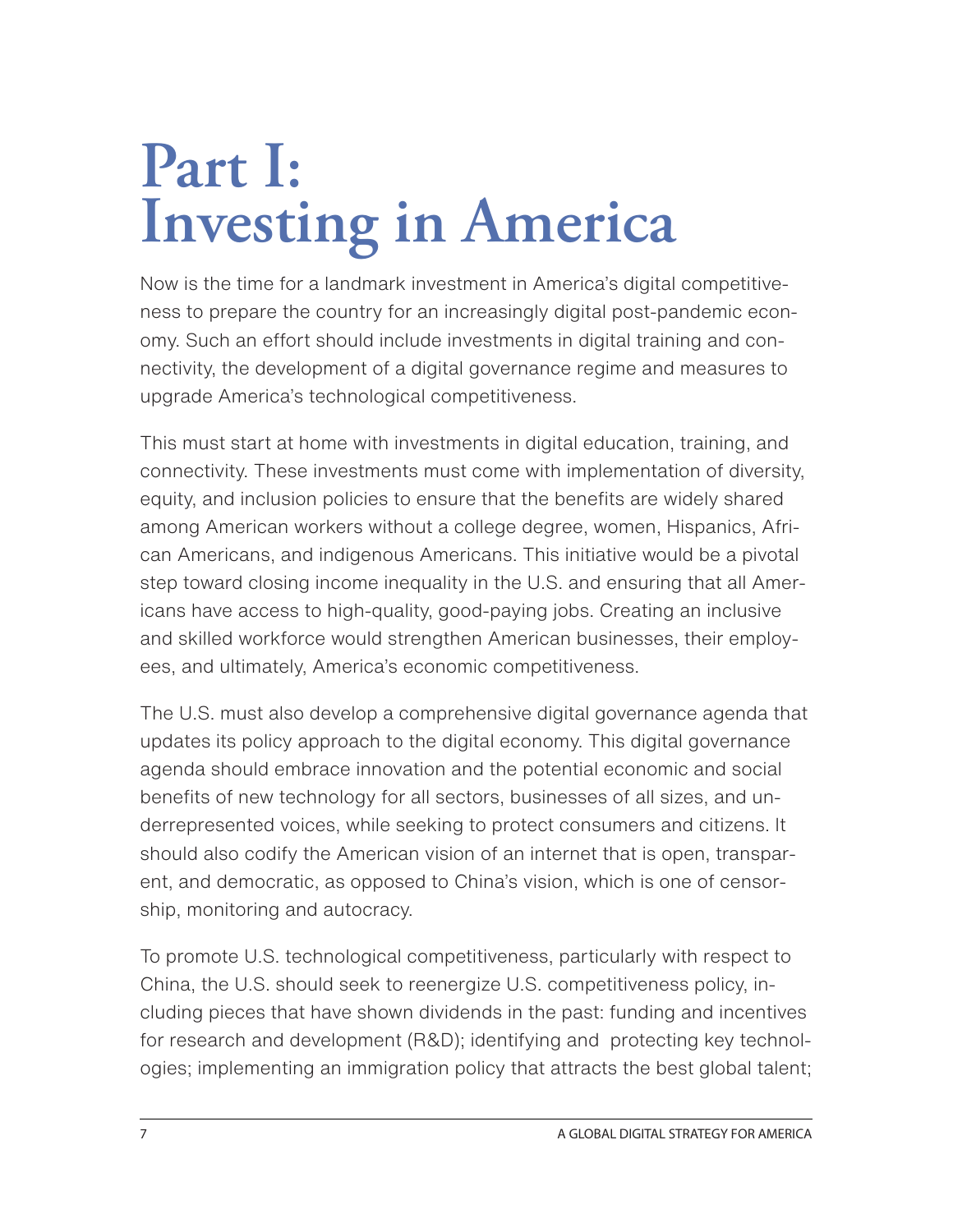<span id="page-9-0"></span>new regulations to protect America's key technologies; and a Digital Marshall Plan to allow American firms to compete with China around the world and promote its democratic vision of technology.

A landmark investment in America's workers, its digital governance and technological competitiveness will lay the groundwork for a thriving domestic economy and position the U.S. to be a  $21<sup>st</sup>$  century global digital leader.

## **Promoting Access and Inclusion**

Throughout the Covid-19 pandemic, Americans have experienced more than ever how vital fast internet connections, digital devices and related skills are to daily life. Overnight, students turned to online learning, workers shifted to online work, and doctors offered telemedicine appointments, with several people in a household often using internet service at the same time. However, this online existence was not available to everyone, as 40 million people in the U.S. realized that they had unreliable internet service, or none at all.<sup>1</sup>

A deep digital divide that drives economic inequality is undermining American economic competitiveness. This divide also disadvantages many American workers based upon race, geography, and level of education. As of [2](#page-62-0)019, Pew Research Center<sup>2</sup> reported that roughly three-in-ten adults with household incomes below \$30,000 a year do not own a smartphone. And more than four-in-ten don't have home broadband services or a computer. This reality increases U.S. economic inequality, leaving the U.S. unable to harness the full potential of its human capital, and weakening U.S. global competitiveness.

The continued digitization of many jobs hits low-skill workers and workers from marginalized communities especially hard, with an increasing number of traditional low-skill jobs now requiring digital skills. This trend will only accelerate over the coming years. Manufacturing workers and farmers need digital skills to operate computer-aided machines and farm equipment. Workers with a high school degree need digital skills to find work and earn a living wage. A recent Brookings Institution study concluded that acquiring digital skills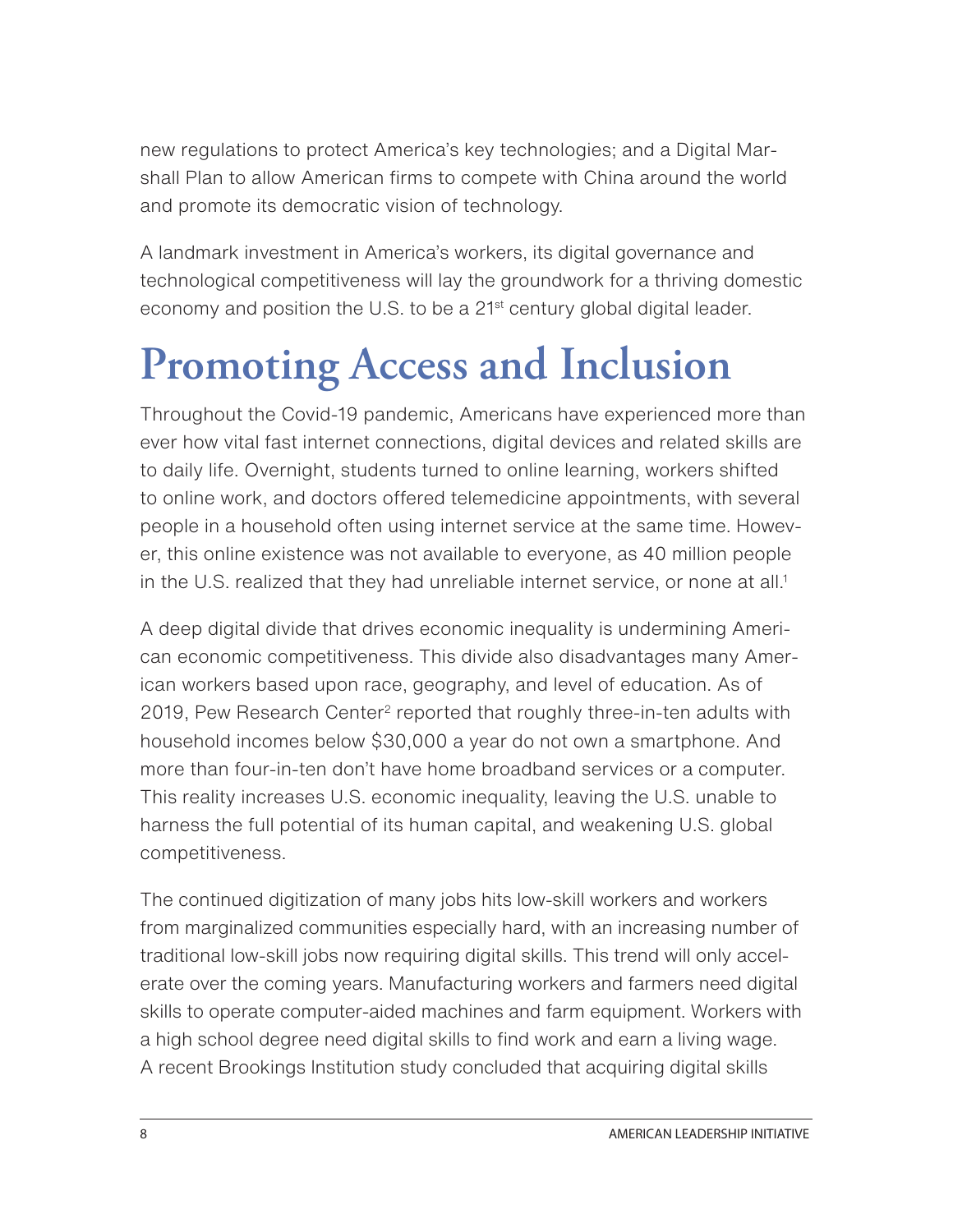<span id="page-10-0"></span>is now a prerequisite for economic success for American workers[.3](#page-62-0) Covid-19 has accelerated this trend and upskilling the population will be an essential component to recovery for the U.S. economy.

**Access to affordable broadband and connected devices must be a national priority.**

Access to affordable broadband, connected devices, digital training, and education for Americans must be a national priority, akin to the way the federal government prioritized the interstate highway system in the 1950s. This effort will require greater involvement and investment by business across the country and will only produce the desired outcomes if strong diversity, equity, and inclusion (DE&I) measures are implemented.

The following section regarding "access and inclusion" explores and offers recommendations to help close the digital divide by addressing several key areas: education and training, including apprenticeships and community college; access to equipment; spectrum allocation; and net neutrality, all of which need to be reprioritized and expanded as part of a package to invest in America. These changes will help ensure a much more inclusive economy and ensure that the U.S. has a workforce trained for the jobs of tomorrow and prepared to compete globally.

#### **Education & Training**

America's economic strength relies on the education and skills of its labor force. Digitization of the workplace has been transformational — two-thirds of the 13 million U.S. jobs created in the past decade required medium or advanced levels of digital skills,<sup>4</sup> while only 30 percent of jobs required no digital skills at all.<sup>[5](#page-62-0)</sup> Low- and middle-skill jobs are increasingly automated, threatening to displace as much as one-third of the workforce during the next decade, widening income inequality and deepening racial and regional divides. U.S. efforts to help displaced workers in transition have been inadequate. Unemployment insurance is too rigid and covers too few workers, and training programs are often unsuccessful at matching training to available jobs.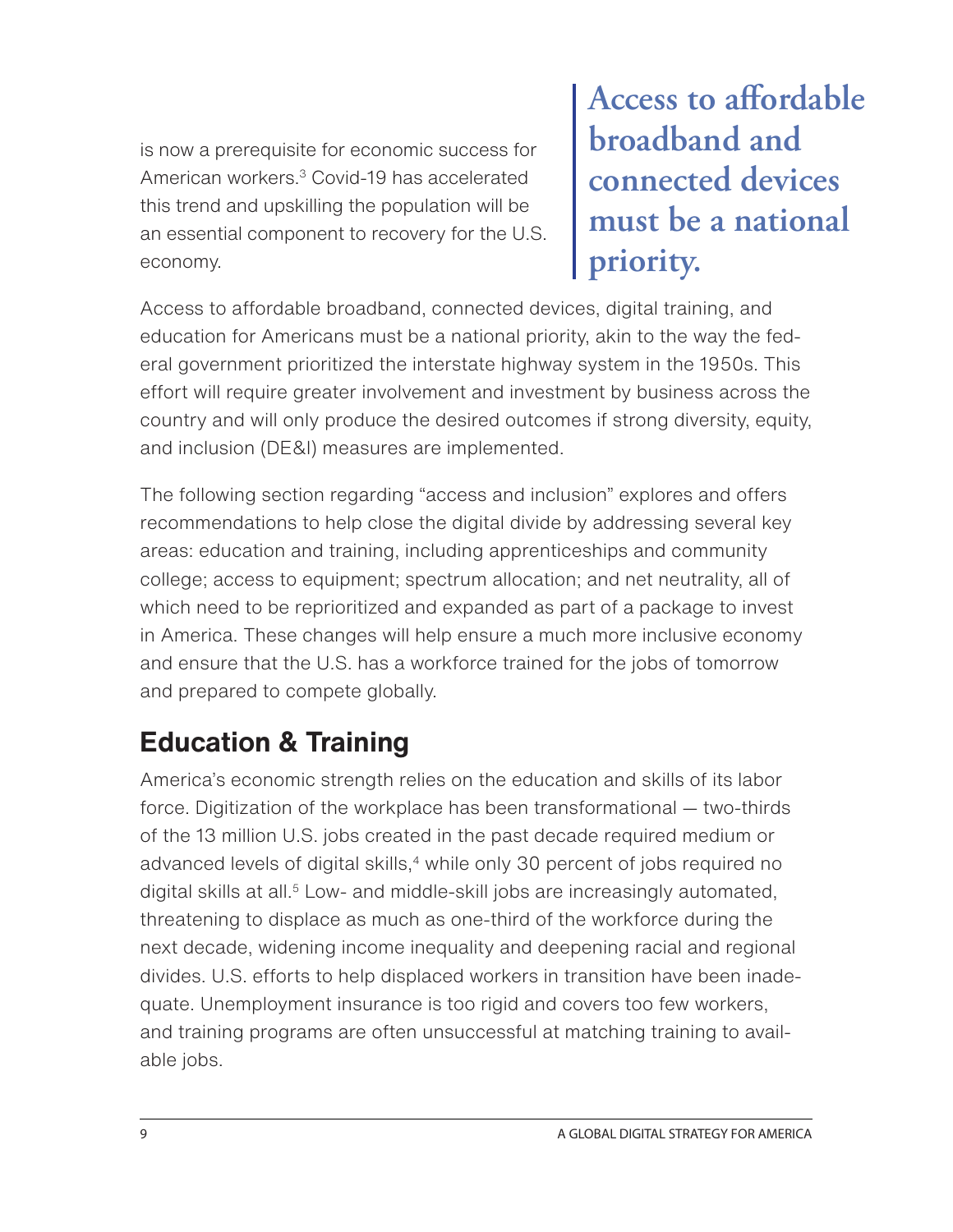Meanwhile, foreign competitors are doing far more than the U.S. to prepare their workforces for the future. Denmark is a world leader in adjustment supports for unemployed and displaced workers.<sup>[6](#page-62-0)</sup> Singapore has created new lifelong learning benefits<sup>[7](#page-62-0)</sup> so its workers can continuously upskill. Germany boasts a much-heralded apprenticeship system<sup>8</sup> in which 60 percent of youth train as apprentices in fields such as advanced manufacturing and IT, compared to just 5 percent in the U.S. Estonia has prioritized digital skills<sup>[9](#page-62-0)</sup> for its citizens from early on, ensuring that all schools have Wi-Fi, computers and digital training. Today, Estonia has the smallest performance gap<sup>10</sup> out of Organization for Economic Co-operation and Development (OECD) countries between low- and high-income students.

By contrast, the U.S. ranks near the bottom among OECD countries on public spending on labor market programs as a share of GDP; and the trendline is headed in the wrong direction.<sup>11</sup>

During the past 15 years, the Department of Labor's (DOL) budget for grants to states to support job training programs has fallen by more than half after counting for inflation. Worse, the past several decades have seen steady declines in private sector investment in workforce training – with a falling share of workers receiving on-the-job or employer-sponsored training[.12](#page-62-0)

It is critical that opportunities be dramatically expanded for citizens to acquire the digital skills they need not only for jobs today, but for the jobs of the future. This is especially true for low-skilled workers, workers without a college education, workers of color and workers from other marginalized groups. As Covid-19 has shown, the first step in building digital skills is making sure the entire country has access to broadband. K-12 students must also have access to basic digital tools and computer classes to ensure that all students finish high school with the skills needed for good jobs, an essential step to reduce the glaring inequalities in American society. It is also critical that separate funding be available to ensure that STEM education is offered in K-12 schools serving historically disadvantaged groups.

Investing in digital training for workers who are currently unemployed or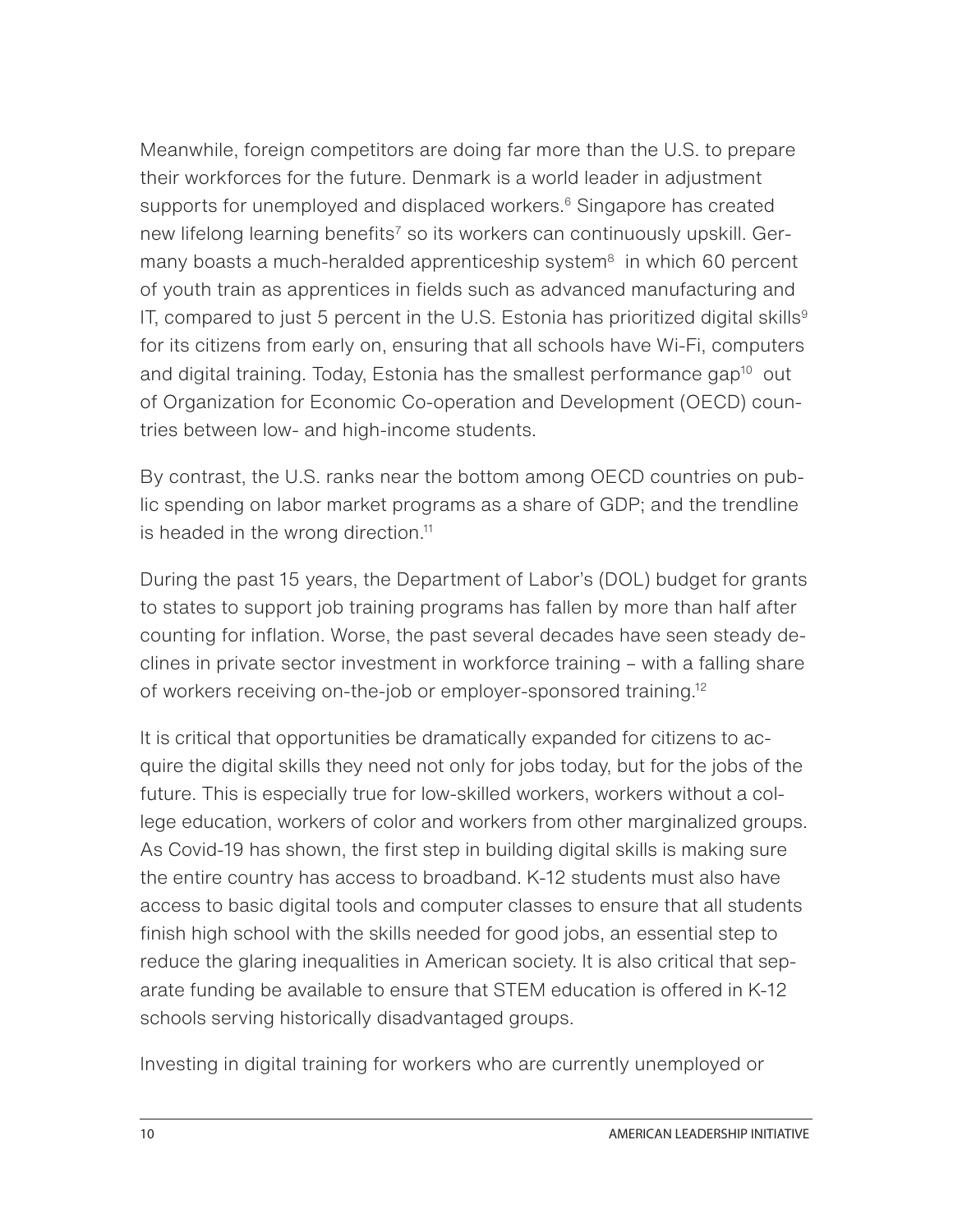in low-wage jobs and seeking to increase their skills is equally important. Before the pandemic, 6 to 7 million jobs were unfilled in the U.S., primarily because of a mismatch between worker skills and available jobs.<sup>13</sup> A lack of digital skills is a major reason for this gap[.14](#page-62-0)

In addition to repairing the inequalities in U.S. society and the economy, having a digitally-skilled population is also vital to ensuring that American business continues to have the talented labor force it needs to remain a global leader. A successful workforce model for the 21<sup>st</sup> century will require employers to think about how to develop the pipeline of talent needed to build their workforce.<sup>15</sup> Corporations must partner with the government to upgrade and expand digital training and education systems to ensure that workers are gaining skills that will lead not only to existing jobs, but those in years to come. Microsoft launched a program in 2020 to help 25 million people globally acquire digital skills, and Qualcomm has a program to provide STEM education in classrooms across the U.S. While some companies have initiated programs, much more needs to be done. There needs to be a much more extensive and systemic approach to facilitate public-private partnerships, ensuring that digital training is available across all U.S. population groups and education levels.

#### **Community College**

Community colleges enrolled more than 5.7 million students in 2019[.16](#page-62-0) They play a particularly important role for students who need additional skills to find new or better paying jobs. In 2015, President Obama proposed legislation to make 2 years of community college free.<sup>17</sup> While the legislation did not pass, a number of states have enacted programs to make community colleges free, especially for low-income families.

Funding should be expanded for Minority Serving Institutions (MSIs) and Historically Black Colleges and Universities (HBCUs), especially for their STEM and computer science programs, to ensure that the next generation's workforce harnesses the full potential of America's citizens. In addition to making community colleges accessible, community colleges must greatly expand their digital and technical skills training to meet the growing demand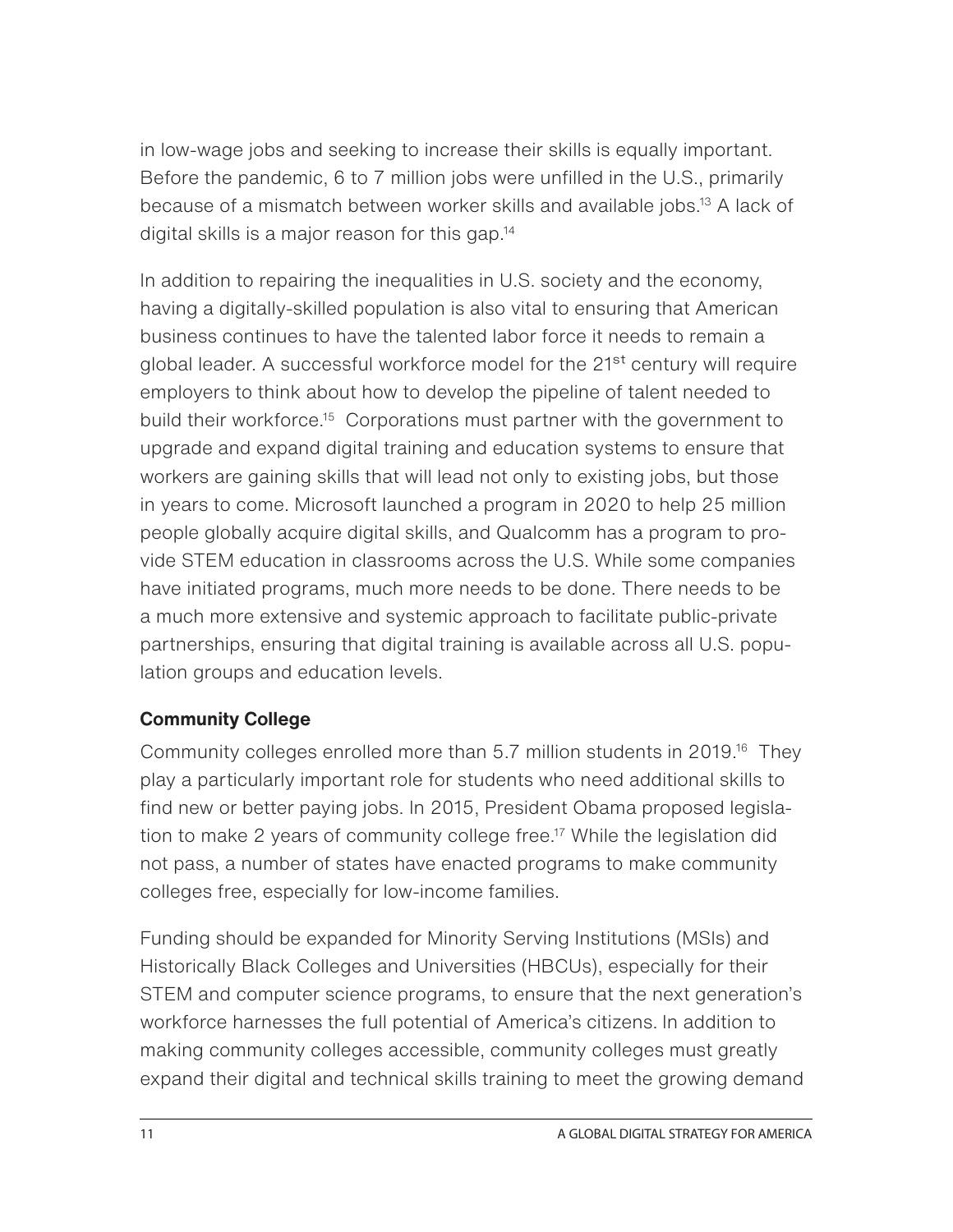for these skills in the workplace. These programs should be created in partnership with companies that can help design courses and training that could lead to jobs in those companies. Companies should also receive incentives to partner with community colleges in developing digital job preparedness programs. Google recently initiated its first federally registered apprenticeship program with the Borough of Manhattan Community College (BMCC), San Jose City College (SJCC) and the Austin Community College District (ACC) to train IT workers. Federal incentives are needed to encourage companies to greatly expand such programs.

Enacting federal legislation to make community college more affordable for low-income families on a national level and encourage creative partnerships with industry is critical. Such legislation should specify funding for digital training and create incentives for digital companies to partner with community colleges on that training.

#### **Apprenticeships**

Historically, the U.S. has not significantly supported apprenticeship programs. Unlike workforce training, apprenticeships are closely tied to the private sector. Programs are created when and where employers see a need, typically teaching job-ready skills that frequently lead to a long-term position with a given employer. Apprenticeships are an important tool to prepare students and workers for an increasingly digitized and automated economy and can be designed for students coming out of college, community college or high school. Apprenticeships can also narrow the post-secondary achievement gaps in both gender and race.<sup>18</sup> Having learning take place mostly on the job, and providing participants with wages while they learn, is especially beneficial to students from low-income communities.

Demand is growing for apprenticeship programs in the U.S. In South Carolina, the state created "Apprenticeship Carolina" in 2007, in response to the business community's call for a more highly skilled labor force. There are more than 34,000 apprentices in the state today.<sup>19</sup>

Other countries have long made use of apprenticeship programs with im-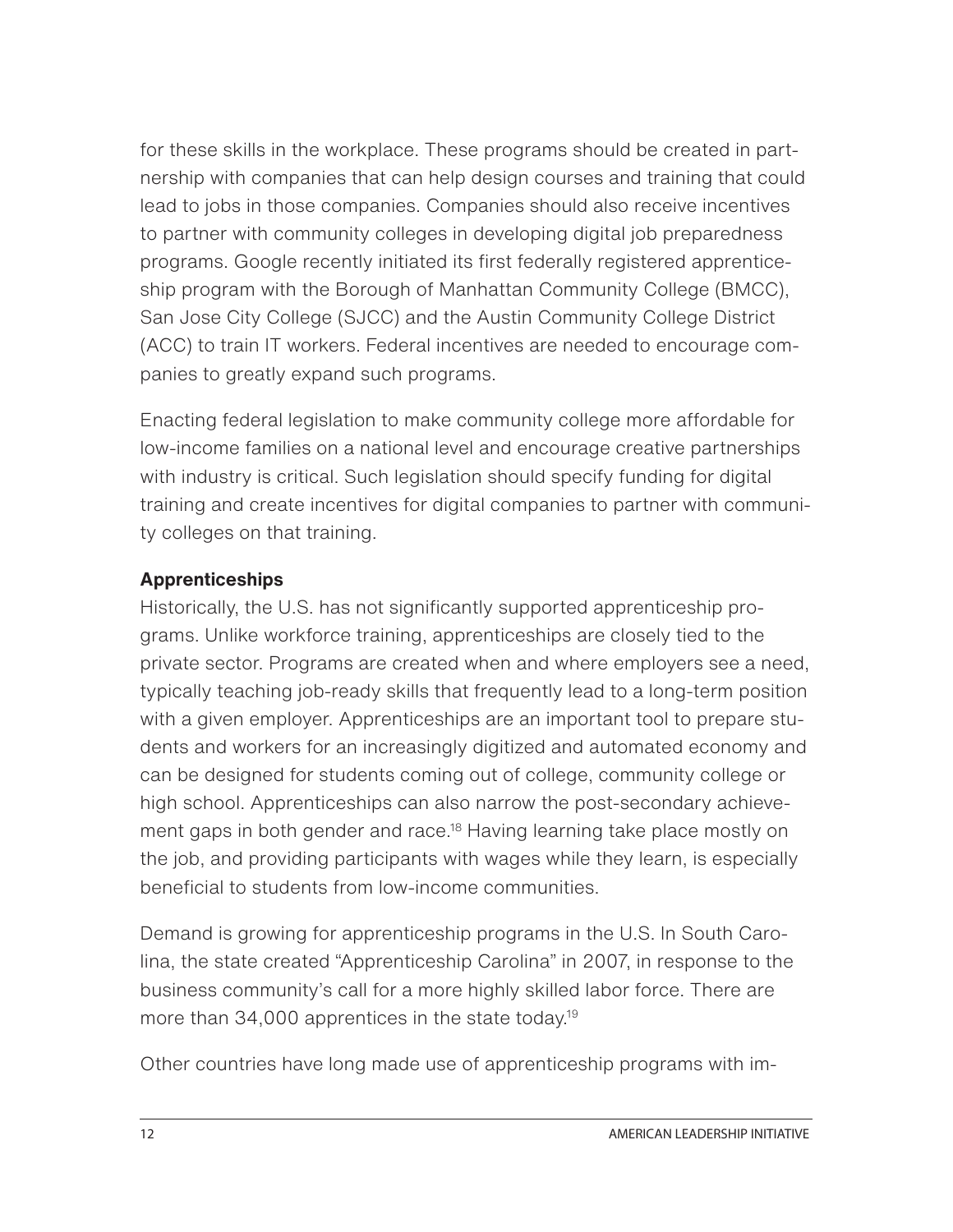pressive results. Apprenticeships are a key pathway to employment for young people in Germany, whether they are pursuing a blue- or white-collar profession, with 53 percent of young people starting their careers through apprenticeships. Companies consider training a social task and take pride in being a training-focused company. The government funds the development, implementation and promotion of apprenticeships, and partners with local governments to fund sectoral and vocational training systems that supplement the apprenticeship system.<sup>20</sup> The Swiss apprenticeship program operates similarly and is regularly rated the best in the world. Two-thirds of Swiss students enter apprenticeship training instead of 10th grade, where they spend three-to-four days in a job setting and one-to-two days in an academic setting. These programs last three to four years, with students a part of the workforce, alongside skilled adults, earning a paycheck.<sup>21</sup>

In the U.S., the role of the federal government in supporting apprenticeships has largely been registering individual programs that comply with federal standards ("Registered Apprenticeships").<sup>22</sup> The U.S. enacted Registered Apprenticeships 80 years ago under the National Apprenticeship Act, also known as the Fitzgerald Act, which required employers to meet certain labor standards and established regulations for their programs to be recognized by the U.S. Department of Labor (DOL) and culminate in a nationally recognized credential, issued by the DOL.<sup>23</sup>

During the Obama Administration, there was a push to expand apprenticeship programs, including in new industries and for women and people of color.<sup>24</sup> Recent data show that these efforts have begun to pay off,  $25$  with U.S. apprenticeships growing from roughly 375,000 in 2013 to 633,000 in 2019,[26](#page-63-0) yet still comprising only 0.3 percent of the total workforce. Historically, apprenticeships in the U.S. have been focused on manufacturing or trades, and accessed by mostly white men.<sup>[27](#page-63-0)</sup> It should be a national priority to focus apprenticeships on digital skills and make these programs more accessible to women, Hispanics, African-Americans, and other marginalized communities. This effort can be done, in part, by partnering with MSIs, HB-CUs, and similar institutions.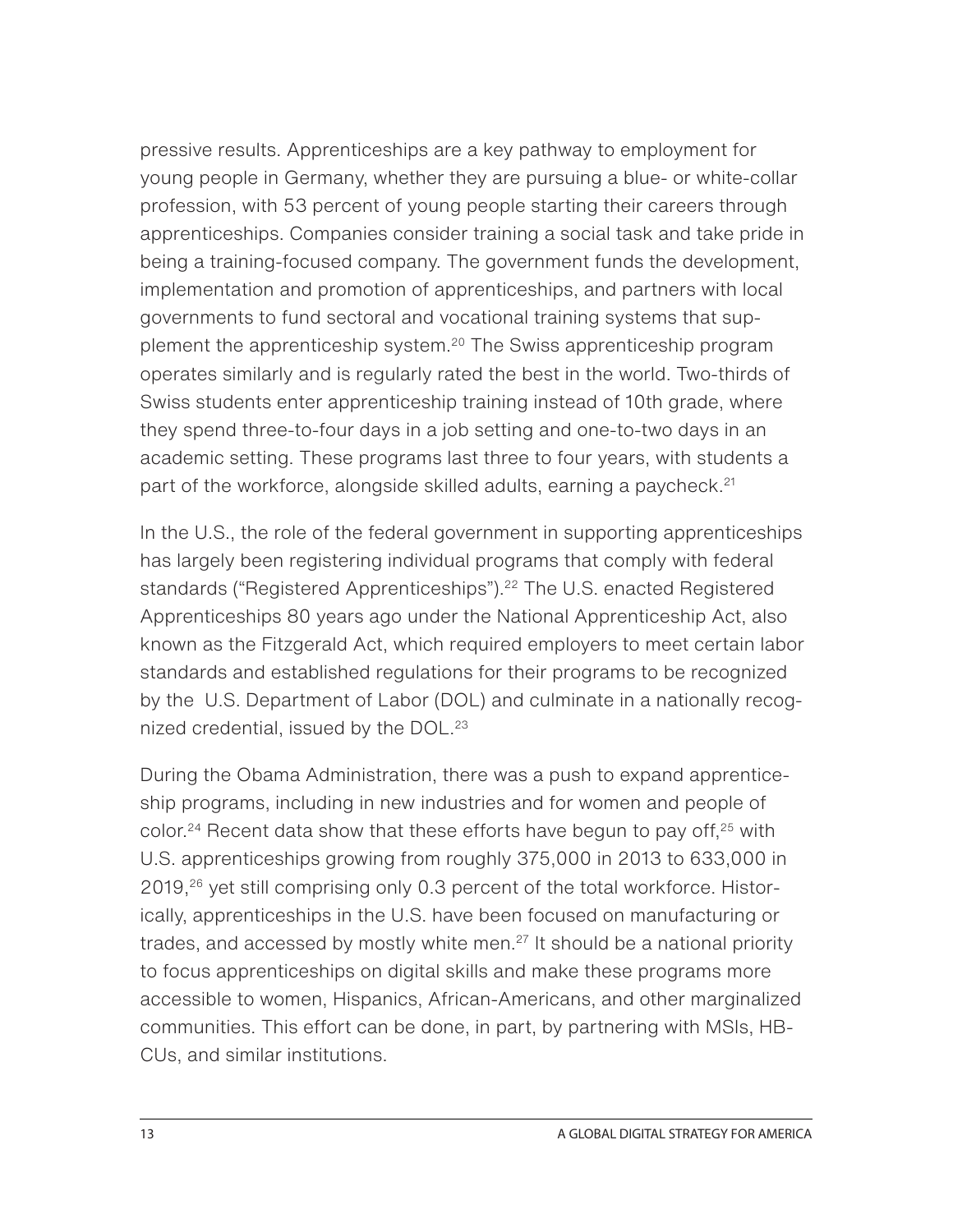<span id="page-15-0"></span>National apprenticeship programs must be expanded in close consultation with employers. For the private sector, investing in apprenticeship programs provides an important opportunity to develop a pipeline of skilled labor. Such cooperation also ensures that workers are trained in digital skills that will be valuable for years to come. Incentives should be provided for companies to develop apprenticeship programs, and companies must take a leadership role in building out apprenticeships.

IBM started its digital apprenticeship program in 2017, where applicants need to have a high-school diploma or GED, and has hired about 500 apprentices so far, with plans for more.<sup>28</sup> While this is program is a good start, the U.S. needs many times this number of apprenticeships to start to address its current and future needs.

In a positive development, the National Apprenticeship Act, which would allocate \$3.5 billion over the next five years to create 1 million new apprenticeship opportunities, passed the House of Representatives in December 2020.[29](#page-63-0) Importantly, apprenticeship programs should be updated to ensure that American workers are trained for digital occupations and available jobs requiring digital skills – ranging from basic spreadsheet and word processing skills to more advanced programming or manufacturing. Private sector demands for digital skills training will only grow, as more and more companies in all sectors become "digital companies." These apprenticeships should be available not just to young entrants to the job market, but also to older workers who will need new skills to retain or find good jobs. These programs must also expand the participation of women and minorities who are traditionally under-represented in apprenticeship programs.

#### **Access to Equipment and Broadband**

The second important component of maintaining America's digital leadership and creating a digitally prepared workforce is upgrading America's digital infrastructure and increasing access to equipment. Access to the internet is no longer a luxury, but an essential element to participate in the economy – as vital as access to electricity was a century ago. Even before the pandem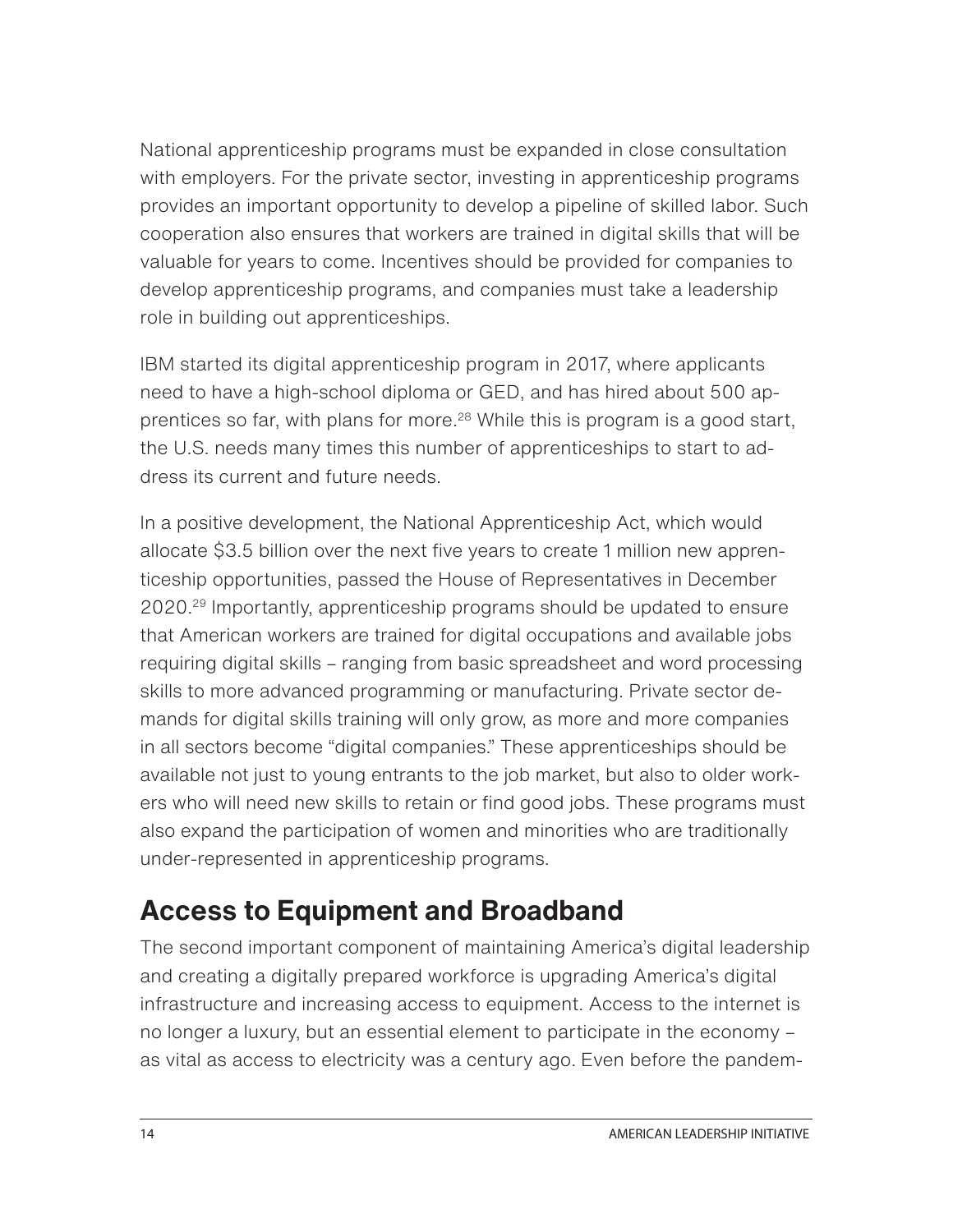ic, U.S. internet infrastructure lagged that of other developed countries. Last year, the U.S. ranked 10th in terms of internet connection speed, behind the Nordic countries, Japan, Hong Kong and South Korea, and 30th in terms of mobile download speed[.30](#page-63-0)

This lag in service is even more pronounced in low-income and rural America. According to a 2019 Pew Research Center survey, only 63 percent of rural Americans said they had broadband internet connection at home, as opposed to 91 percent and 94 percent for urban and suburban families, respectively.<sup>31</sup> Thirty-five percent of farmers say they don't have enough connectivity to run their farm equipment.<sup>32</sup> As recently as 2019, 29 percent of adults with household incomes below \$30,000 a year didn't own a smartphone, 44 percent didn't have home broadband services, and 46 percent didn't have a computer.<sup>33</sup> This gap impacts about 3 million American children (18 percent) who don't have broadband home service to do their homework.<sup>34</sup> Gaps in access to equipment and internet are especially stark for low-income Americans, a divide that hits Hispanic Americans and African Americans hard. One-third 0f African Americans and Hispanics — 14 million and 17 million, respectively — still don't have access to computers or tablets in their homes, and 35 percent of African American households and 29 percent of Hispanic households, do not have broadband.[35](#page-64-0)

In January 2020, the Federal Communications Commission (FCC) launched the Rural Digital Opportunity Fund which would allocate \$20.4 billion over 10 years to expand rural broadband.<sup>36</sup> However, FCC and industry experts estimate it will cost up to \$80 billion to achieve universal broadband connection in the U.S.<sup>[37](#page-64-0)</sup> To address this need, the Center for Rural Innovation suggests creating a new federal loan program that would offer 50-year no-interest loans to communities and co-ops so rural public-private coalitions can build broadband networks.[38](#page-64-0)

There have been several bills introduced in Congress to expand broadband and accelerate deployment of the FCC 5G Fund for Rural America.<sup>39</sup> For example, Representative James Clyburn and Senator Amy Klobuchar both introduced legislation this summer that includes \$80 billion for the deployment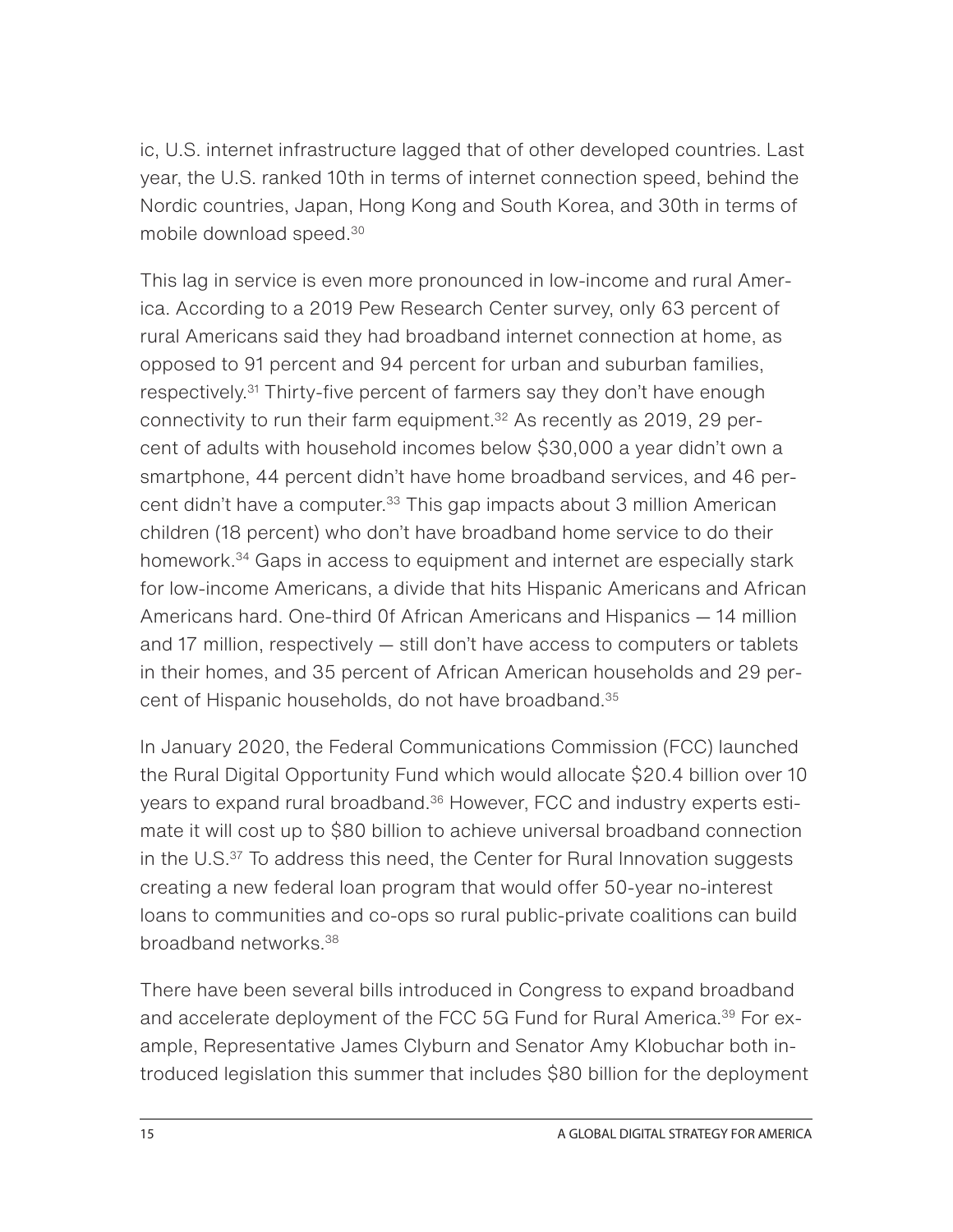of nationwide high-speed broadband, funding for no-interest loans to communities as well as funding to subsidize internet usage for low-income households.[40](#page-64-0)

Investment in rural broadband must support in-

**Investment in rural broadband must support installation of the latest 5G technology.**

stallation of the latest 5G technology. Proposals have been advanced to put in older technology in rural areas, which would be less expensive, however, such an approach would leave these communities continually at a technological disadvantage to the rest of the country. When an investment is made, it should be in the newest technology to ensure technological parity for all communities. Given the urgent need, it is critical that the funding not be tied to administratively burdensome rules making it difficult to distribute, and funding should be targeted to those opportunities that allow for the rapid deployment of broadband. Congress must also provide funding to enable the FCC to establish accurate maps to identify where 5G is needed.

In addition to making the internet more accessible to rural and low-income Americans, programs should be established to subsidize computers, tablets, and smartphones for those below certain income thresholds. Each of these technologies is nearly ubiquitous among adults in households earning \$100,000 or more a year, with most upper-income households owning multiple devices. For those without devices, it means difficulty in accomplishing tasks that have become a necessity during Covid-19, like doing homework or accessing telemedicine appointments.

Investments should also be made to upgrade America's overall broadband system. The pandemic has seen a dramatic acceleration in internet usage, driving almost a year's worth of traffic growth in the span of a couple of weeks.<sup>[41](#page-64-0)</sup> This crisis has launched a paradigm shift in which millions of Americans have incorporated the internet as a critical part of their personal and professional lives. This will not change after the pandemic. This shift necessitates an upgrade to the national broadband system to allow for increased speed and traffic, whether through accelerating the move toward 5G, Open Ran, or other technologies.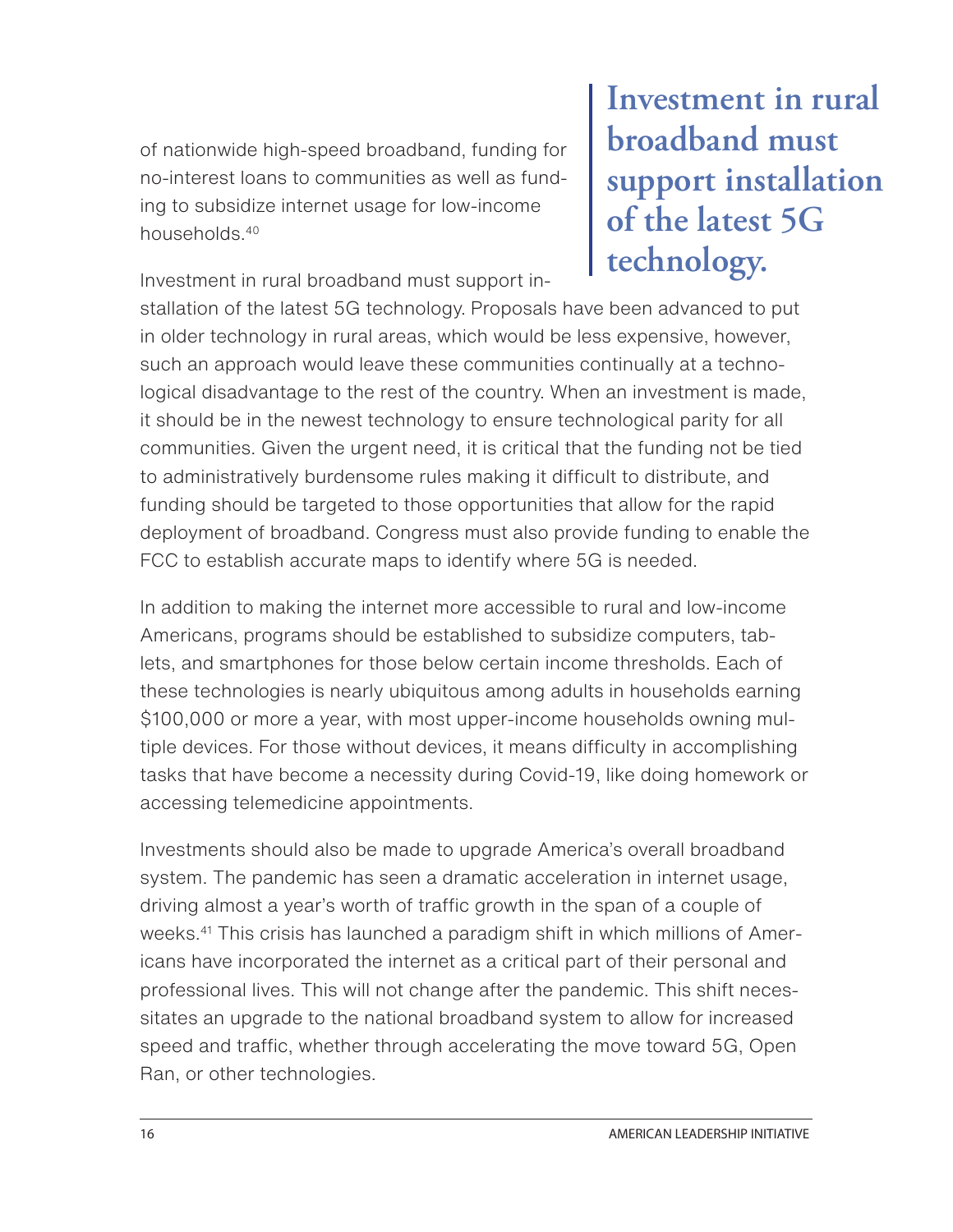#### <span id="page-18-0"></span>**Spectrum**

Spectrum is a finite resource. Roughly 60 percent of spectrum bands are under government control and freeing up new spectrum can take more than a decade. To meet consumer demand and lead the world in 5G and innovation, wireless networks need hundreds of megahertz of new spectrum, especially the mid- and high-band spectrum, which 5G uses.

Several strategies are available to free up new spectrum. The first involves the FCC identifying where currently allocated spectrum is overly generous as compared to usage. This requires in-depth conversations with numerous stakeholders, including the public. Secondly, there are areas where spectrum may have been allocated on the premise of a future technology which never developed. Spectrum sharing, where the National Telecommunications and Information Administration (NTIA) works with the FCC and federal agencies to make spectrum available for wireless service providers to meet the ever-increasing demand for advanced services, while ensuring federal agencies have access to the spectrum to perform critical missions, is another means to free up spectrum that has seen some success.<sup>42</sup> Finally, the Department of Defense (DOD) holds a significant amount of spectrum for national security purposes, some of which could be released for commercial use.

In sum, Congress, the FCC, and NTIA need to work together to free up additional spectrum for wireless use.<sup>43</sup> Policymakers have recently taken steps to unlock key spectrum opportunities, but that work needs to be accelerated to deliver a dedicated spectrum pipeline in the near-term.<sup>[44](#page-64-0)</sup>

#### **Net Neutrality**

Net neutrality refers to the concept that, notwithstanding reasonable network management practices, internet service providers (ISPs) should treat internet traffic equally, regardless of its kind, source, or destination.

Little regulation existed to ensure these protections in the U.S. before 2010, while other countries moved forward with rules intended to balance the inter-ests of both ISPs and users [45](#page-64-0)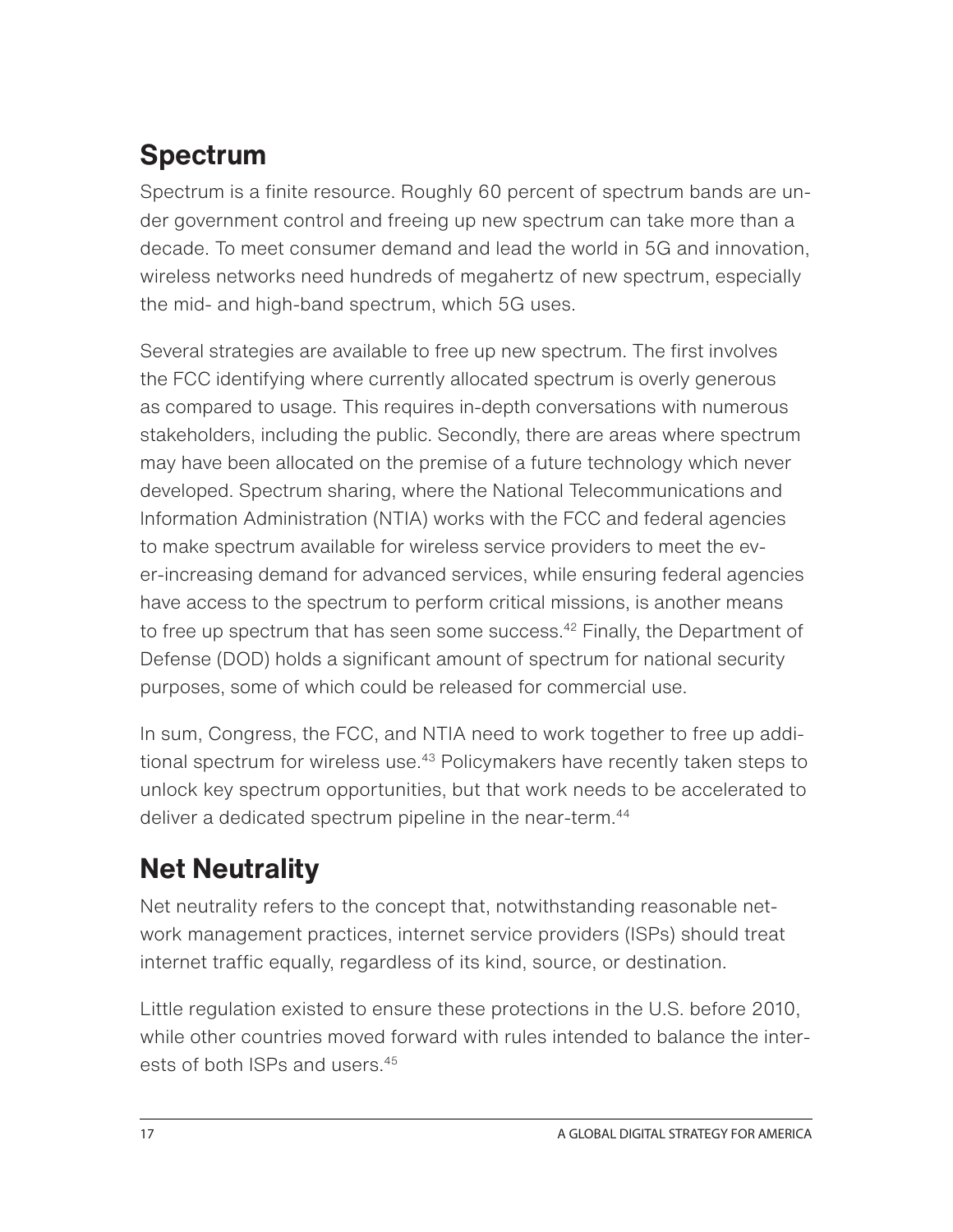In the early 2000s, consumer complaints arose due to service providers prioritizing certain content flowing through their cables and cell towers and blocking or slowing other content. Telecom companies can block or slow access to a service like Skype, or slow down Netflix or Hulu, to steer consumers to keep their cable package or buy a different video-streaming service from which the service provider would benefit. For example, in one of the first efforts to enforce early net neutrality rules in 2005, North Carolina ISP Madison River blocked Vonage, a service for making telephone calls over the internet. The FCC fined Madison River and ordered it to stop blocking.<sup>46</sup>

Civil society groups have argued that the lack of net neutrality disadvantages lower income consumers, who may be offered slower speed services. Telecom companies have asserted that net neutrality regulations will stall the development of new internet technologies and hamper efforts to separate data that is more essential and mission critical; for example, data transmitted between autonomous cars or medical devices.

In 2015, the FCC issued a sweeping net neutrality order that changed the classification of internet service from an "information" to a "common carrier" service. The internet had originally been classified as a "Title I information service" or a Title I service under FCC rules. This meant that the service and its service providers would be left largely unrestricted by the FCC, in contrast with a "Title II common carrier service," which is more strictly regulated. The difference between the two services has been characterized as the difference between a luxury, like cable television, and protected and ensured telephone service.<sup>[47](#page-64-0)</sup>

In 2017, those rules were revoked, and new FCC rules eliminated the common-carrier status for service providers, along with restrictions on blocking or slowing content. Instead, the new rules require that providers disclose information about their network-management practices.

While Congress has been unsuccessful in its attempts to pass legislation restoring the internet's Title I status or otherwise supporting net neutrality, several U.S. states have passed legislation to make net neutrality a require-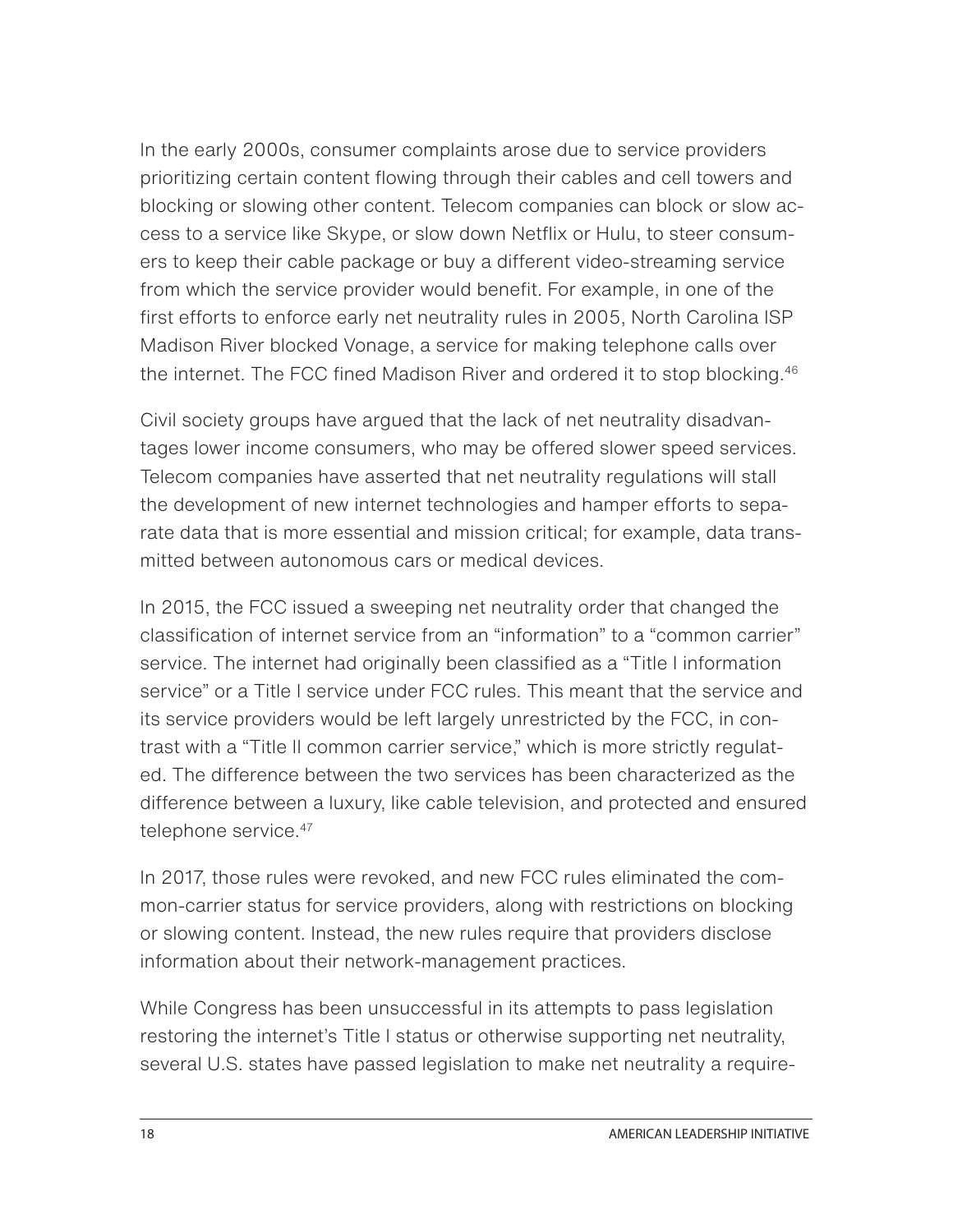<span id="page-20-0"></span>ment. Washington became the first in March 2018, and Oregon followed soon after.<sup>48</sup> California passed one of the most comprehensive net neutrality laws of all, but the rules are currently on hold amid a legal challenge from the federal government[.49](#page-65-0)

The European Union, in contrast, approved rules in 2015 requiring service providers to handle internet traffic equally, leaving flexibility to restrict traffic when network equipment was operating at its maximum capacity. The rules also allow traffic restrictions to protect network security and handle emergency situations.

Some have argued that the net neutrality debate should consider the Internet of Things (IoT), which is already increasing its share of internet traffic, beyond discussion of video streaming and other applications.<sup>50</sup> In a letter to the FCC, officials in New York, San Francisco, Portland, and other U.S. cities said that giving control of the internet to ISPs through the reversal of 2015 net neutrality rules would affect smart city projects, making it costlier and more difficult for city governments to deploy IoT technologies related to safety and smart street lights.<sup>51</sup>

The U.S. has long been a leader in developing policies that balance free speech and consumer protection with opportunities for research and business innovation. Congress should return to the question of creating balanced legislation on net neutrality that provides equal access to all consumers, while creating incentives for businesses to provide internet access for all.

## **Adopting a Digital Governance Agenda**

The U.S. has long led in technology innovation, and U.S. tech companies are key drivers of economic growth and competitiveness. American digital services exports are now \$517 billion per year, generating a U.S. digital trade surplus of \$220 billion. U.S. companies rank high in global market share for artificial intelligence, hardware, e-commerce, digital advertising, operating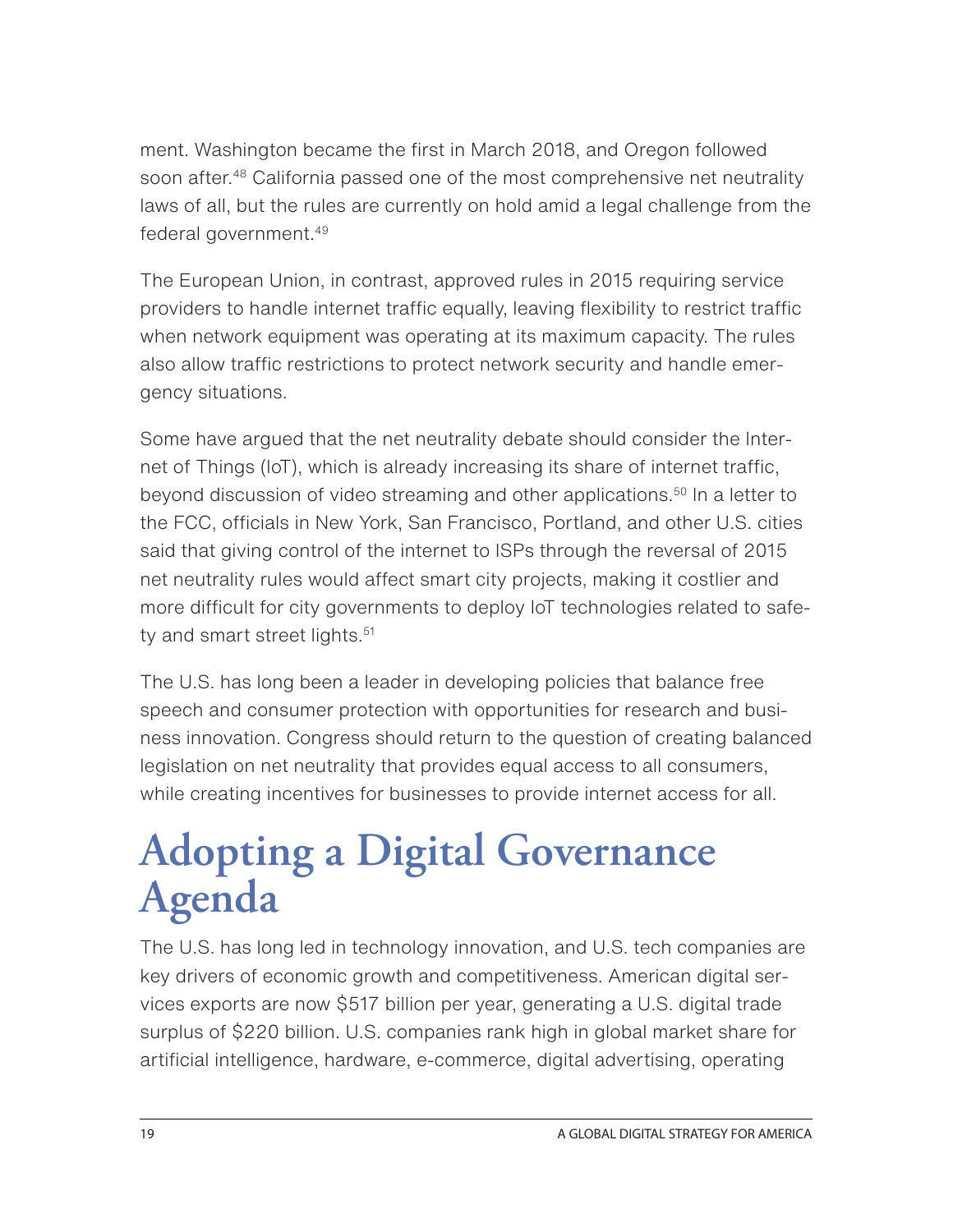systems, the app economy, cloud technologies, social media, the sharing economy, data analytics, and other innovative internet technologies. Finally, digital services are helping U.S. small businesses overcome new challenges during the Covid-19 pandemic. One in three small- and medium-sized businesses say they would not have survived Covid-19 without digital tools.

Yet, America is at an inflection point on geopolitical leadership in technology policy. Since the advent of the internet in the 1990s, the U.S. approach to technology has encouraged: private sector-led innovation; keeping the underlying platforms open and borderless; a bottoms-up, multi-stakeholder approach to standards; a balance between fair use and content infringement; balanced liability regimes; a sectoral approach to privacy; and freedom of expression. This policy framework has traditionally been the model for other countries to build their own digital economies.

To continue leading the world, the U.S. must update its own policy approach to the digital economy in a way that protects consumers and citizens, but embraces innovation, an open internet, and the potential economic and societal benefits of new technology for all sectors, businesses of all sizes, and underrepresented voices.

The current lack of a comprehensive digital governance agenda in the U.S. poses challenges for companies operating here. In no area is this more apparent than privacy, where the U.S. is one of few countries without comprehensive federal legislation governing privacy issues, instead relying on a patchwork of state regulations providing guidance ranging from minimal to, in the case of California, comprehensive. More importantly, this lack of a domestic agenda impedes America's ability to advocate for a global digital governance model that reflects values of openness, transparency, and democracy, as opposed to China's governance model of censorship, monitoring, and autocracy.

The digital governance model that becomes prevalent over the next decade will shape America's competitiveness, security, and jobs for the foreseeable future.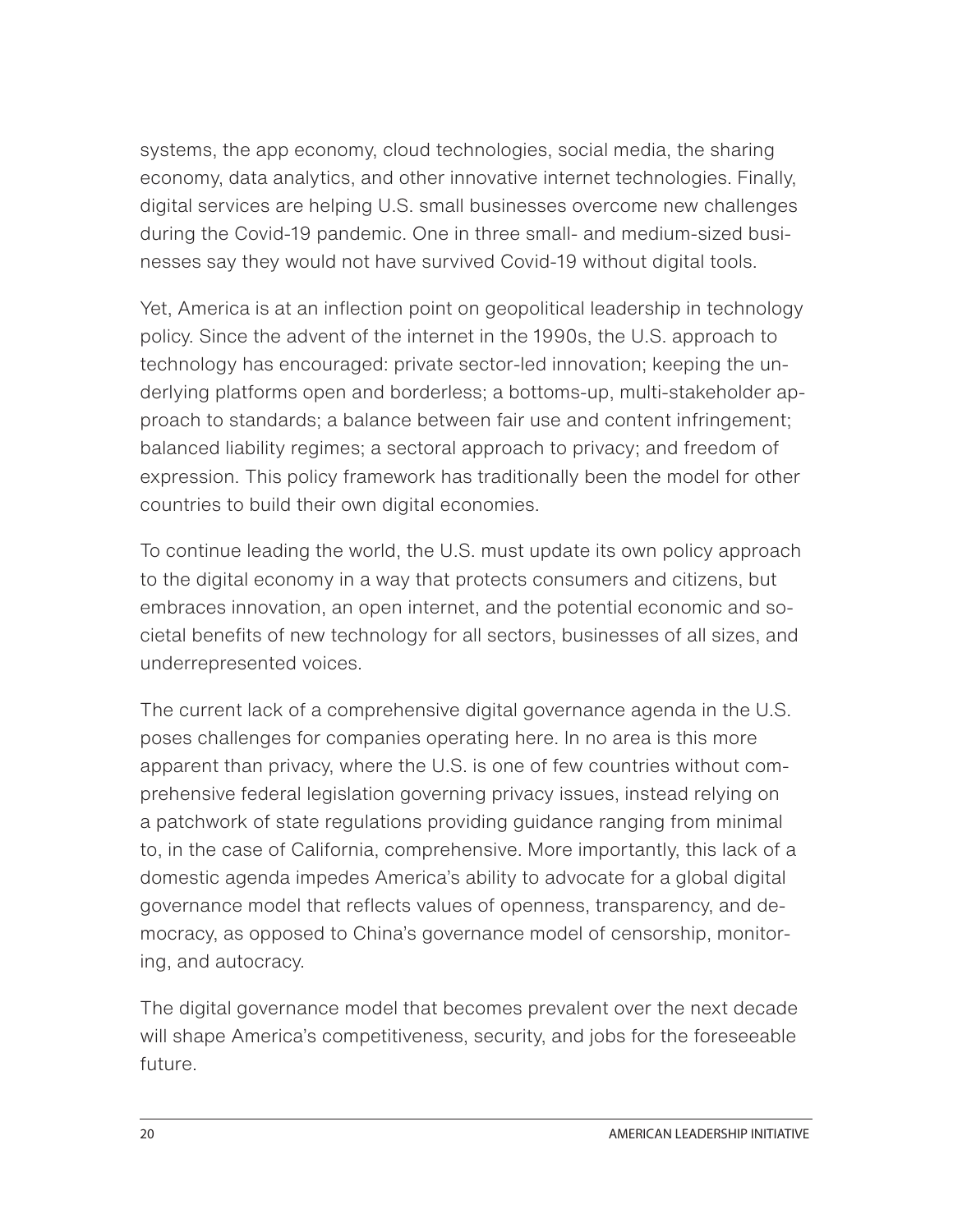Digital governance encompasses a broad range of issues ranging from cross-border data flows and data storage, to standards, privacy, taxation, cybersecurity, competition, and content moderation. Safe and open cross-border data flows and no requirements for local data storage are widely agreed to by OECD countries and are already in

**The digital governance model that becomes prevalent over the next decade will shape America's competitiveness, security, and jobs for the foreseeable future.**

recent trade agreements such as the United States-Mexico-Canada Agreement (USMCA). While USMCA includes a provision on cybersecurity, international disciplines governing cyber must be significantly expanded.

The U.S. government must also significantly expand the resources it devotes to international standards setting bodies, through the State Department and the National Institute of Standards and Technology (NIST). China devotes significant resources to staffing international telecommunications standards organizations, which affords it a significant role in shaping technology standards. The U.S. must increase the resources it devotes to these bodies to ensure the nation has a voice with respect to global standards, particularly in newly evolving technologies like AI. (See the Leading Globally section of this paper for additional discussion of standards setting bodies.)

Two issues that are critical to digital governance, content moderation – in particular, the need to protect children – and competition among technology companies, are outside the scope of this paper, so they will be addressed only briefly. Regarding content moderation, it is essential that the U.S. reach a national consensus that acknowledges the necessity of keeping the internet a safe and credible avenue for gathering and sharing both personal and business information.

The inability of social media companies to stop malicious actors from weaponizing such social platforms, as happened with ethnic violence in Sri Lanka, genocide in Myanmar, as well as extremist rhetoric in the U.S., has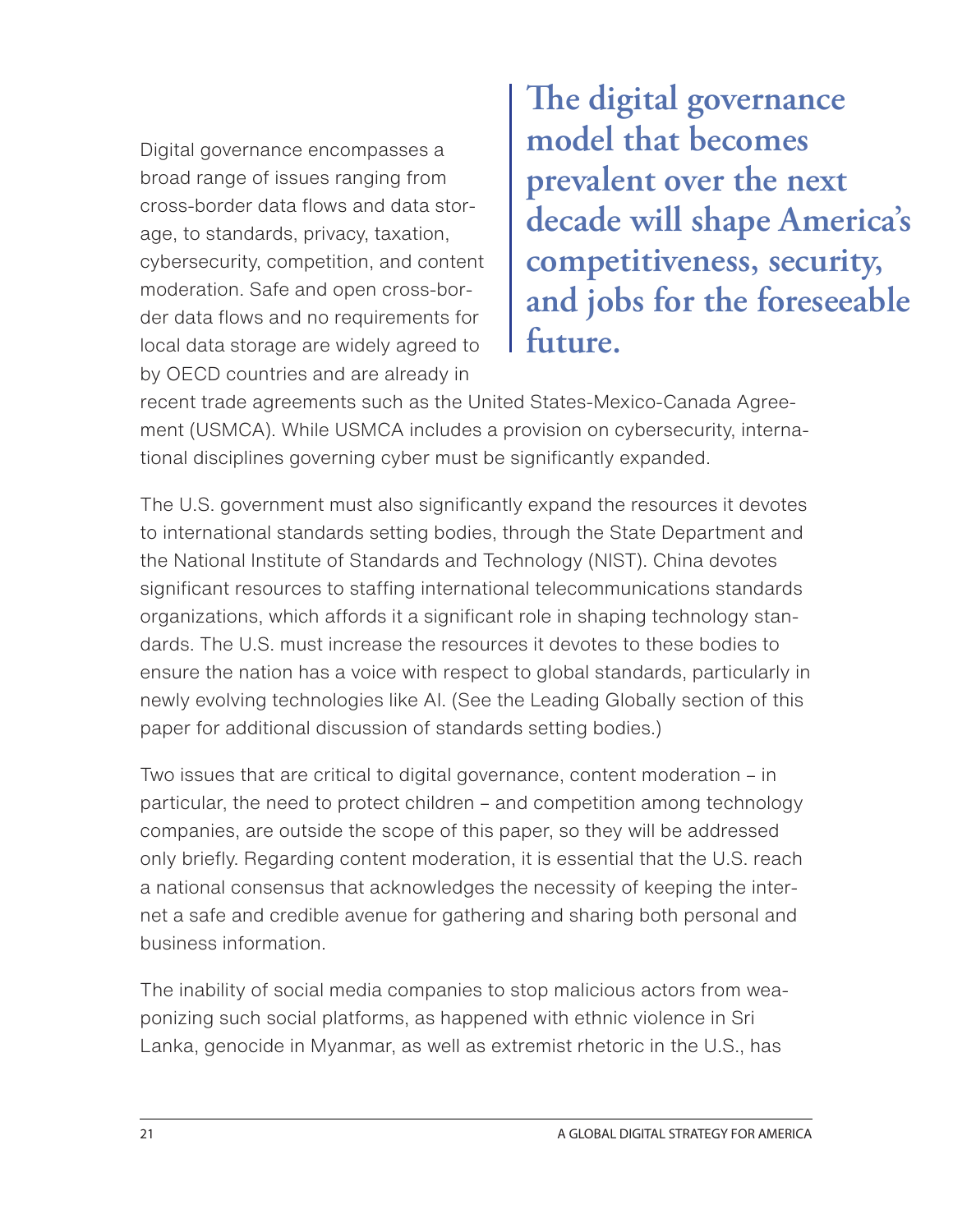resulted in increased frustration. Following the Christchurch massacre in March 2019, New Zealand's Prime Minister Ardern and France's President Macron arranged a gathering of heads of state and tech CEOs in an attempt to "bring to an end the ability to use social media to organize and promote terrorism and violent extremism." The group issued the Christchurch Call, an agreement between governments and tech companies to eliminate terrorist and violent extremist content online. Forty-eight countries and the United Nations Educational, Scientific and Cultural Organization (UNESCO) have signed onto the call, as well as several tech companies including Google, Facebook, Twitter, and YouTube. The Trump Administration declined to sign, citing First Amendment concerns, but said it was aligned with the agreement's principles. The issue of regulating extremist language online has become more urgent in the wake of the January 6 attack on the Capitol, which was planned publicly on social media. While regulating extremist language online is still under debate in the U.S., it is critical that it be addressed in line with global norms.

As the U.S. seeks to lead on values of transparency, openness, and democracy with other techno-democracies, addressing these issues at home in the U.S. – whether through a legal regime or a more voluntary process – will be critical.

Secondly, there is a great deal of debate surrounding competition policy for America's large technology giants, and competition cases are currently being litigated in the courts. Competition policy in the technology sector must take into account the important need to safeguard consumer protections and promote a business environment that fosters innovation and entrepreneurship, while viewing technology companies' size and impact through a global lens.

While each of these regulatory issues is important in defining digital governance, this paper will focus primarily on the issue of privacy, where an urgent need for federal legislation exists. The issues of taxation and cybersecurity, which depend on international consensus, are addressed in the Leading Globally section of the paper.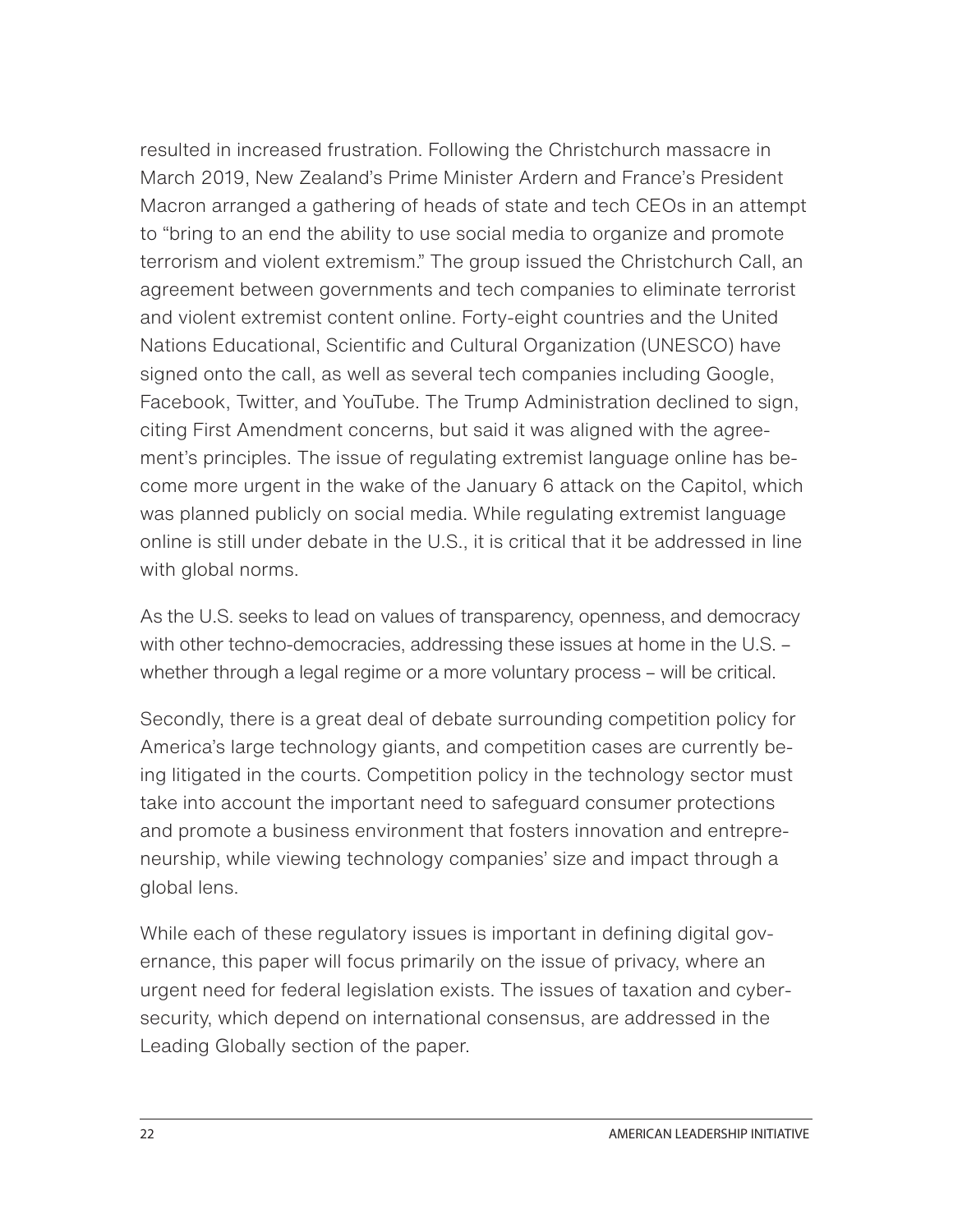#### <span id="page-24-0"></span>**Privacy**

The lack of a comprehensive national framework for privacy, as well as lingering questions on the taxation of the digital economy, have put the U.S. government on its back foot in negotiations with trading partners around the world. It has also made the U.S. an overly complex regulatory market for its own companies, as well as for technology users.

The U.S. is the only developed country in the world that does not have a comprehensive federal privacy standard governing its data. A comprehensive privacy regime is important to ensure consumer protection and corporate responsibility, while guaranteeing transparency and enforcement. In 2019, the Government Accountability Office (GAO) recommended: "Congress should consider developing comprehensive legislation on internet privacy that would enhance consumer protections and provide flexibility to address a rapidly evolving internet environment."<sup>52</sup> Since then, several strong privacy bills have been introduced in Congress. In particular, the comprehensive privacy bills proposed by Senate Commerce Committee Chairman Roger Wicker (R-MS), Ranking Member Maria Cantwell (D-WA) and Senator Jerry Moran (R-KS), and bills proposed by members of the House Energy & Commerce Committee, Congresswoman Suzan DelBene (D-WA), and others, are historic in their scope, strength, and sophistication.

NIST is also developing a voluntary privacy framework as a tool for organizations to adopt, identify, assess, manage, and communicate about privacy risks. While this framework will be a useful tool, it is not intended to address the legislative gap in the U.S.

Most Americans have become frustrated by the lack of adequate privacy protection. According to a recent KPMG study, 97 percent of Americans say data privacy is important to them, with 87 percent viewing privacy as a human right.<sup>53</sup>

A federal privacy regime has also become more urgent during the pandemic as more Americans are conducting critical business, like telemedicine, on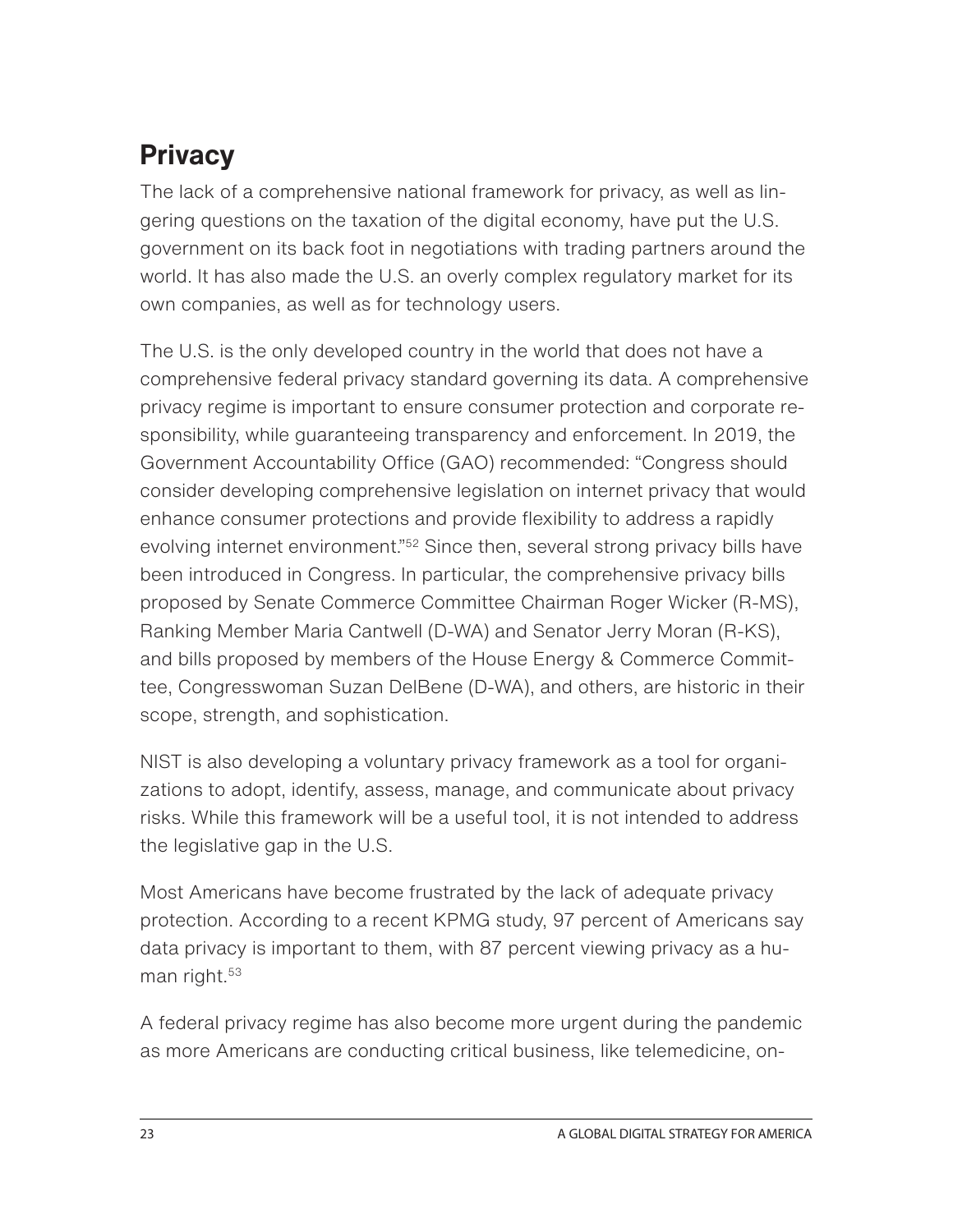line. Former Federal Trade Commission (FTC) Commissioner Julie Brill, in her recent Senate testimony, pointed out that the lack of a privacy regime in the U.S. has hampered the ability to use health-related data to better respond to the Covid-19 crisis. She highlighted that Covid-19 has disproportionately impacted African Americans and other vulnerable populations.[54](#page-65-0) Yet many people in these communities are skeptical about using digital tools to address the crisis due to heightened concerns that personal information collected could be used to violate their civil rights. U.S. privacy law must incorporate measures to protect civil rights and ensure that health and other personal information collected to address the Covid-19 crisis be used for that purpose only.

#### **The Global Perspective**

For several decades, the OECD has played a role in promoting respect for privacy as a fundamental condition for the free flow of personal data across borders. The first OECD privacy principles were established in 1980 and have been periodically updated, the latest being in early 2020.<sup>55</sup> The quidelines stress the importance of national strategies for privacy protection, together with improved interoperability between national regimes.

The European Union's (EU) General Data Protection Regulation (GDPR) has had tremendous influence on global legal norms for privacy and data protection. The GDPR, which went into effect in 2018, regulates the processing of personal data of individuals who are EU data subjects, including cross border data transfers. As an EU regulation, the GDPR applies directly as law to EU member nations. The GDPR also has extensive extraterritorial provisions that apply to processing of personal data outside the EU, regardless of place of incorporation or geographical area of operation of the data controller/ processor. A number of non-European countries have adopted regimes that are GDPR compatible, including South Korea, Australia, New Zealand, Brazil, Chile, and Japan, which has updated its laws to be more aligned with GDPR and established "reciprocal adequacy" agreements with the EU.

APEC Cross Border Privacy Rules ("CBPR") is another major regional framework regulating transfer of personal data between APEC member nations. It is a voluntary accountability scheme that initially requires acceptance at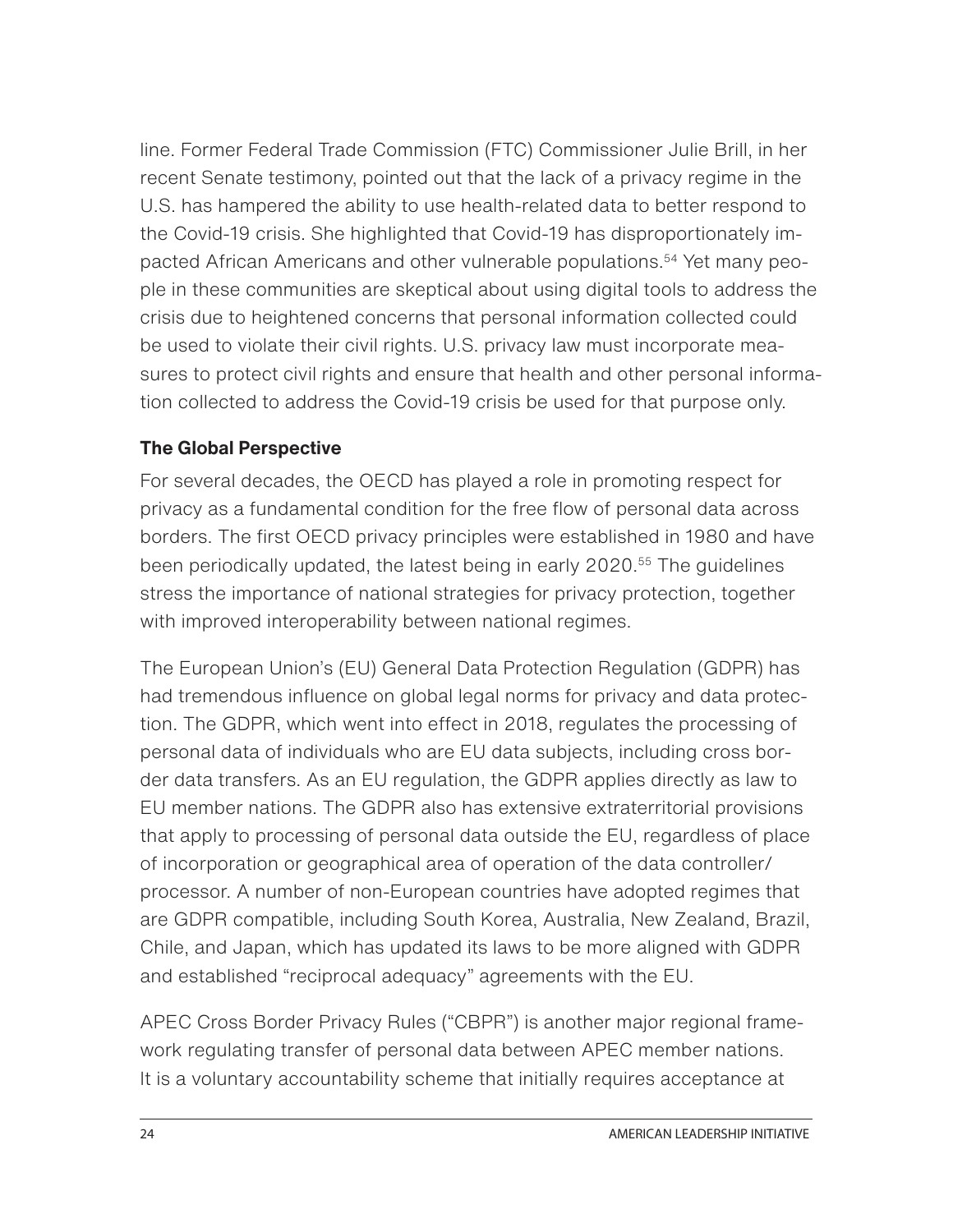the country level, followed by independent certification by an accountability agent of the organization seeking to join the scheme.

In 2016, the U.S. and the EU established a "Privacy Shield" framework to provide companies on both sides of the Atlantic a mechanism to comply with data protection requirements when transferring data between them. The Privacy Shield was struck down by Europe's highest court in July 2020, based on findings that the protection of personal data in the U.S. was not "essentially equivalent" to the European legal order. While this decision ("Schrems II") casts a shadow of uncertainty over the future of EU-to-U.S. data flows, it also provides a unique opportunity to bring together the EU, U.S., and other like-minded democratic nations to further the protection of personal data while preserving a common vision for an open, transparent, and democratic internet.

In the absence of federal privacy legislation, states have taken matters into their own hands. California passed the California Consumer Protection Act (CCPA), which took effect in January 2020 and incorporates the core privacy rights that exist in GDPR and other global privacy laws.

Recognizing that more was needed to ensure that the responsibility for protecting privacy was borne by companies and not just by individuals, the proponents behind CCPA introduced the California Privacy Rights Act (CPRA) initiative, which overwhelmingly passed into law this past November. CPRA requires companies to uphold additional obligations from GDPR, including to engage in data minimization and purpose limitation, and to assess the risk of their data collection and use practices. Further, CPRA introduces protections for sensitive data and children, and provides individuals with the ability to opt-out of advertising activities of large companies on third-party websites.

Washington state has also advanced the Washington Privacy Act (WPA), a bill that would build upon the current global standard for privacy protection set by GDPR, an updated version of which has been introduced again in the most recent legislative session. Several other states are currently considering similar legislation.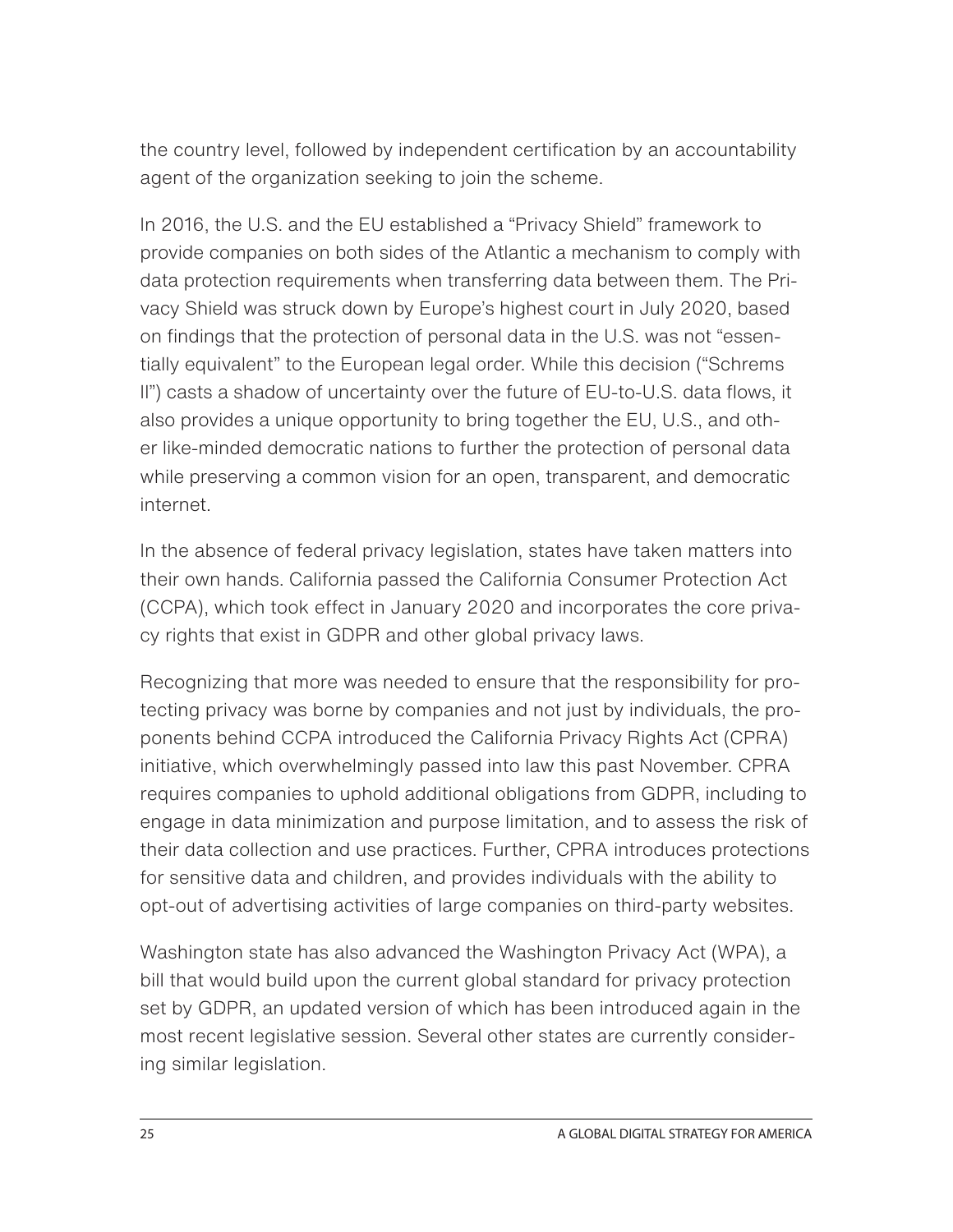<span id="page-27-0"></span>The U.S. has traditionally sought a balanced approach between trade, privacy, and security[.56](#page-65-0) Some in the U.S. regard the GDPR as more restrictive, thus offering a higher level of privacy protection, while the CBPR is viewed as more conducive to business. During the Covid-19 pandemic, however, American concerns have become more urgent. That, together with the fact that GDPR is increasingly becoming the de facto global privacy standard, and with the invalidation of the Privacy Shield, many companies have scrambled to ensure they can meet European privacy norms to be able to sell in the EU.

The U.S. should move rapidly during the next congressional session to adopt federal privacy legislation that adheres to principles of data portability, interoperability, transparency, and user consent, and is thus GDPR compatible. Adopting such legislation would avoid a confusing patchwork of standards across different states, move the world toward stronger privacy standards, and promote a more robust environment for cross-border transfers of data to grow exponentially. The OECD should also be engaged to promote globally interoperable solutions to these issues.

### **Upgrading U.S. Technological Competitiveness**

The U.S. dominated technological innovation for decades, leading the world into a highly connected economy, powered largely by U.S. innovation. While the U.S. continues to be a leader in the digital economy, China's national technology drive, as seen in its Made in China 2025 initiative,<sup>57</sup> its growing budget for research and development, and its aggressive drive to dominate technology market share in third countries, have challenged U.S. technology leadership. These challenges should awaken the U.S. from complacency and drive a coordinated and targeted federal effort to ensure U.S. technological competitiveness in the coming decades.

The U.S. is competing in a global landscape, with many countries using coordinated industrial policies to advance their industries in the technology race. Given China's subsidization of its R&D and technology industries, the playing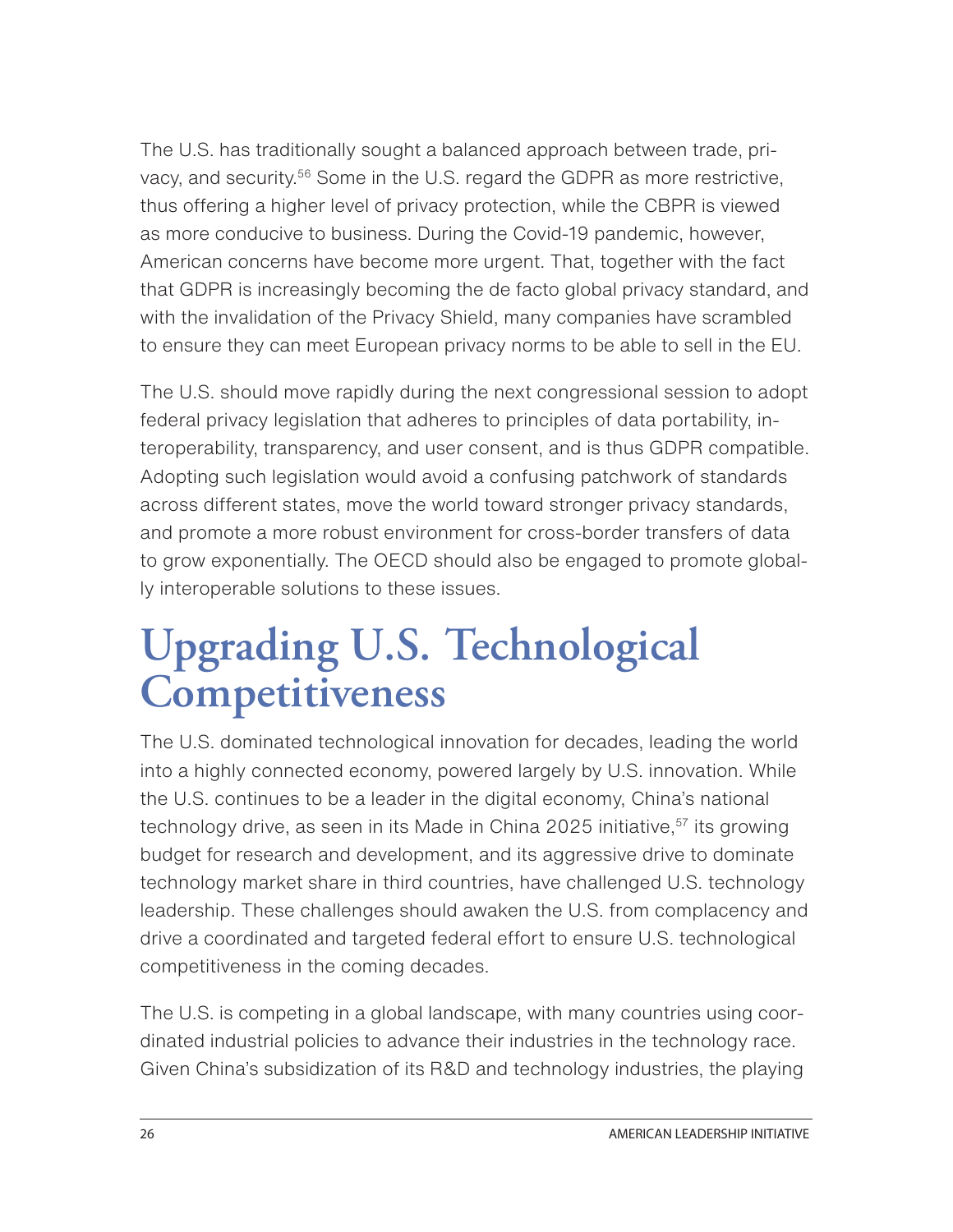<span id="page-28-0"></span>field is not level. A key element to addressing the China technology challenge is to strengthen U.S. competitiveness. While the U.S. technology private sector remains strong and innovative, it must be bolstered by a broad government effort to strengthen the U.S. scientific and technological base and adopt policies that will allow the U.S. to maintain global technology leadership.

Just as the U.S. mobilized to address the strategic threat of the Soviet Union and the economic threat of Japan, it can similarly mobilize a comprehensive effort to advance U.S. competitiveness. In addition to identifying and implementing the right policies, U.S. values are an important element of U.S. competitiveness. The U.S. approach to competitiveness should advance an affirmative narrative of openness, transparency, and democracy, and the strategy should be broader than just competition with China, though that is key.

Such a strategy should include several policy priorities: increasing federal support for innovation, including funding for basic R&D and early stage technologies; targeting support for a limited group of critical technologies; creating a path for immigration that is in the U.S. national interest, recognizing that openness strengthens U.S. innovation; upgrading our government bureaucracy for a digital age; and finally, creating a Digital Marshall Plan to promote U.S. technology – and technology policy – abroad.

#### **Federal Support for Research and Development (R&D) Needs a Boost**

The U.S. became a global leader in R&D in the 20<sup>th</sup> century, funding as much as 69 percent of annual global R&D in the 1960s. But by 2018, the U.S. share had fallen to a little over 25 percent. This decline is not the result of a reduction in U.S. R&D investments, but rather increases in investments by other countries, reflecting an increasingly competitive global innovation landscape.

The global concentration of R&D performance continues to shift from the U.S. and Europe to Asia. Japan, Singapore, South Korea, and Taiwan have all seen science and technology as essential to economic security. For example, South Korea increased spending on R&D<sup>58</sup> as a percentage of GDP from 2.1 per-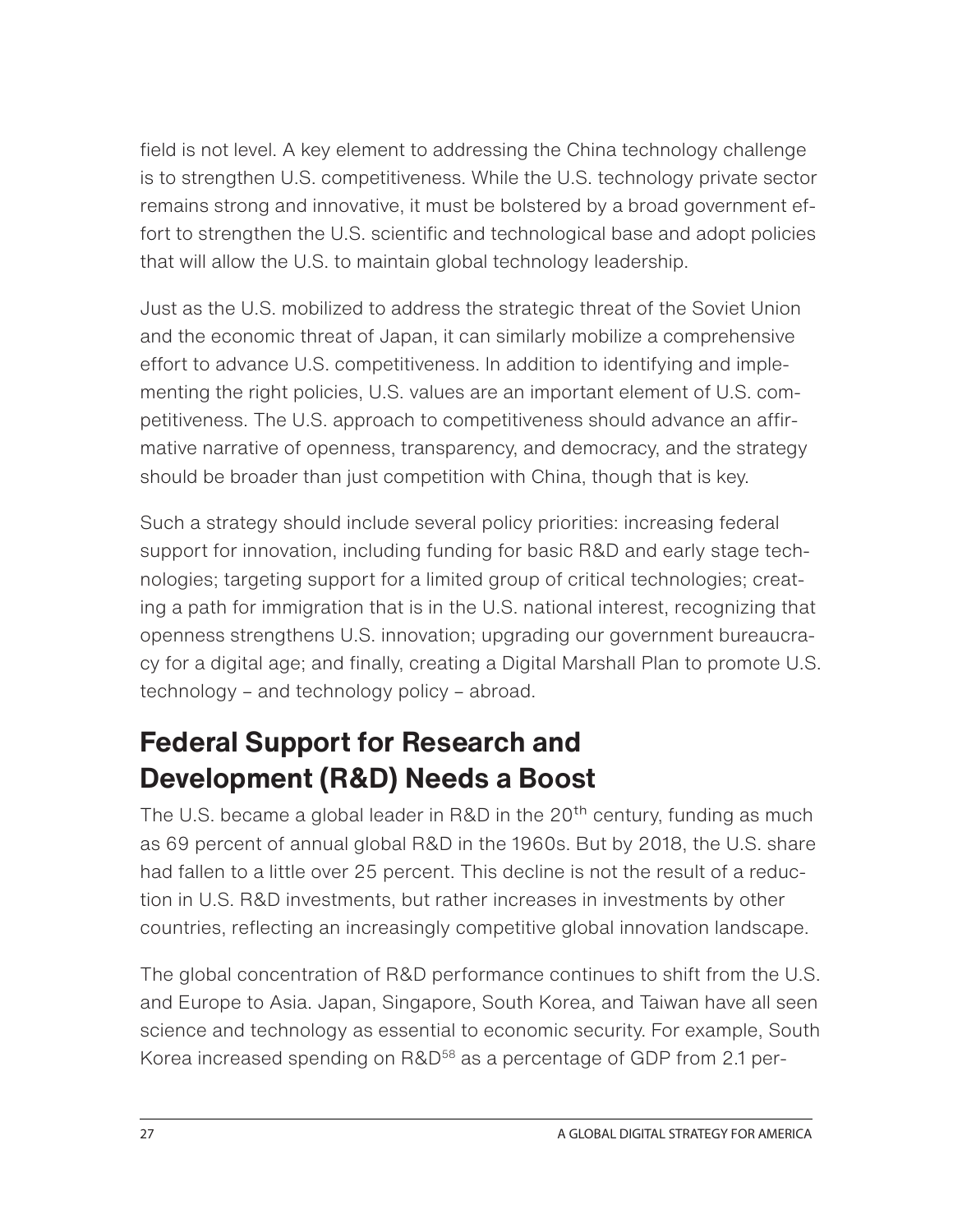cent in 2000 to 4.5 percent in 2017. China increased spending on R&D from \$13 billion in 1991 to \$410 billion in 2016 – and now accounts for roughly 20 percent of global R&D.[59](#page-65-0) In contrast, U.S. government spending on R&D as a percentage of GDP fell from a high of 2.25 percent in 1962 to 0.6 percent in 2019.[60](#page-65-0)



**Sources:** 1960: CRS analysis of U.S. Department of Commerce, Office of Technology Policy, *The Global Context for U.S. Technology Policy,* Summer 1997. 2018: CRS analysis of Organisation for Economic Cooperation and Development (OECD) data, Main Science and Technology Indicators, OECD.Stat. **Notes:** Rest of the World includes the members of the OECD (less the United States), Argentina, China, Romania, Russia, Singapore, South Africa, and Taiwan. R&D expenditures by other countries are not included but are likely to be small in relative terms. In estimating total global R&D, CRS used the most recent year's reported R&D expenditures for three countries (Argentina, Singapore, and South Africa) that had not reported data for 2018.

Moreover, the federal government's R&D spending as a share of overall U.S. R&D spending has been on the decline. After 1980, U.S. R&D was increasingly conducted at private facilities and motivated by business concerns responding to market stimuli and tax incentives. Rather than serving long-term strategic objectives such as nuclear deterrence or space exploration, private sector R&D has focused on shorter-term goals, such as product development and process improvement. Private-sector R&D investment has risen, but it is not a substitute for federally-funded R&D directed at national economic, strategic, and social concerns. U.S. leadership in science and technology is at risk because of a decades-long stagnation in federal support and funding for research and development.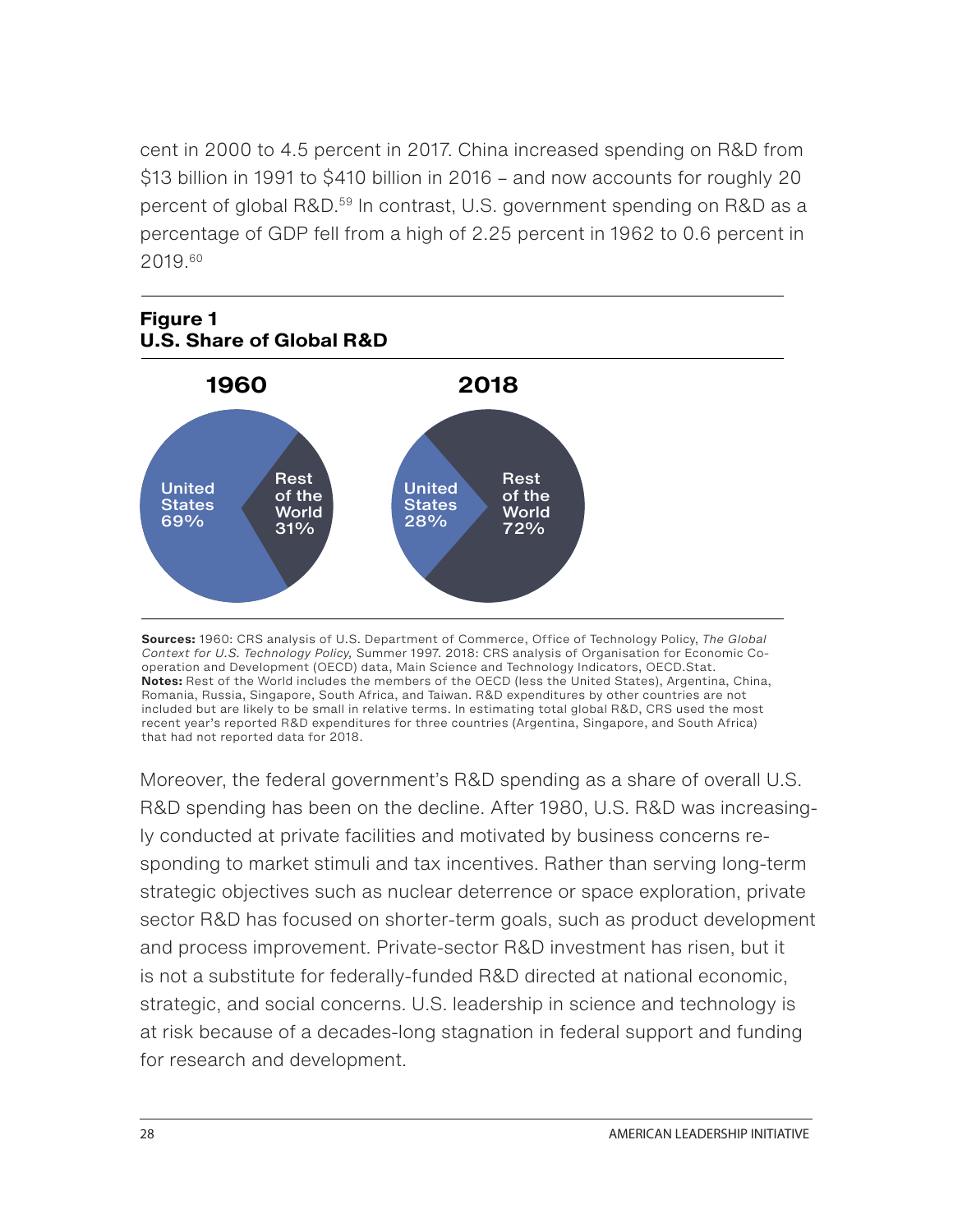| Year | <b>U.S. Business</b><br><b>R&amp;D Spending</b><br>(% of Total) | <b>U.S. Government</b><br><b>R&amp;D Spending</b><br>(% of Total) |
|------|-----------------------------------------------------------------|-------------------------------------------------------------------|
| 1980 | 47.6                                                            | 46.5                                                              |
| 1995 | 59.4                                                            | 35.5                                                              |
| 2000 | 69                                                              | 26.2                                                              |
| 2005 | 63.3                                                            | 30.8                                                              |
| 2010 | 56.9                                                            | 32.6                                                              |
| 2015 | 62.5                                                            | 25.3                                                              |
| 2018 | 62.4                                                            | 23                                                                |

**Source:** UNESCO and OECD historical data on R&D expenditure

Increased federal support for R&D, particularly at the level of basic research, is an important and appropriate step to bolster the U.S. innovation ecosystem in a new, more competitive global environment. The bulk of federal funding for R&D is for basic and applied research, which often require consistent and substantial funding over long periods, and is not easily replaced by funding from the private sector.<sup>[61](#page-65-0)</sup> In the past, basic research funded by the federal government has contributed to innovation for computer chips, the internet, and GPS. This is important long-term foundational research that the private sector doesn't have the capacity to undertake. Even as U.S. technology companies lead research in AI and other emerging technologies, history has shown that U.S. companies have relied on basic research funded by the federal government to advance their own research and bring technology to marke[t.62](#page-66-0)

To remain competitive, both domestically and globally, studies have shown that the U.S. needs to increase federal R&D spending at least to 1980s levels, or doubling as a share of GDP.<sup>63</sup> As it faces increasingly fierce global competition, the U.S. risks ceding its edge to breakthroughs that occur elsewhere in the world or losing U.S. researchers to other countries that are funding cutting-edge projects not funded in the U.S. Further, to the detriment of individuals around the world, there is a risk of innovative global technologies being built without the values that Americans, among others, believe in and aspire to.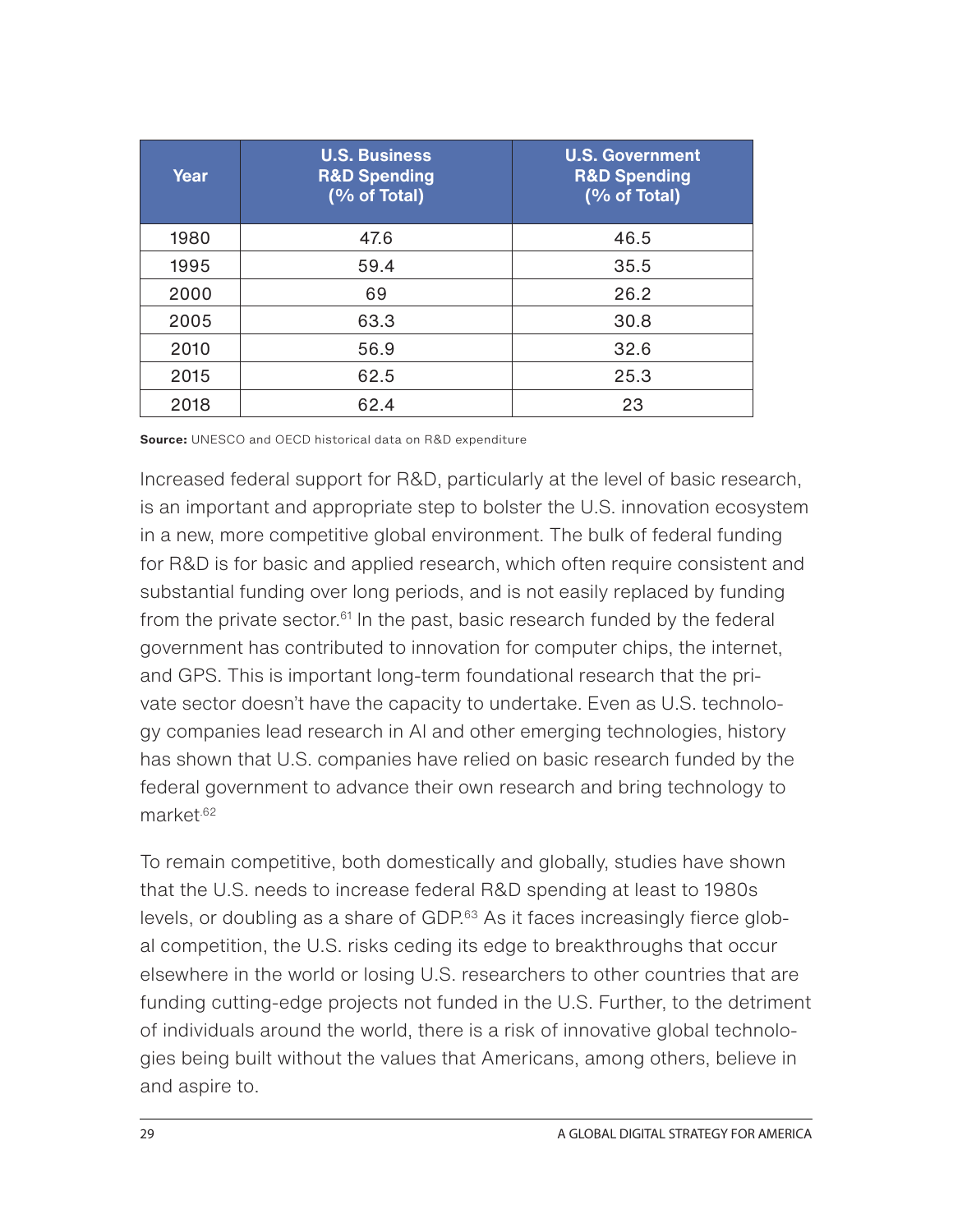<span id="page-31-0"></span>In addition to broad increases in the U.S. research and development budget, the U.S. needs to fund targeted support for a limited group of critical technologies. Past federal commitments to prioritize so-called industries of the future, including a commitment to double non-defense R&D spending on AI and quantum information science (QIS) by 2022, are a step in the right direction. Another important initiative is the CHIPS Act, a bill introduced in June 2020, which includes tens of billions of dollars in research and manufacturing investments and incentives to strengthen U.S. leadership in semiconductor technology, which is critical to national security and economic strength. The bill was passed on January 1, 2021, as part of the National Defense Authorization Act (NDAA) as Title XCIX, "Creating Helpful Incentives to Produce Semiconductors for America," which authorizes federal incentives to promote semiconductor manufacturing and federal investments in semiconductor research. Federal government investment in semiconductor research is currently only a fraction of total semiconductor R&D in the U.S. and has been relatively flat as a share of GDP for many years; and U.S. semiconductor manufacturing growth has lagged other countries. This legislation would level the playing field between the U.S. and other countries that provide significant incentives to their semiconductor industries.

Fortunately, there is strong bipartisan support in Congress to restore U.S. federal R&D funding to 1.2 percent of GDP, as well as develop targeted R&D funds for specific critical technologies.<sup>64</sup> If this funding is approved, it would mark an important and meaningful step in reinvigorating the U.S. innovation ecosystem.

#### **Immigrants Are a Vital Part of the U.S. Innovation Ecosystem**

As many experts and historians have recognized, immigration policy is really innovation policy. Openness to global talent has facilitated America's innovation enterprise in both commercial markets and military applications and has been a strength of its system.<sup>65</sup> The debate on immigration needs to be refocused on its contribution to the nation's well-being broadly, as well as its importance to the tech sector.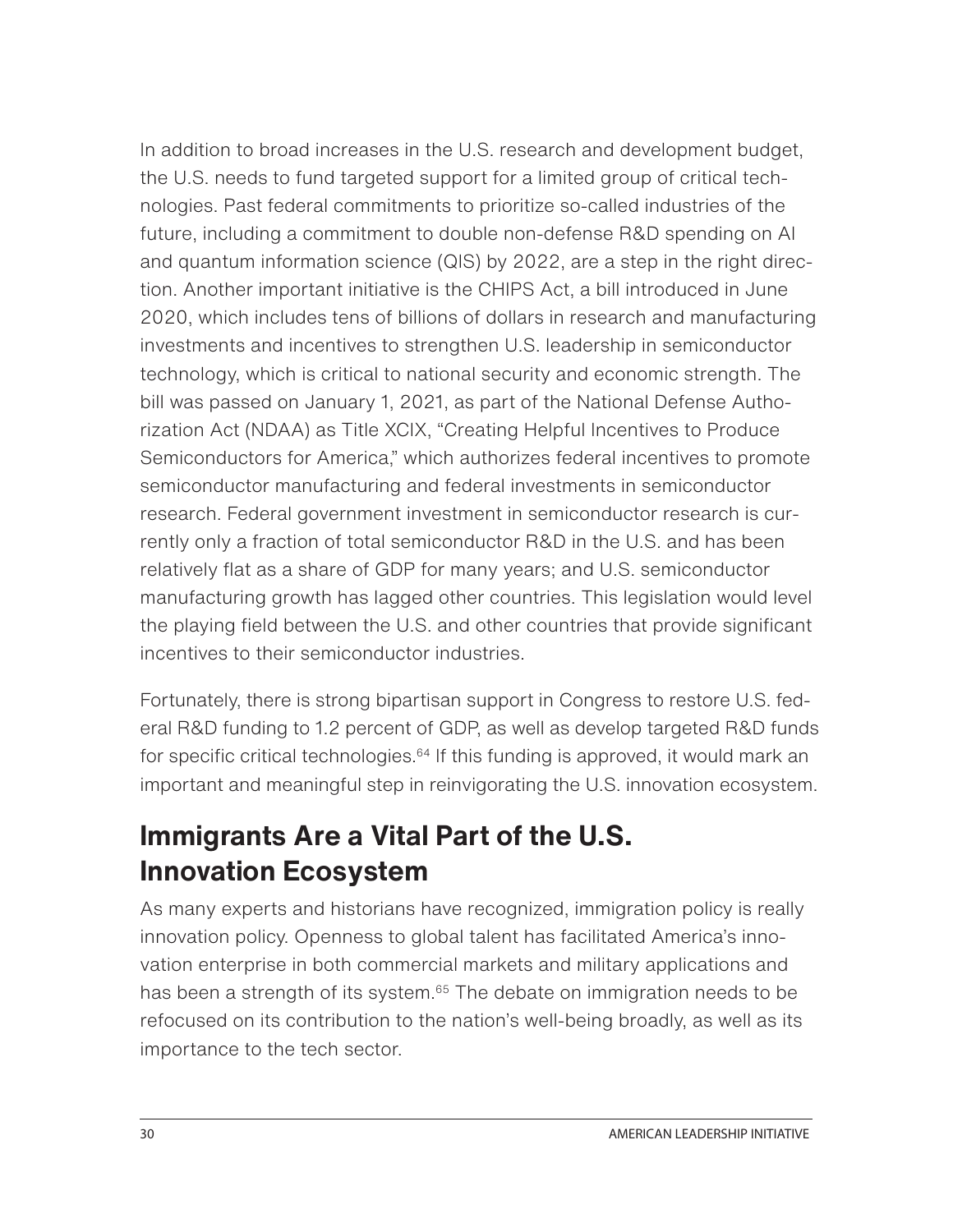Foreign-born workers—ranging from long-term U.S. residents with strong roots in the U.S., to more recent immigrants—account for 30 percent of workers in science and engineering (S&E) occupations. In many S&E occupational categories, the higher the degree level, the greater the proportion of the workforce who are foreign born. More than one-half of doctorate holders in engineering, computer science, and mathematics occupations are foreign born (see chart below). In comparison, about 18 percent of the overall population and 17 percent of the college graduate population in the U.S. are foreign born.



#### **Figure 9: National Science Board**

**Source:** https://ncses.nsf.gov/pubs/nsb20201/u-s-s-e-workforce

Welcoming immigrants into the U.S. technology sector is important because it strengthens American society, and because of the skills many of these individuals bring. However, it is essential to consider possible security risks posed by some Chinese students and scientists. Security challenges and state-sponsored espionage via the U.S. education system and research labs are real and need to be addressed. But the response should be to increase scrutiny of our screening processes, not to undermine longstanding values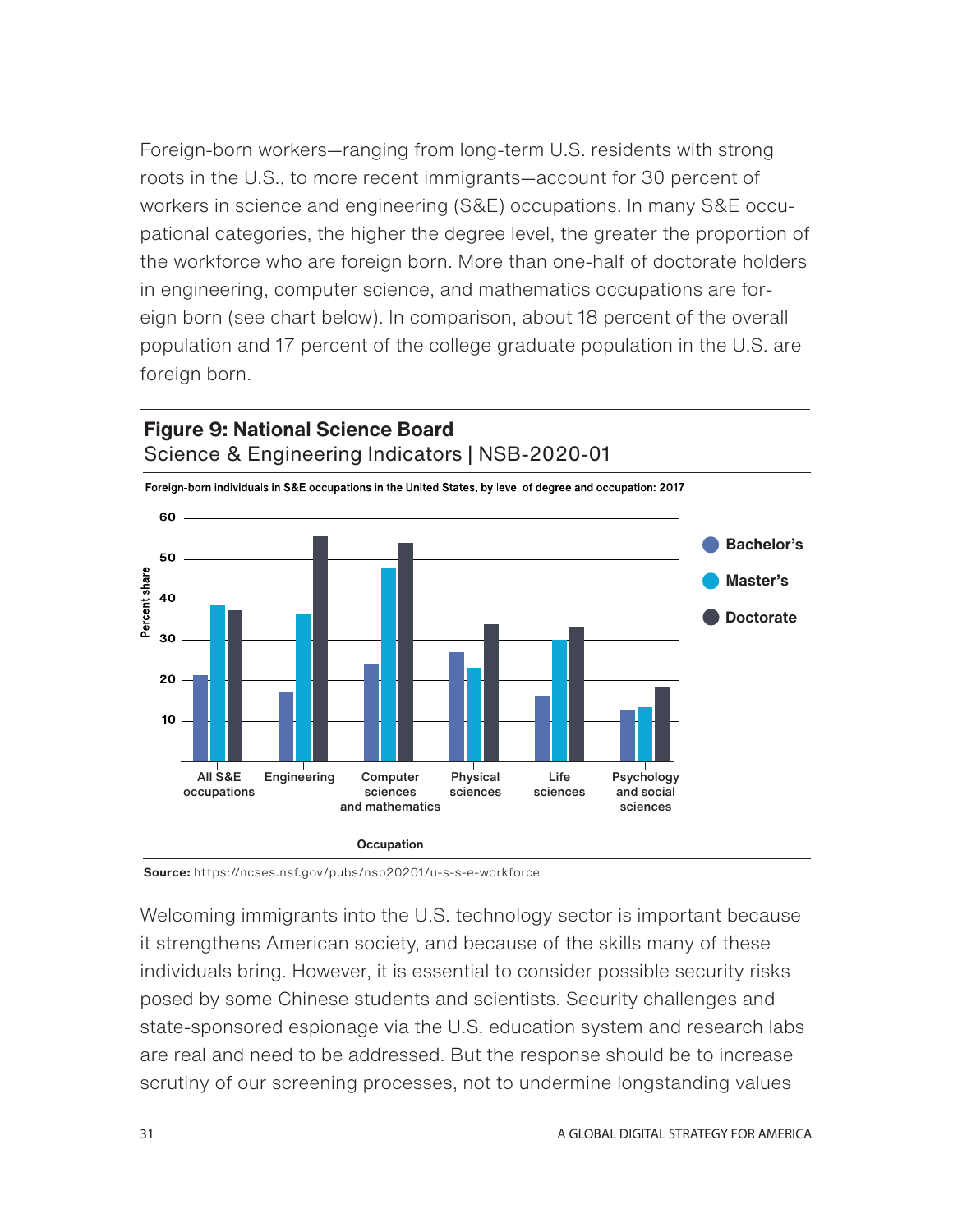related to openness, including immigration, which is crucial to the U.S. competitive advantage in innovation.

Immigrants have made significant contributions to the U.S. innovation and entrepreneurship ecosystems. The National Foundation for American Policy finds that 55 percent, or 50 of 91, of the country's \$1 billion startup com-panies had at least one immigrant founder.<sup>[66](#page-66-0)</sup> Immigrants make up roughly 15 percent of workers in the U.S., yet they are 80 percent more likely than native workers to become entrepreneurs, according to the study.

First- and second-generation immigrants are launching businesses across the spectrum, from small sandwich shops with one or two employees, to major tech firms with thousands of workers.<sup>67</sup>

Yet, the U.S. has seen a sharp decline in visas for both foreign students (-44 percent) and specialty workers (-18 percent) since 2015.<sup>[68](#page-66-0)</sup> Actions by the Trump Administration to limit H-1B visas have hampered tech firms that rely on top global talent. The denial rate for applicants trying to extend their visas grew from 4 percent in 2016 to 12 percent in 2018 and to 18 percent in the first quarter of 2019.<sup>[69](#page-66-0)</sup> The Trump Administration also proposed ending the work authorizations for H-4 visa holders (the spouses of H-1B visa holders), making it yet more difficult to attract and retain talent.

In addition, in June 2017, the Department of Homeland Security (DHS) proposed ending the International Entrepreneur Rule, which provides temporary residency to foreign entrepreneurs starting a business in the U.S. Other countries, such as Australia and Canada, are using these developments to lure talent.

In October 2020, the Trump Administration introduced two regulations to make it harder for foreign skilled workers to qualify for H-1B visas and harder for U.S. companies to afford to hire them.<sup>70</sup> One regulation would have narrowed the definition of a "specialty occupation" and the number of occupations that would qualify. Another regulation would have significantly increased the required wage rates employers would have to pay and make it more costly for employers to hire foreign skilled workers. However, these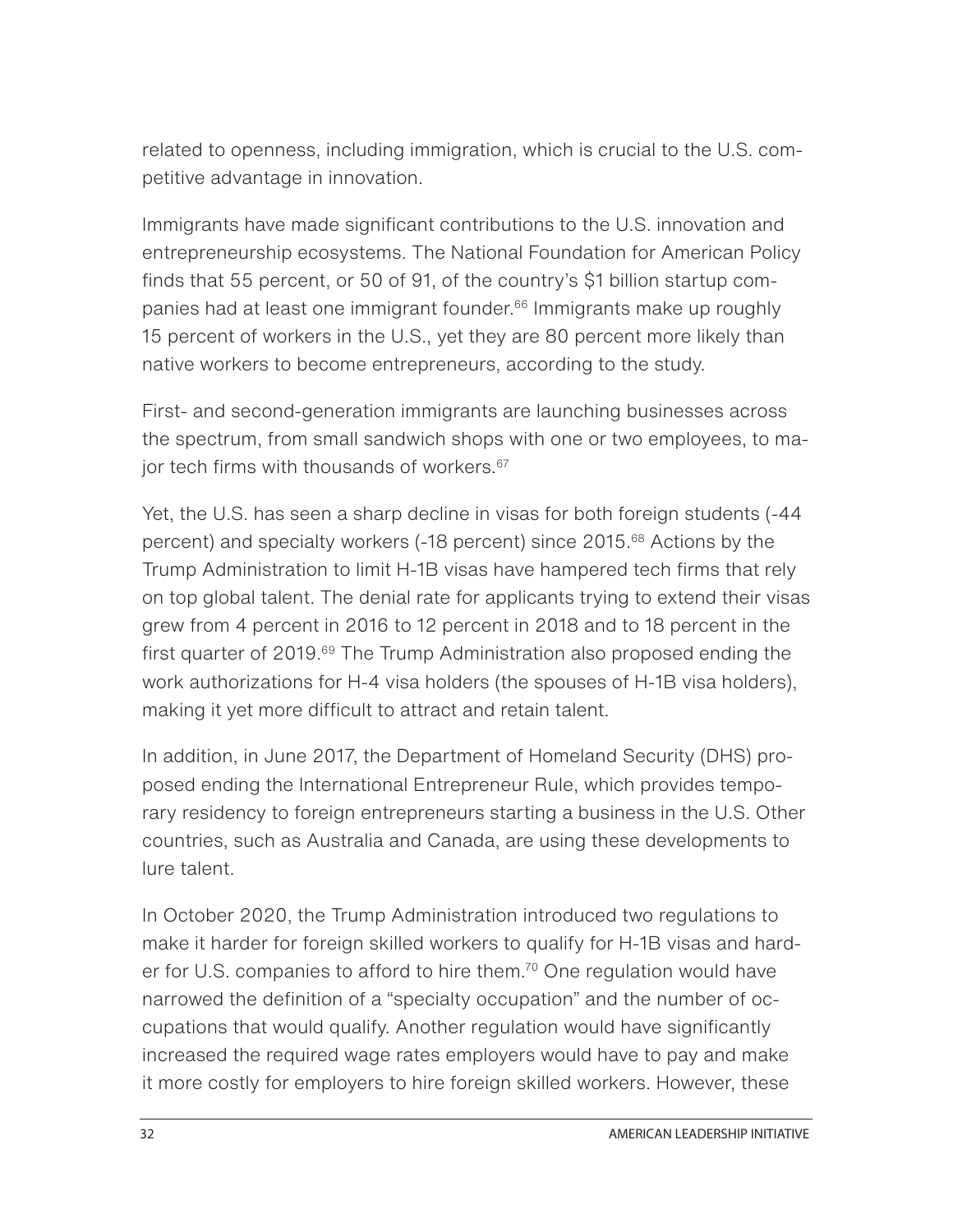<span id="page-34-0"></span>rules were set aside by a U.S. district court on procedural grounds.

Restrictive immigration regulations could force companies to move high-skilled and high-paying jobs offshore. Research from earlier this year indicates that skilled immigration restrictions may have "secondary consequences that have been overlooked in the immigration debate: multinational firms faced

**Restrictive immigration regulations could force companies to move high-skilled and high-paying jobs offshore.**

with visa constraints have an offshoring option, namely, hiring the labor they need at their foreign affiliates."<sup>71</sup> This would be yet another setback in the development of America's innovative capacity.

In December 2020, the Senate passed an amended version of the Fairness for High Skilled Immigrants Act (S. 386/H.R. 1044).<sup>72</sup> While much remains to be worked out between the House and Senate versions, fixes such as eliminating per-country caps on employment-based immigrant visas and making it easier for H1B workers to change jobs are positive developments. Congress and the Administration should work together to facilitate the ability of U.S. companies to employ H-1B foreign workers, as well as obtain L-1 visas for transfers for intracompany executive-level workers, and H-4 visas for dependents of H1B workers, where they are needed in the U.S. economy, and to move forward on comprehensive immigration reform that is integral to our country's competitiveness and national security.<sup>73</sup> President Biden's first moves turned immigration policy in the right direction, recognizing the value that immigrants bring to American society and establishing a more humane approach to immigration. Additional steps are needed, however, to ensure the right policies are in place to support innovation and the U.S. technology ecosystem.

#### **Protecting Our Technology**

Rather than pursuing a strategy of protecting an expansive range of technologies, the U.S. is best served by identifying a limited number of key technologies, together with certain data that will fuel critical new innovation and insights and protecting those very well – a "small gardens, high walls" technology strategy.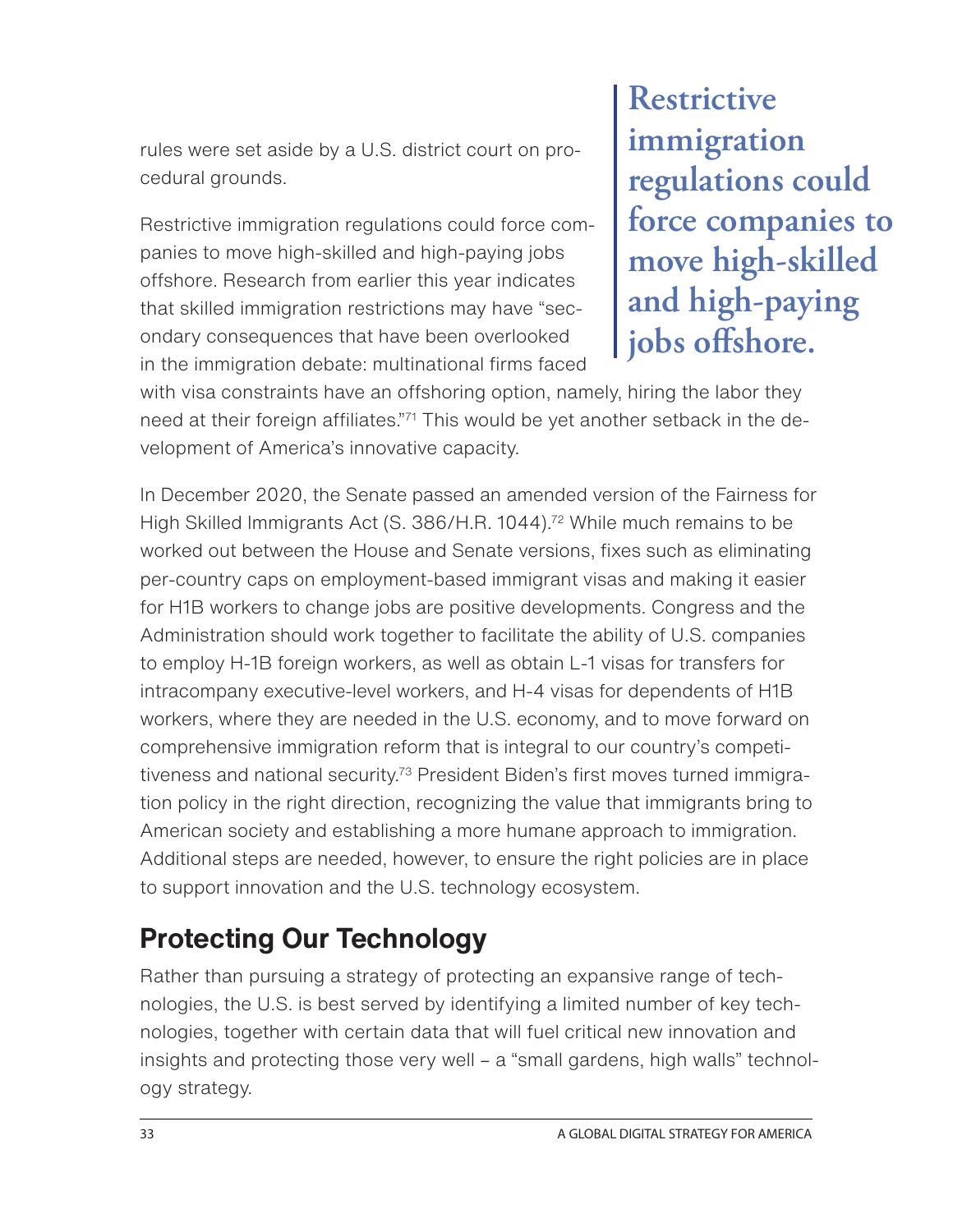#### **Current and Future Export Controls**

In May and August 2019, the Department of Commerce added Huawei and its affiliates to the "Entity List" of foreign companies to which it is illegal for Americans to provide a good or service without a license.<sup>74</sup> The orders were intended to prevent essential American-made semiconductor inputs from getting to Huawei directly and electronic design automation (EDA) tools to its subsidiary chip designer HiSilicon, ultimately hampering Huawei's ability to produce telecom equipment.<sup>75</sup>

The Department of Commerce implemented additional rounds of export controls in May and August 2020[.76](#page-67-0) Under the foreign-produced direct product (FDP) rule, the Commerce Department effectively put new limits on sales by American companies of a new part of the semiconductor supply chain manufacturing equipment—to chipmakers overseas, also rocking the market for dominant U.S. manufacturers.

While these controls did inflict some pain on the target, they also had negative side effects. Within the U.S., the controls at times caught technology that was widely available in the global market and promoted foreign products over U.S. products in the global market. The controls also created great uncertainty in the investor and research communities. Unilateral controls also disadvantaged U.S. companies, since foreign companies were not subject to the same controls. The Center for New American Security asserts that "unilateral controls create incentives to invest in the development and production of the items outside of the U.S. and do not necessarily restrict their ultimate transfer to countries of concern—while harming the industrial base of the country imposing the control.["77](#page-67-0)

At the same time, an export control regime that depends on broad unilateral controls and granting company exceptions raises the potential for mismanagement. Government officials have to decide on exceptions, arising from company petitions, on a case-by-case basis, creating concerns over cronyism, non-transparency, and discrimination. $^{78}$ 

In China, the controls empowered voices that called for more drastic state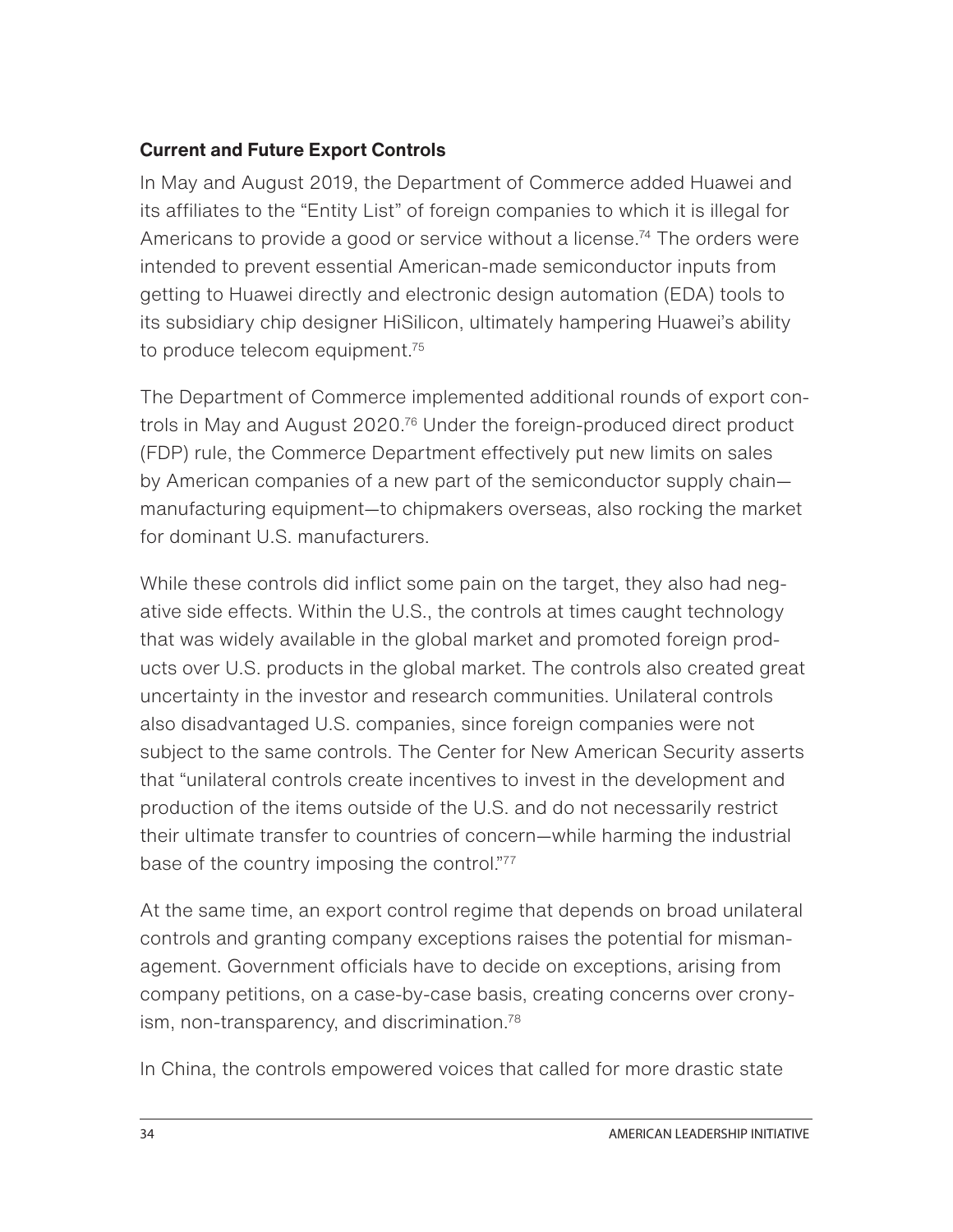measures to counter U.S. technological dominance. Among customers of U.S. technology in China, the controls exacerbated a perception that the supply of U.S. technology is unreliable and should be designed out of new products.

**Export controls should be targeted and enforced in concert with U.S. allies.**

The processes for implementing U.S. export controls should be adjusted in several ways. The 2018 Export Control and Reform Act (ECRA) made progress in this direction. ECRA directed the Commerce Department's Bureau of Industry and Security (BIS) to conduct an interagency review process to identify so-called "emerging and foundational technologies.["79](#page-67-0) These are intended to be technologies that historically have not been subject to export controls under multilateral regimes, but are nonetheless essential to U.S. national security. In 2018, BIS issued an Advance Notice of Proposed Rulemaking (ANPRM) seeking comment on criteria for identifying emerging technologies that are essential to U.S. national security. The ANPRM listed 14 categories, including artificial intelligence, quantum technology, robotics, and advanced surveillance technologies. Once identified as an emerging technology, they would be open to control by BIS rules. Moreover, investment in this area of technology would trigger mandatory filings under the Foreign Investment Risk Review Modernization Act (FIRRMA) under some circumstances. Along with a companion effort around foundational technologies, which closed its public comment period in October 2020, $80$  these controls are a key part of the strategy to identify and protect critical U.S. technology – to create high walls around small gardens.

Export controls should not be placed on long-established technologies that are available outside the U.S., or on published technology and information sources, even if they are among potential "emerging" technologies. These controls would allow foreign competitors to take market share from U.S. companies, further undermining U.S. economic security and global digital leadership.

Finally, export controls should be targeted and enforced in concert with U.S. allies. However, it is a fair criticism that processes like those in the multilateral Wassenaar Arrangement on Export Controls for Conventional Arms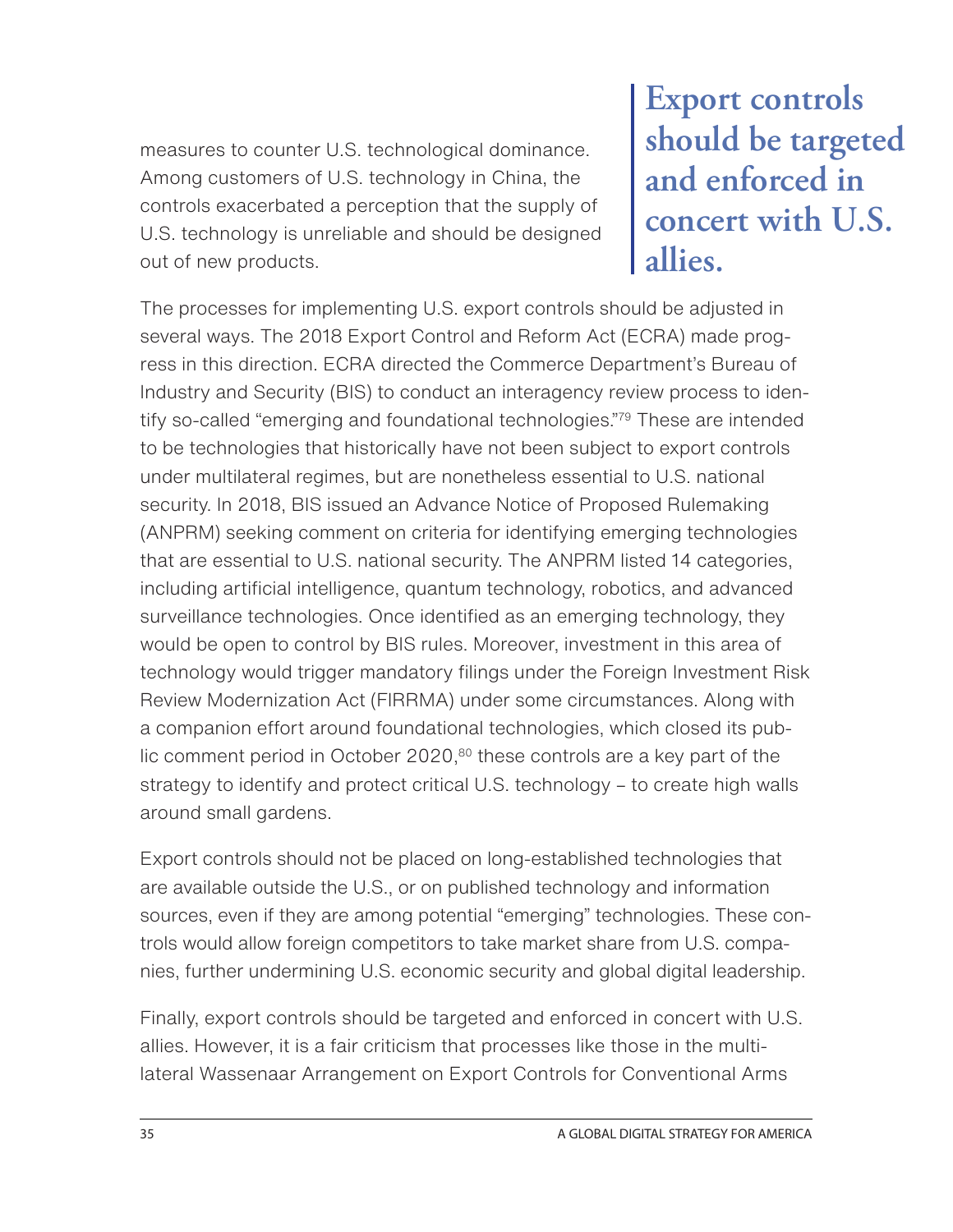<span id="page-37-0"></span>and Dual-Use Goods and Technologies move too slowly. The U.S. can try to thread the needle by seeking out a more targeted approach to export controls with like-minded countries.<sup>81</sup> This would prevent China from accessing the technology from other countries and allow countries to jointly implement controls as part of a broader China strategy developed in concert with allies.

#### **Foreign Technology Investment in the U.S.**

There has been increasing concern in recent years that the Chinese government has attempted to obtain U.S. technology through joint venture investments with U.S. companies or through investments in start-up companies. The Committee on Foreign Investment in the United States (CFIUS) is an inter-agency committee of the U.S. Government that reviews the national security implications of foreign investments in U.S. companies or operations. While not always the case, Chinese investments in certain U.S. industries have been subject to CFIUS reviews.

In 2018, Congress passed FIRRMA to modernize CFIUS and close gaps that allowed investments in sensitive U.S. industries to avoid CFIUS review. In particular, FIRRMA<sup>82</sup> expanded CFIUS to include jurisdiction over non-controlling investments in sensitive industries from a U.S. national security perspective – critical technology companies, critical infrastructure companies and companies managing large pools of personally identifiable information on U.S. citizens. While FIRRMA is certainly not intended to only apply to China, concern over the increasing use of Chinese joint ventures into which U.S.-origin technology is transferred, Chinese low-level investments in U.S. start-up technology companies, and Chinese deals potentially being structured to circumvent CFIUS, were significant considerations driving bipartisan support for the legislation.

#### **Securing the Information and Communications Technology Supply Chain**

Even before Covid-19, U.S. policymakers were giving increased attention to securing the U.S. supply chain, including in the technology sector. The Information Technology Industry Council (ITI) summarizes key federal actions since  $2014$ ,  $83$  including: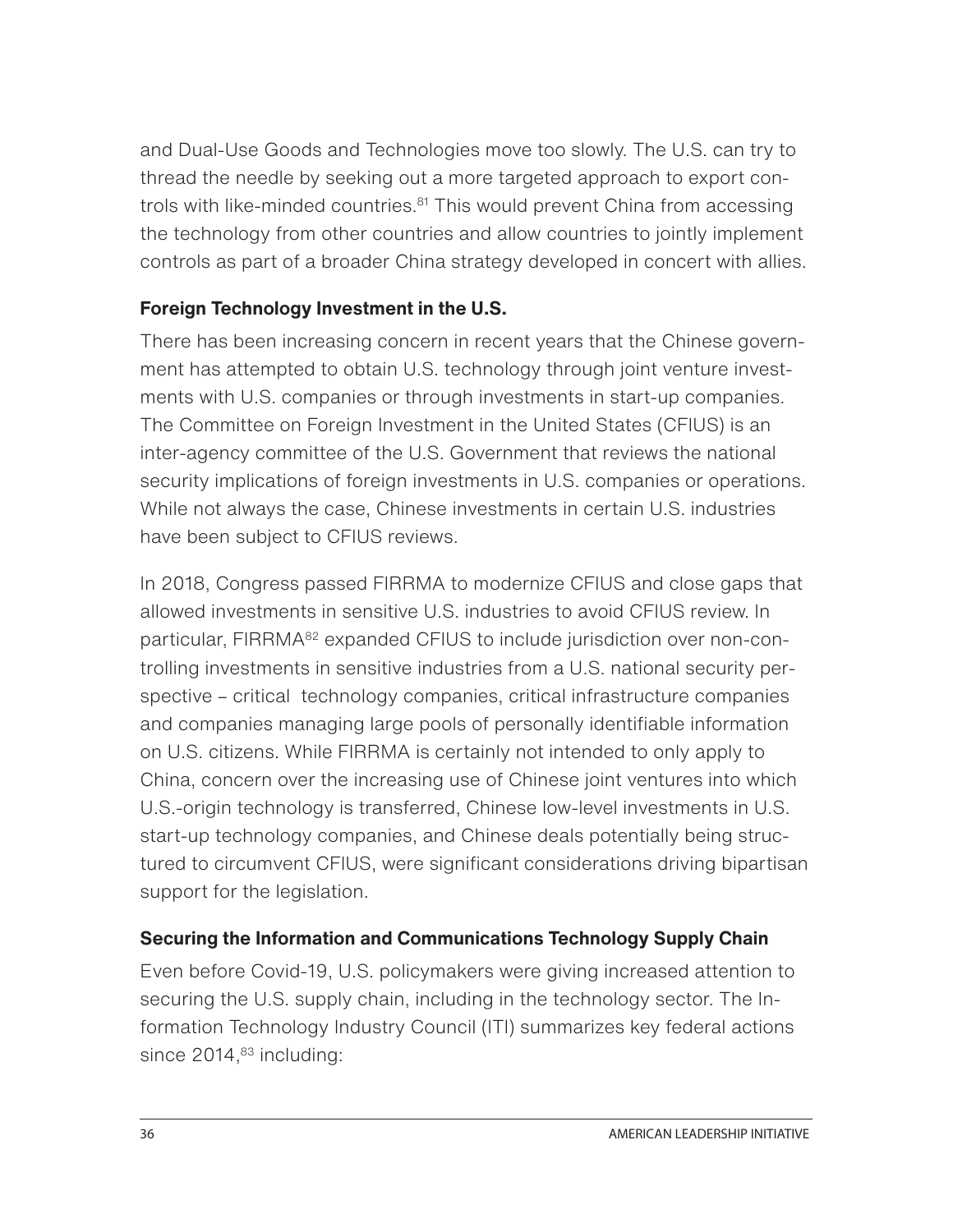- 2019: Executive Order 13873 empowers the Commerce Secretary to prohibit or mitigate information and communications technology and services (ICTS) transactions that pose risks and take a "case-by-case, fact-specific approach" to determine what transactions will be prohibited or subject to mitigation. The proposed rule does not identify specific technologies or participants. Commerce issued an interim rule on January 14, 2021, identifying six foreign adversaries, including China and Russia, and allowing Commerce to create additional processes to assess transactions.<sup>84</sup>
- 2019: A Federal Communications Commission rule forbids use of Universal Service Fund (USF) subsidies for the purchase of equipment from Huawei and ZTE and provides reimbursements to small and rural carriers who may have to replace such equipment as a result.
- 2018: The Department of Homeland Security's National Risk Management Center (NRMC) established the ICT Supply Chain Risk Management (SCRM) Task Force, a U.S. public-private supply chain risk management partnership, with the critical mission of identifying and developing consensus strategies that enhance ICT supply chain security.
- National Defense Authorization Acts (NDAA): Each year, NDAA added requirements to strengthen supply chain security, including banning certain products from Chinese companies and in certain use cases in the U.S.

While the executive order and Commerce's proposed regulation seek to close the gaps on transactions that ECRA or CFIUS would not cover, there is concern that they are overly broad and heavy-handed and create uncertainty in the market. The success of U.S. technology companies depends greatly on the health and vitality of suppliers in other nations and the ability to trade with them.<sup>85</sup> The U.S. government must address security concerns with a comprehensive, whole-of-government approach to ensure consistency among the numerous government and public-private initiatives focused on supply chain security.<sup>[86](#page-68-0)</sup>

U.S. technology companies have long advocated for approaches to supply chain security to be country-agnostic, establishing objective evaluation criteria to block or mitigate transactions, rather than blanket country restrictions.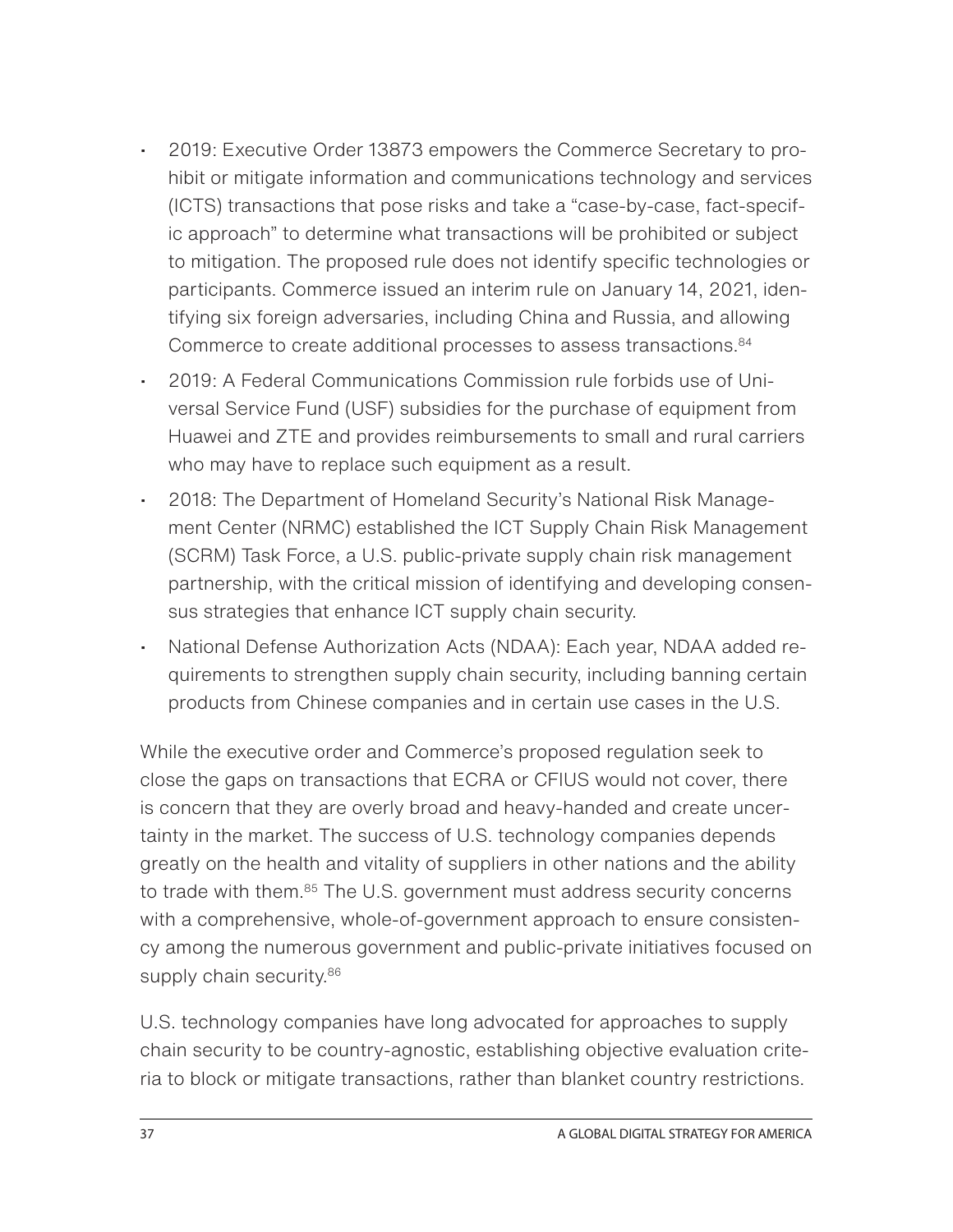Some advocates have asserted that the conflation of national security with economic protectionism will only serve to hurt U.S. companies in the long run, encouraging the same actions by other countries that want to limit market access to U.S. competition.

China plays a big role as both a supply and demand hub in global value chains, and U.S. measures to secure its own ICT supply chain should not ignore this. As with the iPhone and other examples, $87$  it is clear that the information and communications technology supply chain will not return to the U.S. in full. However, U.S. policymakers can map supply chain networks of national significance,<sup>88</sup> including for semiconductors and associated high-technology industries, and then work with allies to build out a trusted supply chain framework. This framework, combined with carefully targeted export control measures, is critical to protecting key U.S. technologies.

#### **Other Thoughts on Identify and Protect**

Shoring up U.S. cyber defenses tops the list of policies that are key to protecting U.S. technologies. There are many recommendations<sup>89</sup> in this space, including for the NTIA, in coordination with the Cybersecurity and Infrastructure Security Agency (CISA) and the National Security Agency (NSA), to undertake a comprehensive review of core internet vulnerabilities to begin the remediation and removal of technologies and entities compromised by China and to strengthen the federal government's ability to secure critical infrastructure and respond to 21<sup>st</sup> century threats. Much work has been done already, including the development of the Department of Defense's Cybersecurity Maturity Model Certification (CMMC) for its suppliers.

Similarly, on personnel, though the right immigration policies in science and engineering fields are vital to America's innovation ecosystem, the U.S. should find better methods to screen individuals and university funding sources related to early-stage technologies and other technology areas deemed essential to national security.

Finally, while efforts by new U.S. entities like In-Q-Tel, a CIA-funded ven-ture capital firm, to invest in startups<sup>[90](#page-68-0)</sup> in areas like AI and machine learn-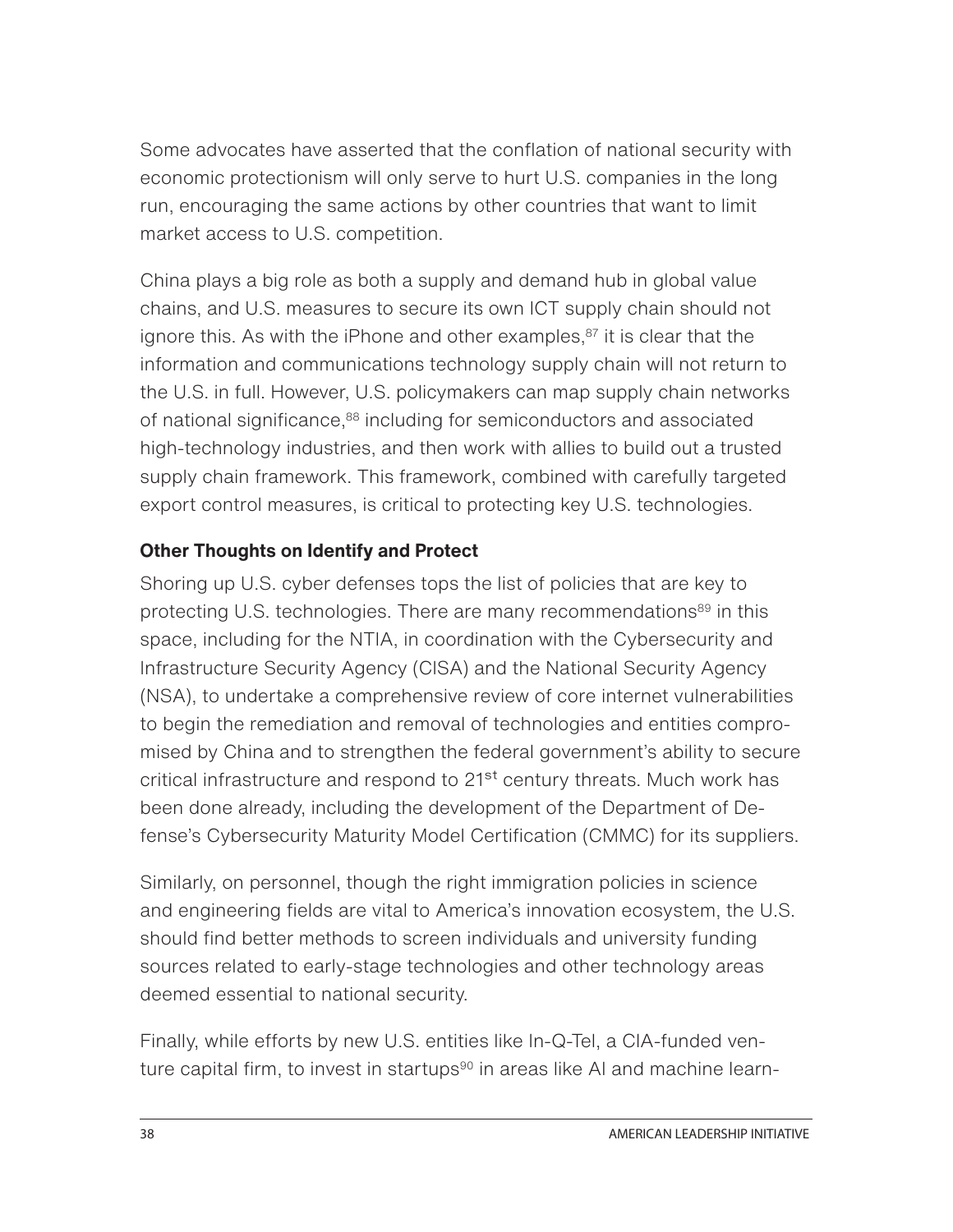ing, data analytics, and autonomous systems are positive, they may not be enough to counter China's venture capital attention to early stage technology. Congress should incentivize continued venture capital investment in America's most innovative start-ups. $91$  For example, the bipartisan New Business Preservation Act, introduced by Sens. Amy Klobuchar (D-MN), Chris Coons (D-DE), Tim Kaine (D-VA), and Angus King (I-ME), builds on the previously successful State Small Business Credit Initiative (SSBCI) by establishing a program, administered by the Treasury Department, to allocate \$2 billion to states on a population basis to attract private venture capital. It would offer a one-to-one match of federal dollars with venture capital investment in promising startups, particularly in states outside the major venture capital centers.[92](#page-68-0)

### **U.S. Government Structure Should Prioritize Digital Policymaking**

While many parts of the U.S. government play key roles in formulating policy for the digital economy, each has different equities and controls only pieces of what could make up a full digital strategy. To be an effective leader of democracy in a quickly advancing world, the U.S. government bureaucracy must prove itself willing to evolve with the times.<sup>[93](#page-68-0)</sup>

In 1976, Congress established the White House Office of Science and Technology Policy (OSTP) to provide the Executive Office of the President with advice on the scientific, engineering, and technological aspects of the economy, national security, homeland security, health, foreign relations, the environment, and the technological recovery and use of resources. Since its establishment, OSTP has varied in leadership and strength and has not played a strong role in driving a coordinated global digital strategy for the U.S. The move to elevate OSTP to a cabinet level agency is a welcome step in the right direction.

Even before OSTP was established in the Executive Branch, the Office of Technology Assessment (OTA) served as a nonpartisan body to advise Congress on the implications of science and technology applications. However, it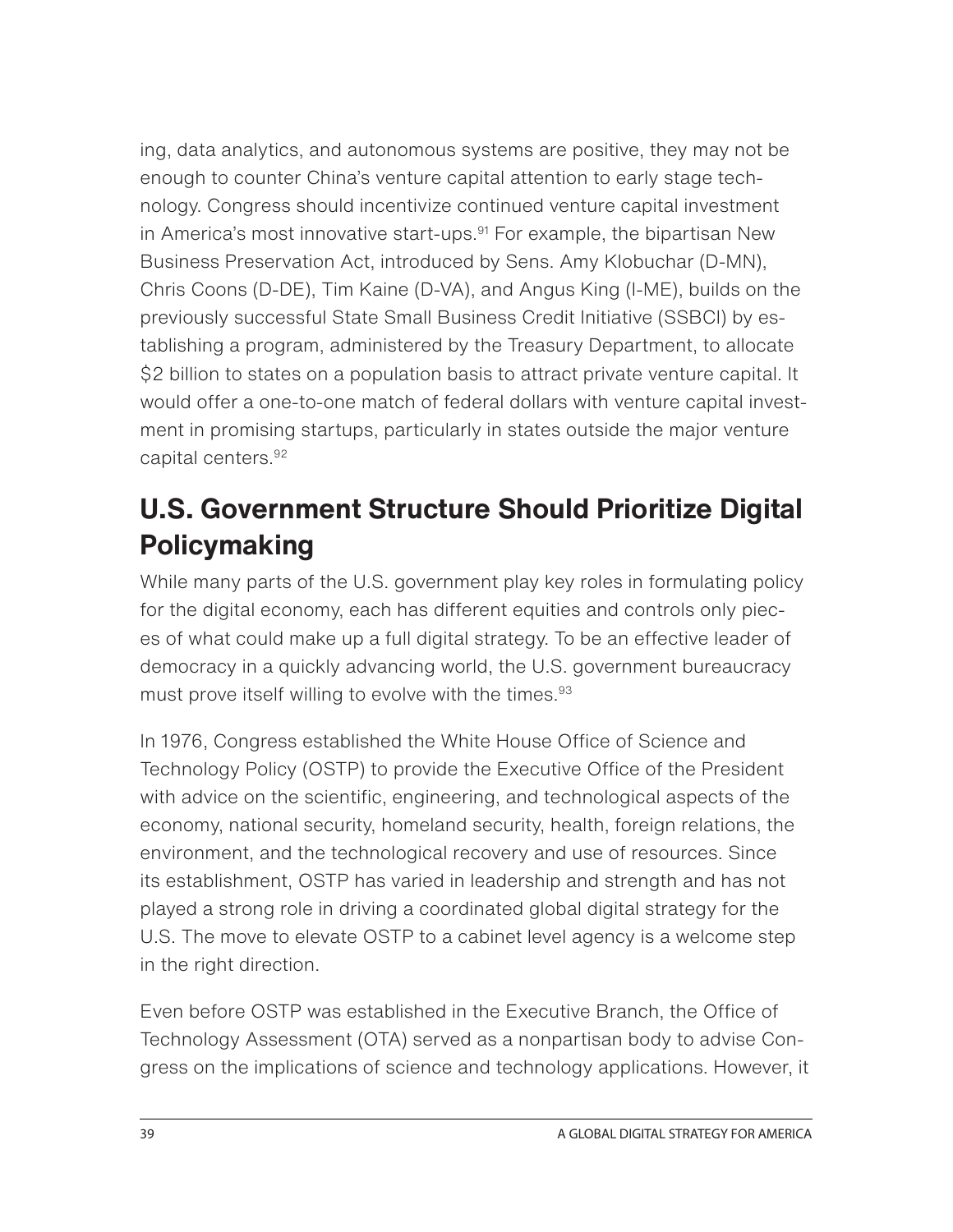closed in 1995, and some argue this closure reduced the ability of Congress to grapple with technologically complex issues, not to mention helping to increase Congress' dependence on lobbyists.<sup>94</sup> Having a reliable information source on technology for members of Congress will be critical as it seeks to legislate on a range of digital issues.

America's allies have seen the need to focus digital policy efforts across their governments. Japan, for example, has plans to establish a digital policy agency.<sup>95</sup> This agency will focus on promoting e-governance and improving coordination on policymaking for information technology and may be led by a figure drawn from the private sector.

The U.S. federal government has no shortage of agencies devoted to science and technology, but what is lacking is an overarching body to drive coherent and comprehensive digital economy policy efforts and a forward-leaning global strategy. An Office of Global Digital Strategy in the Executive Office of the President (EOP) Office, like the Office of the U.S. Trade Representative, with its lean and expert staff, would go a long way to coordinating across various government agencies, weaving together disparate pieces of technology policymaking. Such an agency would coordinate domestic policy and regulatory issues, lead U.S. engagement in a coalition of techno-democracies, and host classified, private sector advisory committees to advise on both global competition and innovation cooperation with other countries.

### **Playing Offense, Not Just Defense: A Digital Marshall Plan**

The U.S. must also focus on how to increase competitiveness in global markets. The Chinese government invests billions in its technology companies, positioning them to win sales through subsidized government financing, which makes it difficult for U.S. technology companies to compete on fair terms, and leaves developing countries without an option to purchase an open, democratic internet.

In 2015, China launched the Digital Silk Road, investing \$200 billion in a global digital infrastructure.<sup>96</sup> This effort is a subset of China's larger Belt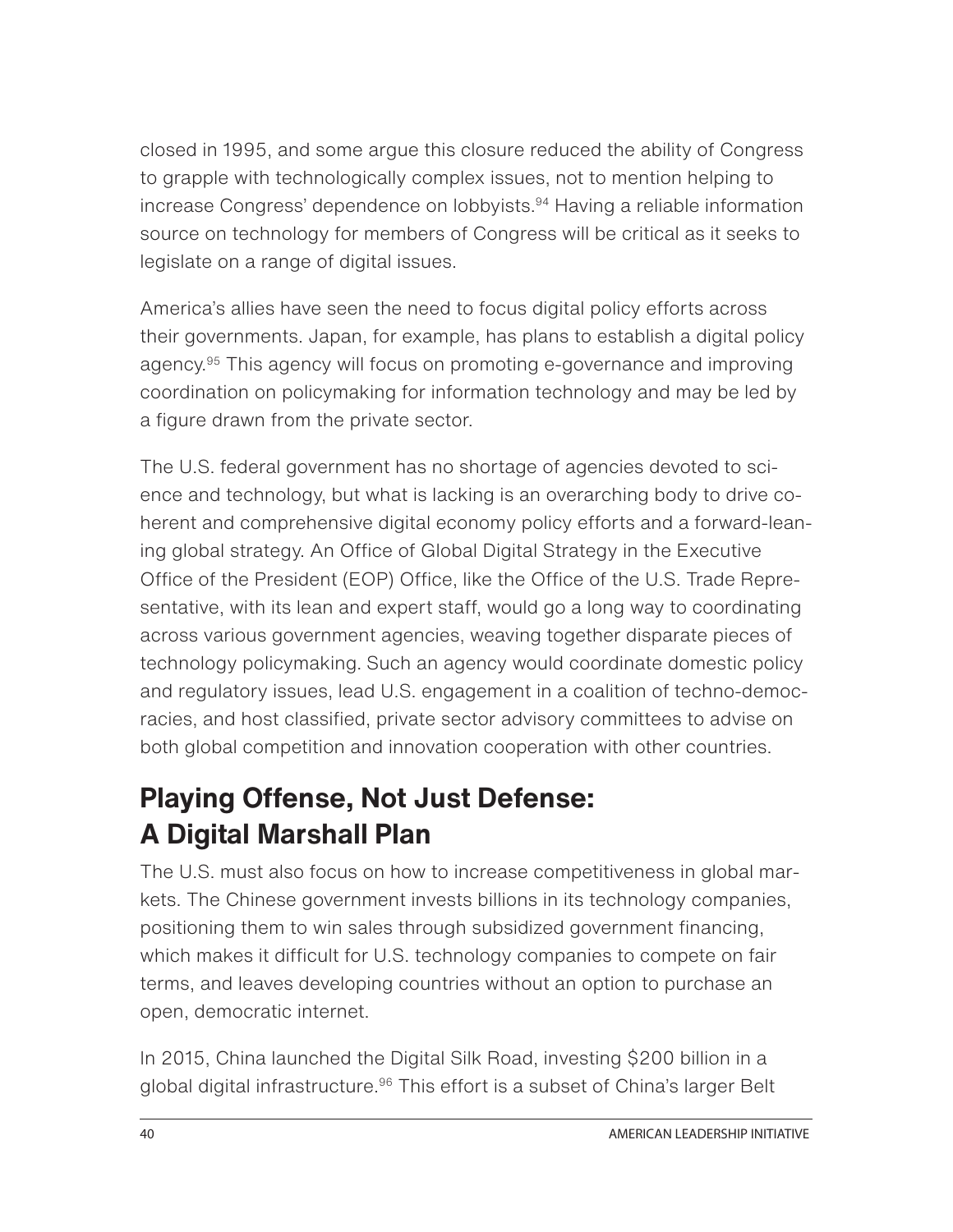and Road Initiative, a government- sponsored global infrastructure initiative with \$340 billion invested to date.<sup>97</sup> The Chinese government is using these resources to offer subsidized loans to its companies, including Huawei, as well as

# **The U.S. must launch a "Digital Marshall Plan."**

foreign assistance grants to government customers, to capture digital market share, especially in the developing world. The effort's reach is broader than just equipment – when developing countries buy Chinese equipment, they receive the tools to censor and control their internet, while leaving their networks vulnerable to Chinese government cyber theft and interference.

In addition to seeking agreements from other countries to remove Huawei equipment from their telecom networks, the U.S. needs an offensive strate $gy<sup>98</sup>$  that allows U.S. companies and workers to compete on a level playing field with Chinese companies that have received government subsidized financing, while offering real alternatives for underdeveloped countries looking for affordable, reliable technology and the opportunity to purchase internet infrastructure consistent with an open, accountable, and democratic internet. The U.S. must launch a "Digital Marshall Plan" to make the financing of American digital infrastructure in the developing world a strategic priority. As part of this initiative, the U.S should also provide technical assistance to develop internet regulations that allow open commerce, respect for privacy and protection of human rights.

The new International Development Finance Corporation (IDFC) should play a large part in this initiative. The IDFC 2020 budget is \$60 billion, with only \$1 billion of investments to date, and only one small project in the telecommunications sector.<sup>99</sup> Its next budget should earmark \$50 billion for digital exports, with an emphasis on matching financing for U.S. companies competing with Huawei in areas like data center storage and cloud networking.

A second leg of the U.S. export financing toolbox is the U.S. Export-Import Bank (EXIM) which provides financing to support U.S. exports. Part of the Digital Marshall Plan should include easing the requirements for U.S. companies to access EXIM financing, especially in the case of companies competing with Chinese technology companies. EXIM should be directed to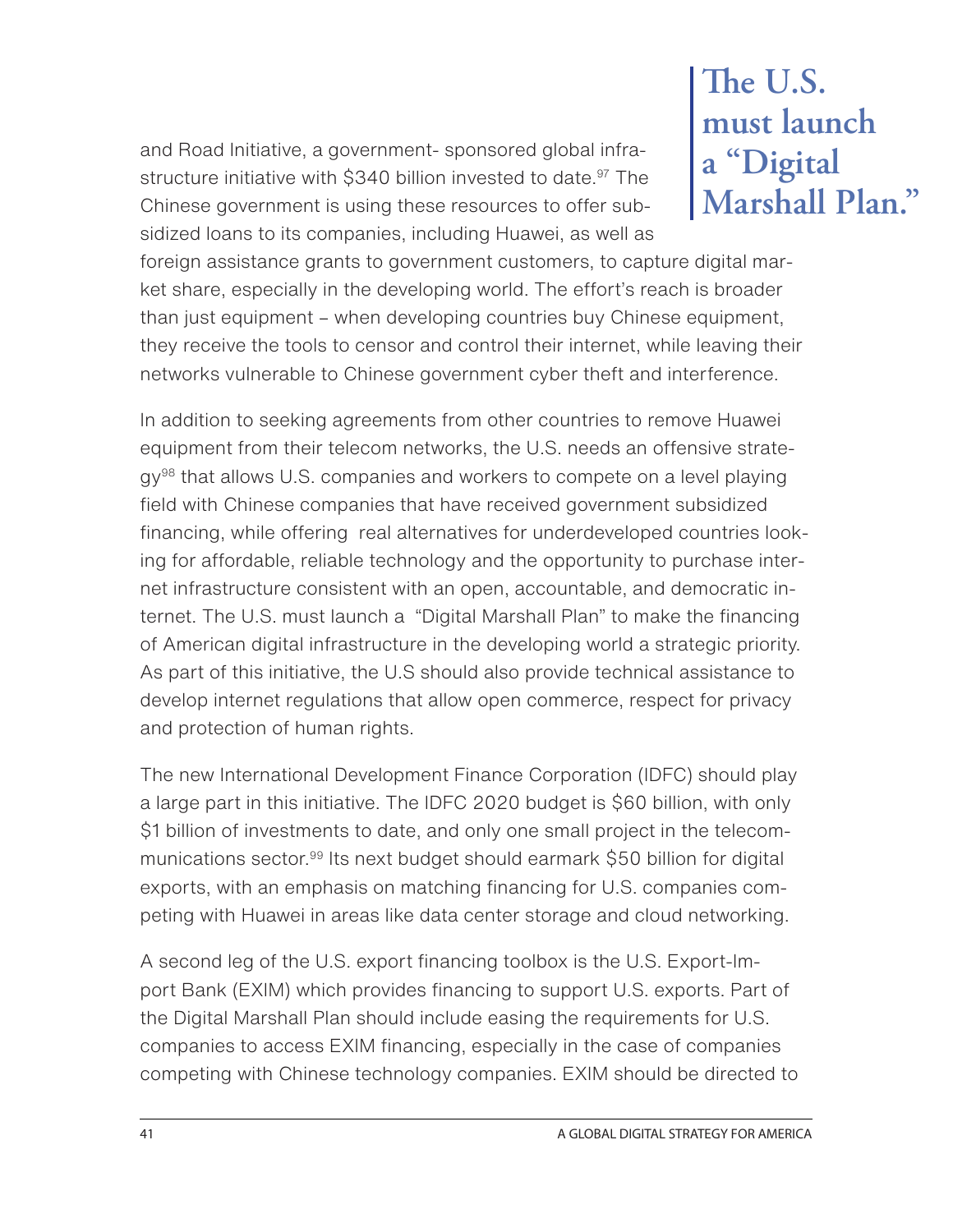implement "national interest" waivers of strict U.S. content requirements for export support in key projects and change its content methodology to calculate content to include the value of intellectual property (IP) developed in the U.S. Finally, part of this plan should involve earmarking funds from the U.S. Agency for International Development (USAID) for technical and regulatory training for the digital sector.

U.S. embassies in foreign countries provide vital advocacy support for U.S. companies selling in those markets. The U.S. Department of Commerce has a Digital Attaché program that includes trained staff in 12 key foreign markets who support U.S. companies, including by navigating foreign digital policy and regulatory issues, and are part of Commerce's comprehensive effort to address 21<sup>st</sup> century trade barriers and help the digital economy thrive. The State Department runs a similar modest program for Foreign Service Officers. Given the extremely rapid expansion of digital exports to every country in the world, these programs should be expanded, with training in digital policies and regulations in most key embassies.

# **Invest in America Summary of Recommendations**

### **Access and Inclusion**

- **Education and Training:** Launch a federal initiative to ensure that digital skills are taught in all K-12 schools nationally.
- Increase federal spending on digital training programs, especially for workers who are unemployed or in low-wage jobs. Programs should be designed to be fully inclusive of women, people of color, and individuals from other marginalized groups, which are traditionally under-represented in digital training. Partner with MSIs to help make these programs more accessible. Companies should be incentivized to expand their training programs.
- Continue the trend of expanding federal support for apprenticeship programs and provide tax credits to businesses to further incentivize their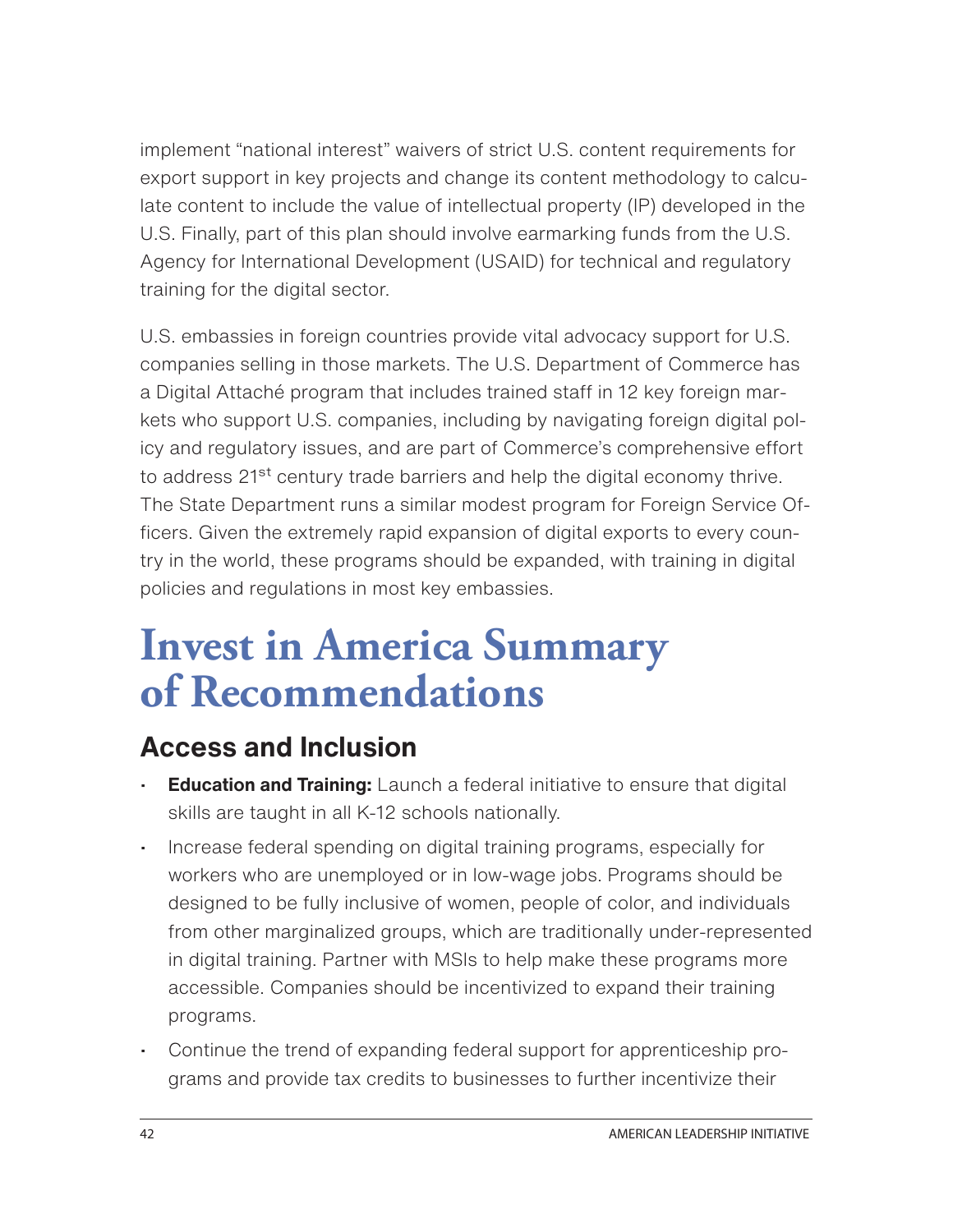participation. Pass the National Apprenticeship Act of 2020, with amendments to focus on digital apprenticeships, and ensure that the apprenticeships are accessible to workers from marginalized communities.

- Enact federal legislation to make community college more affordable for low-income families, as well as create incentives for companies to partner with community colleges on digital skills training.
- Increase funding to MSIs and HBCUs for STEM and computer science training, to promote apprenticeships for their graduates.
- **Equipment and Broadband:** Make a historic investment in America's connectivity to close the digital divide, including by subsidizing internet access and equipment access for low-income families. Upgrade the U.S. broadband network. Pass the Accessible Internet for All bill, which allocates \$100 billion for nationwide broadband and programs to make the internet affordable for low-income households.
- **Spectrum:** Free up additional spectrum for wireless use.
- **Net Neutrality:** Enact federal legislation to balance consumer protection interests with incentives to business to create internet access for all.

## **Digital Governance**

- **Privacy:** Pass federal privacy legislation during the next congressional session that is GDPR compatible and embodies principles of data portability, interoperability, transparency, and user consent.
- **Content Moderation:** Endorse the Christchurch Call and build on this with a techno-democracy coalition to develop rules around disinformation and extremist content online.

### **U.S. Technological Competitiveness**

- Double current U.S. federal R&D spending on basic research to 1.2 percent of GDP.
- Establish a process to identify a limited group of critical technologies that would benefit from targeted support, such as is envisioned in the CHIPs Act.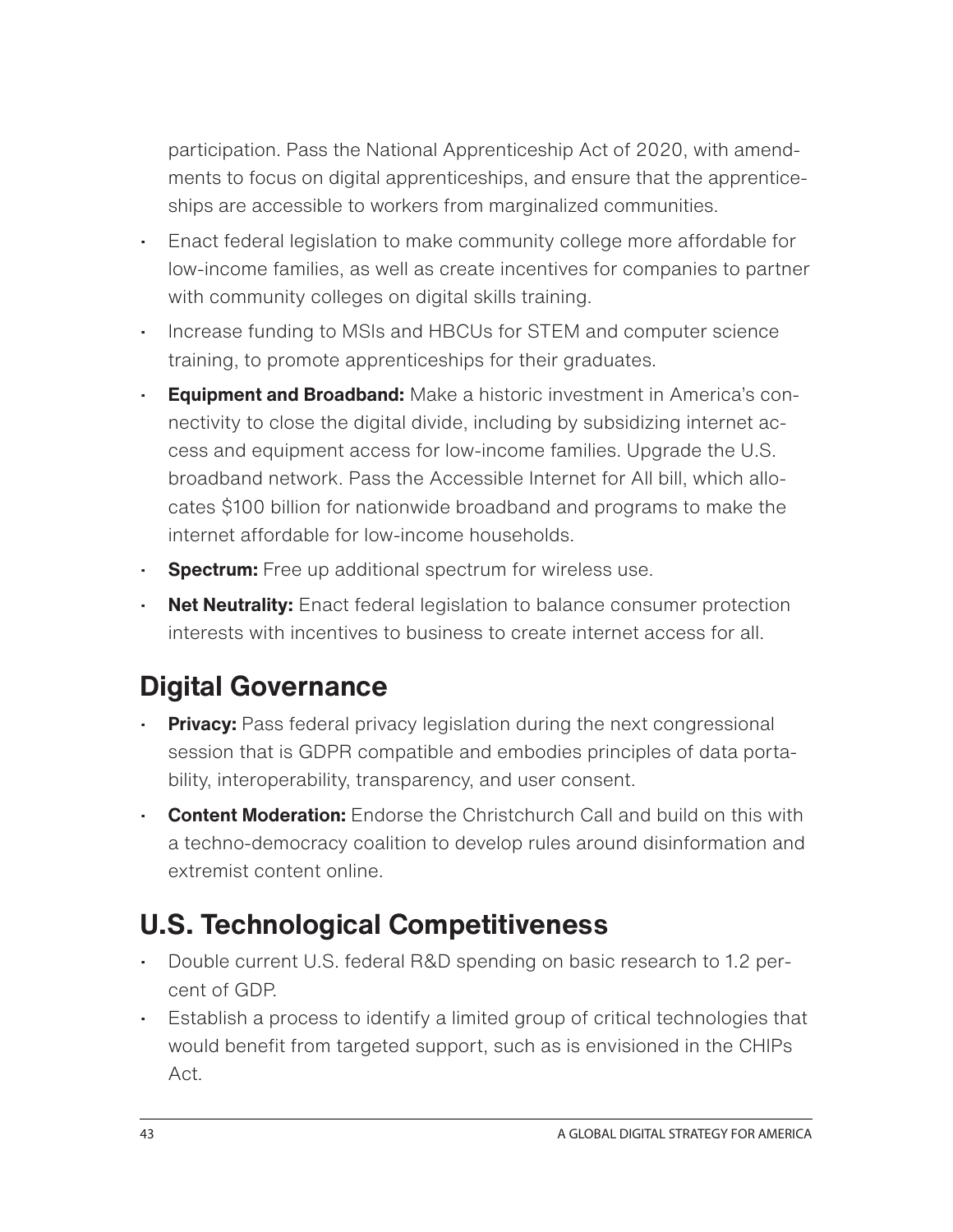- Return H1B and related visa issuances to previous levels and move forward on visa reform that reflects U.S. values of openness, recognizes immigrant contributions to our innovation ecosystem, and incorporates adequate screenings for access to sensitive and early-stage technologies.
- Protect U.S. technologies with a "high-walls, small gardens" approach to export controls, supply chain security, and foreign investment screening that is well-coordinated with industry.
- Establish a Global Digital Policy Office in the Executive Office of the President to coordinate and advance strategy across all government agencies for both U.S. domestic and foreign digital policy and strategy.
- Appropriate \$50 billion in funding for a Digital Marshall Plan to be administered through the IDFC and USAID, to enable U.S. companies to win globally against heavily subsidized competitors like China and give developing countries the opportunity to purchase equipment consistent with a democratic internet. Update EXIM's qualification criteria to allow for "national interest" waivers of EXIM's export content requirements and change its U.S. content methodology to include the value of IP.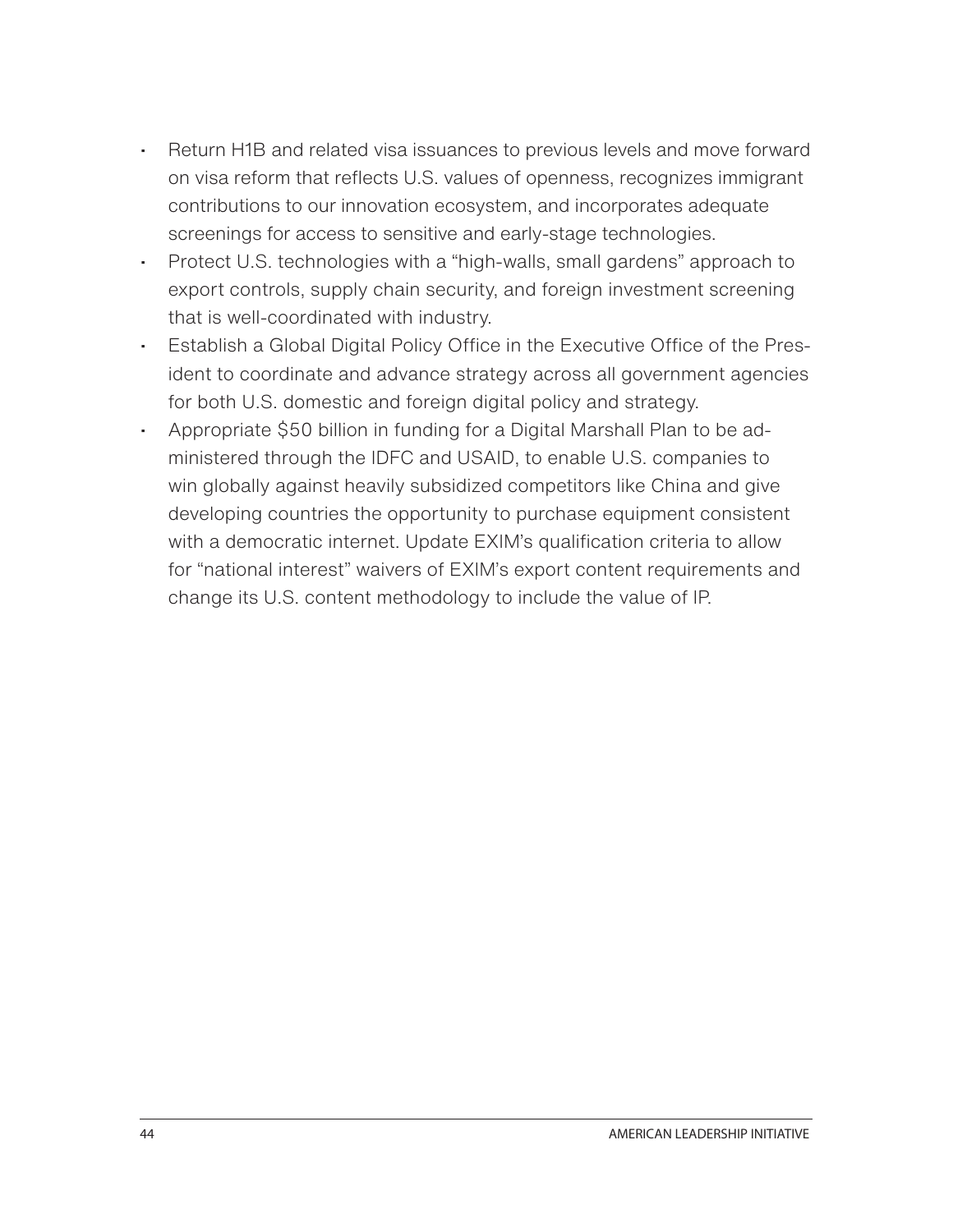# **Part II: Leading Globally**

As the internet has evolved, digital technology has become an ever more critical part of the global economy. The economic impact of the internet was estimated to be \$4.2 trillion in 2016, making it equivalent to the fifth-largest national economy. In 2018, digitally deliverable service exports amounted to \$2.9 trillion, or 50 percent of global services exports.<sup>100</sup> However, the benefits from this activity have been distributed unequally, with more than half the world's citizens having little or no access to the internet, limiting their ability to participate in the increasingly important digital economy[.101](#page-69-0)

Yet, international collaboration governing the digital economy has lagged. While small groups of countries have negotiated agreements covering some pressing issues of today's digital economy, coherent global digital governance remains largely elusive. The U.S., which has historically been the architect of global governance, was absent from the global stage during the Trump Administration as this digital transformation escalated.

With legitimate concerns over privacy and cybersecurity, countries have responded to the global regulatory vacuum by enacting a wide range of regulatory and trade measures which restrict data flows, limiting the ability of their citizen to benefit from the internet, impeding the ability of American companies to do business in their borders, and potentially undermining U.S. national security[.102](#page-69-0) 

Of greater concern are countries like China, which use digital restrictions to censor the internet and to monitor and control their citizens. When China sells its digital infrastructure equipment to developing countries, it also exports its internet regulatory principles, including the means to censor, monitor, and suppress citizens.<sup>103</sup>

Now is the time for the U.S. to position itself as a global digital leader in the 21<sup>st</sup> century. It must assert its leadership to create consensus around a global digital governance agenda; and it must unite its allies on issues such as digital privacy, taxation, standards, and protection of key technologies. This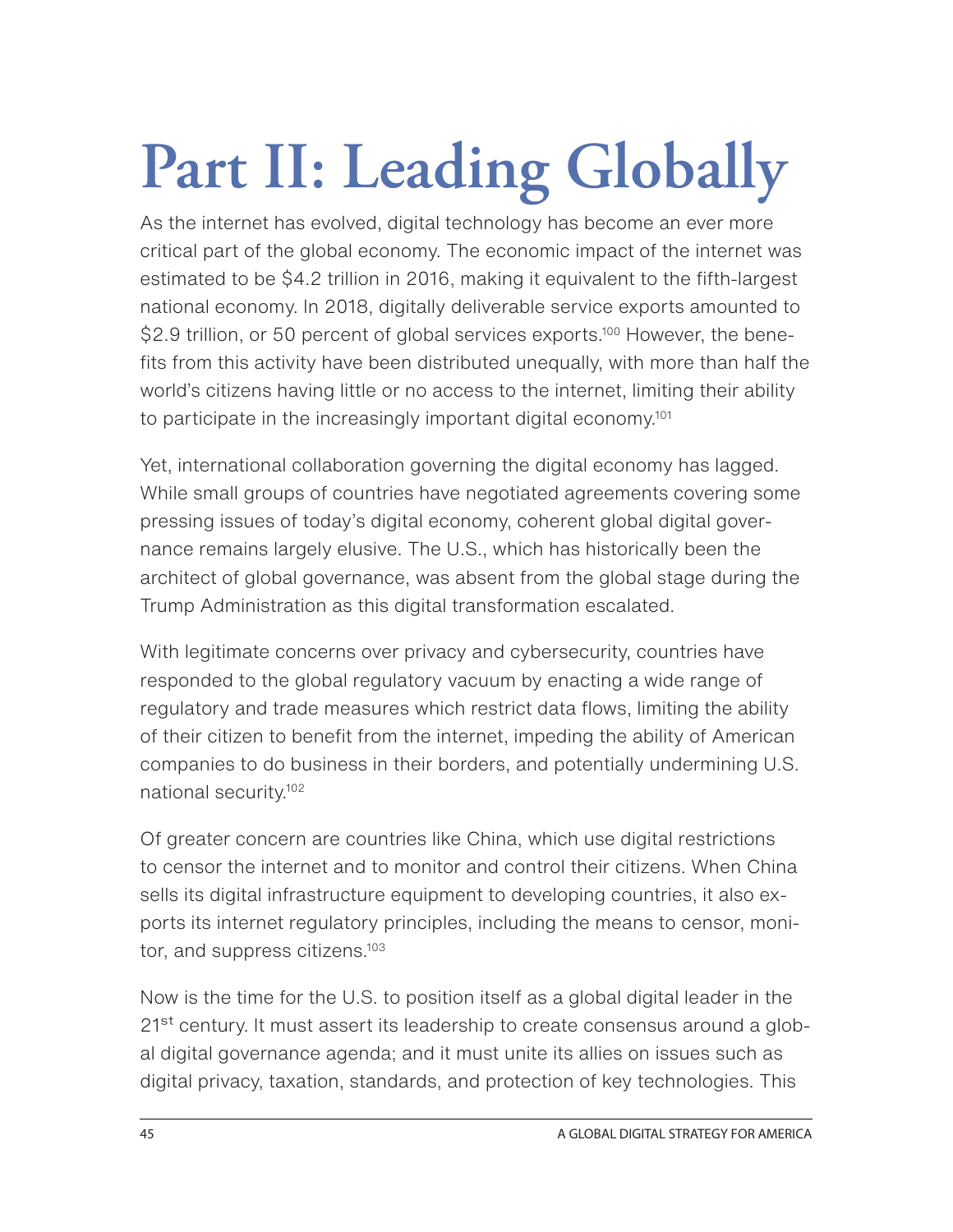consensus is needed to ensure that the world doesn't splinter into different regulatory blocs, creating havoc for global digital commerce and stifling global growth. U.S. leadership is particularly needed to develop standards for new technologies, including for artificial intelligence and facial recognition, which will protect consumers and human rights. Most importantly, U.S. leadership is needed to ensure that the American vision of an internet that is open, accountable, and democratic prevails globally, and that countries around the world have access to that internet.

As discussed in the first section of this paper, the largest piece of the U.S. strategy to become a global digital leader starts by **Investing at Home,** including addressing the inequalities in technology access, significantly increasing federal R&D spending, protecting key technologies, passing federal privacy legislation, and energizing global competitiveness through a Digital Marshall Plan.

The second priority is **Leading Globally**. The most important step for the Biden Administration will be to repair relationships with its allies and develop a coordinated approach to address China's policies. The Biden Administration will need to shift from the ill-conceived unilateral approach of the Trump Administration, and work with its allies to develop a global digital trade and governance agenda, based on shared values, including a vision of an open and democratic internet. A new strategy should involve a multipronged series of international collaborations, starting with an alliance of those countries most aligned with the U.S., the tech-democracies, and then branching out to include agreements with other countries.

# **Setting a New Approach to China**

Parallel to the rapid growth of the global digital economy has been the growing role of China in this sector. Over the past quarter century, the U.S. has been the undisputed global technology leader. However, China's rapid rise as a technology power poses new challenges for the U.S. and the global community. By 2030, China is poised to overtake the U.S. to become the leading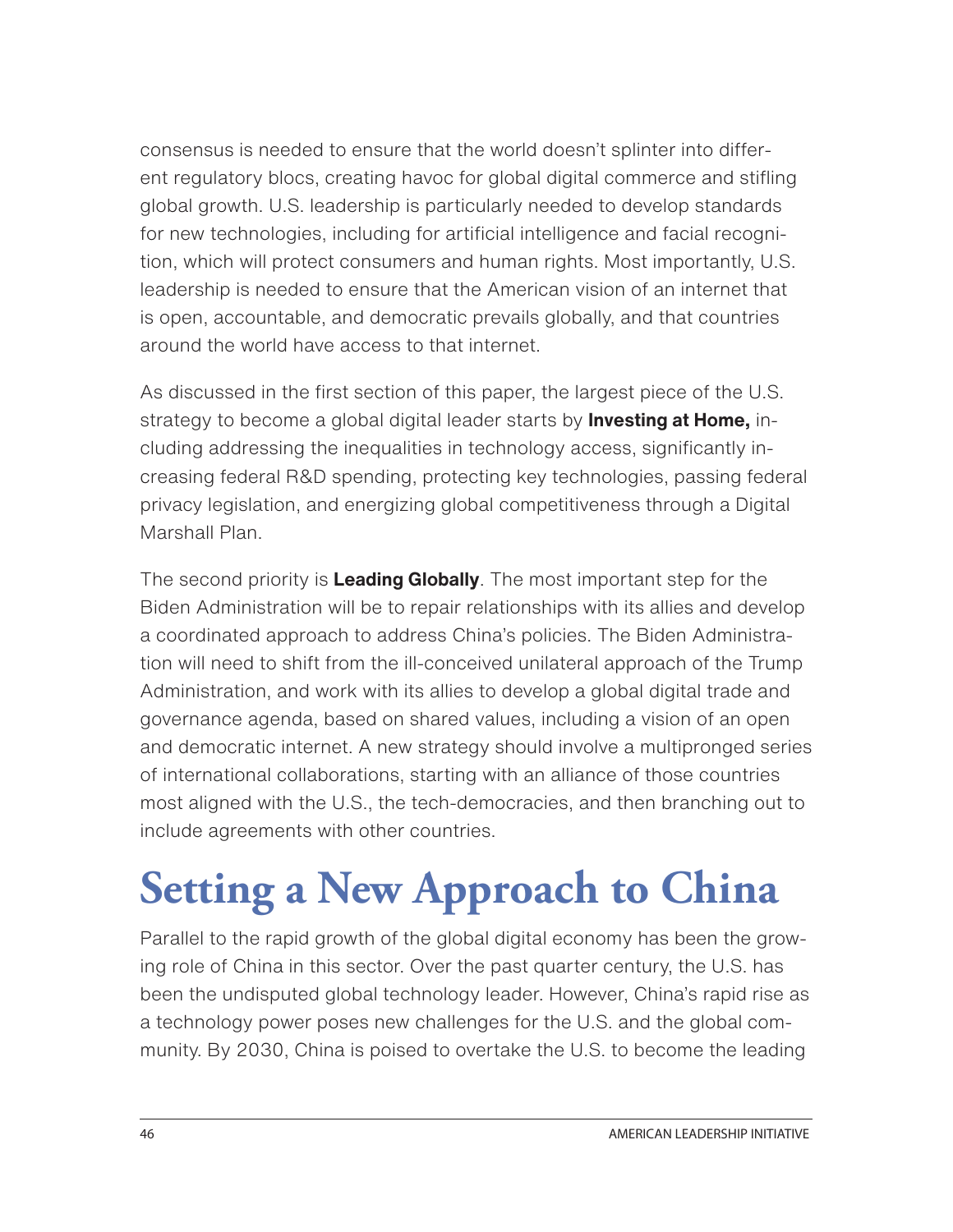global spender on research & development (R&D)[.104](#page-69-0) And China has surpassed the U.S. in deployment of several key technologies, including artificial intelligence applications like facial and voice recognition, 5G technology, and digital payments, and is advancing quickly in the development of other areas of AI, quantum computing, and other critical technologies.

Bolstered by plans like Made in China 2025, a strategic plan to make China one of the world's most innovative countries by 2025 and a leading global science and technology power by 2049, China has worked to move up the manufacturing value chain and claim its place as a technological power in the world. In addition to large investments in R&D and technology development, the Chinese government has also used a wide array of subsidies to promote investment in its domestic technology companies and subsidize their exports, allowing its companies to greatly expand their global market share at below market costs. For example, in 5G, China's subsidization of Huawei has led to the rapid deployment of their products globally. This has translated into market share with Huawei leading the global mobile base station market in 2020 with a total share of 28.5 percent, up from 27.5 percent in the previous year[.105](#page-69-0)

At home, the Chinese government has imposed investment and ownership restrictions on U.S. technology companies in China, and cajoled or required the transfer of American technology and intellectual property to Chinese enterprises[.106](#page-69-0) In many cases, China then closed its market to foreign technology, allowing its companies to grow in their protected domestic market.

There is bipartisan agreement that the U.S. needs to change its approach to the U.S.-China relationship. Unfortunately, U.S. policies towards China over the past four years have been scattershot. Furthermore, tariff policies have not yielded structural changes in China that would benefit the U.S. economy, yet they have cost Americans billions of dollars. While the U.S. government has imposed expanded and useful export controls against Huawei, ZTE, and other Chinese companies, these have been implemented without sufficient public consultation or a comprehensive strategy. And all of these actions have been taken by the U.S. unilaterally, without coordination with our allies.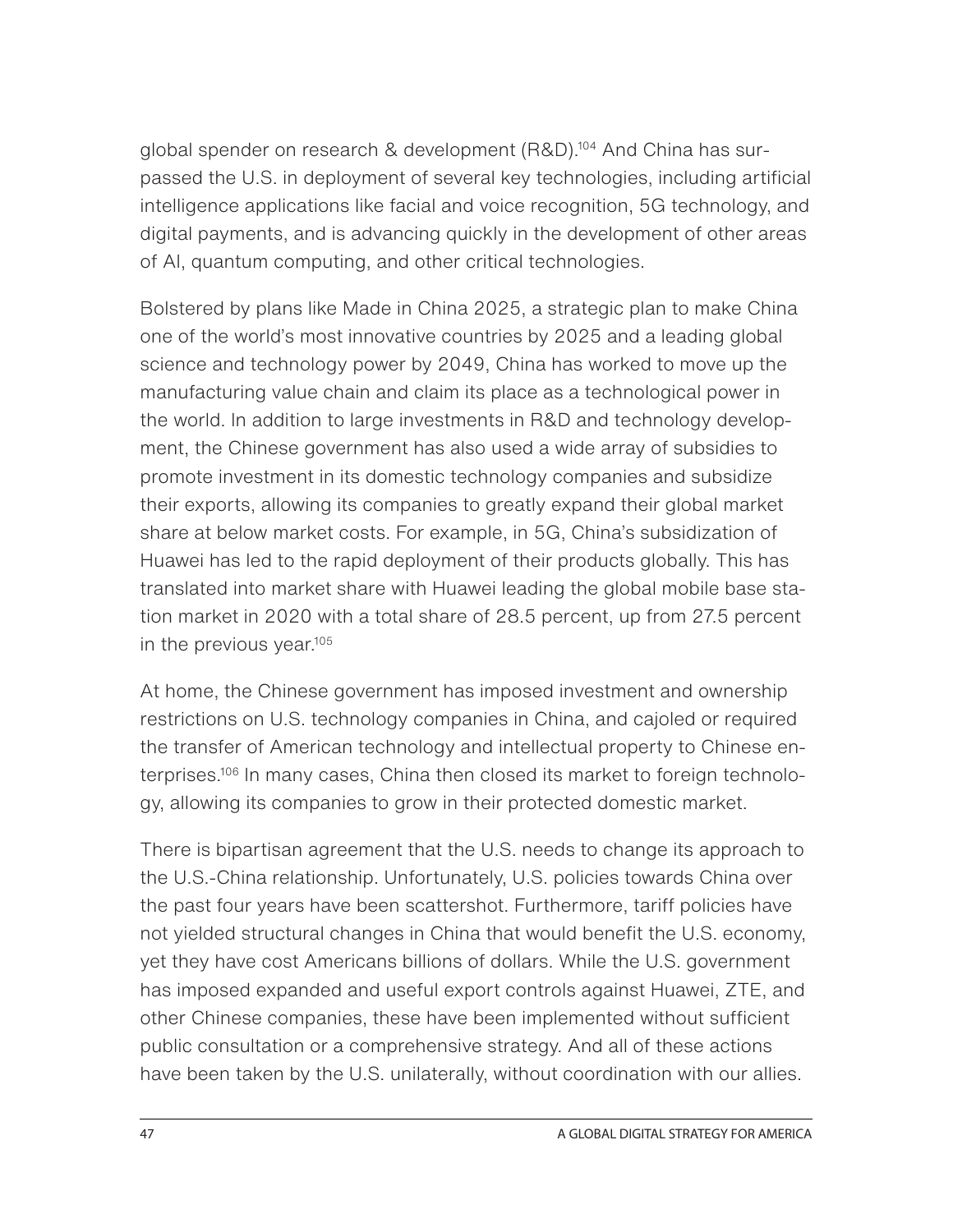Even with wide bipartisan agreement on the threat China poses to U.S. global leadership on technology, U.S. policymakers diverge on whether our China strategy should move us toward complete decoupling with China, or a more nuanced and targeted, but still aggressive, set of policy responses. Complete decoupling, with no dialogue channels or business relationships, carries significant national security and economic implications. For example, the Boston Consulting Group estimated that a full decoupling with China would reduce the U.S. semiconductor sector's revenue by 37 percent and lower its global market share to 30 percent; by contrast, China's market share would rise from 3 percent to 31 percent.<sup>107</sup> But beyond U.S. commercial losses, decoupling in all areas means U.S. government and its private sector have less visibility into what China is doing and capable of, putting the U.S. at a disadvantage and making it harder to influence China. More strategic assessments are needed to determine where to maintain interdependence with China and where to surgically focus protection of U.S. technologies and market share.

Some have asserted that interdependence with China is a vulnerability. While this may be true in some areas, it is not for all. Leading thinkers have put forward new paradigms for the U.S.-China relationship, such as "princi-pled interdependence<sup>"108</sup> or "limit, leverage, and compete,"<sup>[109](#page-69-0)</sup> which involve cooperating where possible, yet addressing and limiting the risks posed by China's high technology drive. U.S. attempts to protect the country from the risk posed by China need to be done as part of a larger strategy, in consultation with companies and other stakeholders, and in collaboration with allies. The recent U.S. decision, for example, to ban TikTok and WeChat, was done in a rushed, arbitrary way, using emergency economic authority, only to be overturned in court.<sup>110</sup> The U.S. should develop objective standards by which to evaluate potential economic and security threats to American technology and especially American data.

The U.S. must be clear-eyed about the challenges that China poses and address them accordingly. The U.S. must also stand steadfast by its commitment to human rights and other core U.S. values. At the same time, it should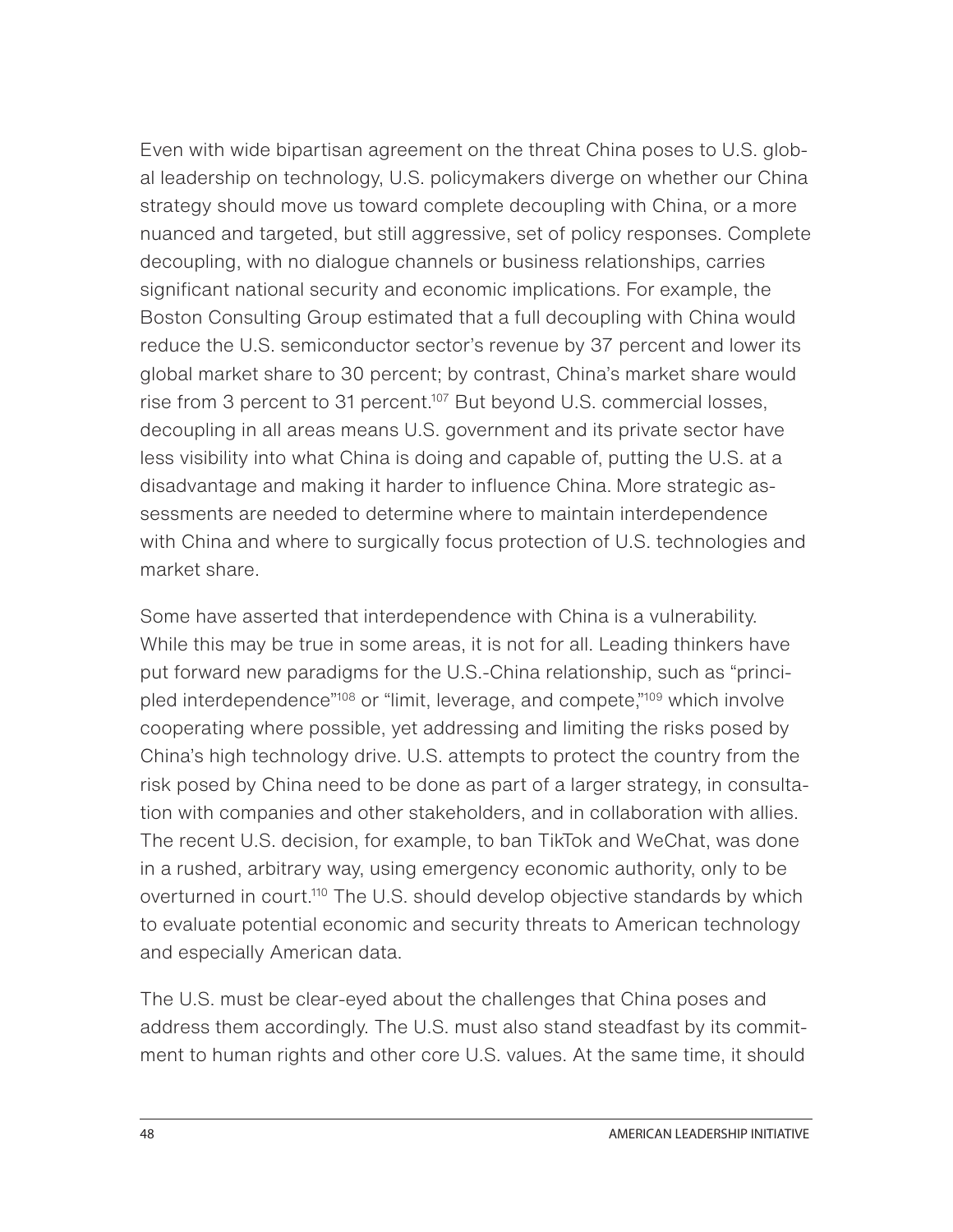build on areas of common interest with China. The two countries should identify shared interests, for example on the environment, healthcare, and nuclear proliferation, and build good will on those separate tracks. Engaging with China has value, even if it offers no near-term possibility for agreement on some strategic issues.<sup>111</sup> Regular government to government dialogs have value in keeping the diplomatic door open. This does not mean a posture that is any less aggressive on the policies that matter most. The U.S. can continue to implement policies that pressure China on other, more difficult issues, and deliver consistent messaging on what changes the U.S. wants to see in China's policies.

# **Uniting Tech Democracies: The T-10**

The most critical element in addressing the China challenge is building a coalition of like-minded technology democracies to advance more open and democratic values in technology policy, while countering China's harmful approaches to technology and data governance.

This small group of liberal democracies with advanced technology sectors would include 10-12 countries. In their recent Foreign Affairs piece on the subject, Jared Cohen and Richard Fontaine argue for including the U.S., France, Germany, Japan, and the United Kingdom, which all have large economies and innovative technology sectors, Australia, Canada, and South Korea, which have smaller economies but are also important players in technology, and Finland and Sweden, which are telecommunications and engineering powerhouses[.112](#page-69-0) Some have also advocated for including India and Israel, owing to the global reach of their flourishing technology and startup sectors. Both the U.K. and the EU have recently made similar calls for an alliance of tech-democracies to align tech policies and coordinate approaches vis-a-vis China.<sup>113</sup>

The agenda of such a "T-10" alliance could be quite broad, including agreement on issues such as data privacy and digital tax, government access to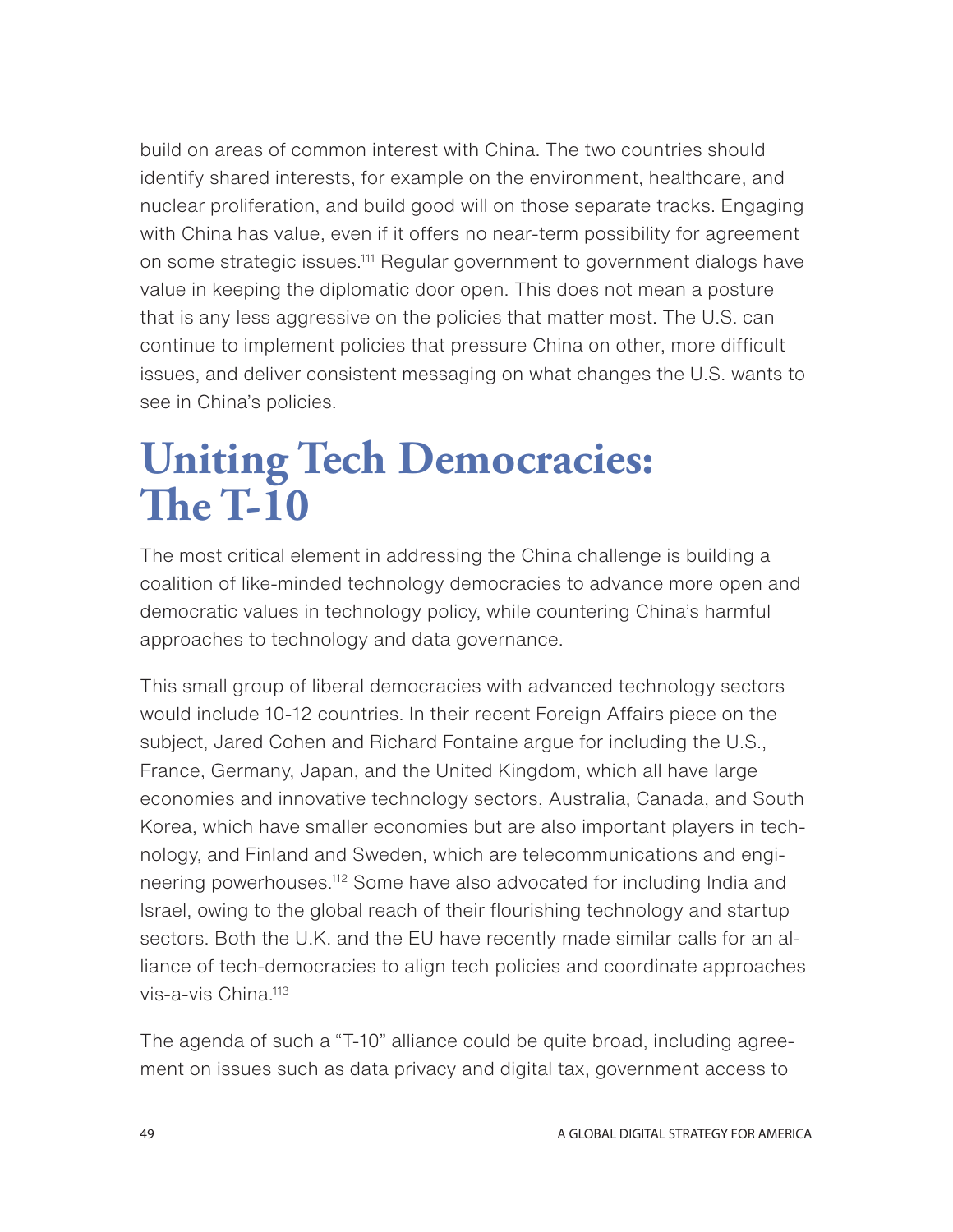data, as well as trade issues, including enabling cross border data flows and limiting server localization requirements. It should also include efforts to safeguard citizens from harmful and illegal content online. Most importantly, the tech democracy alliance should advance a vision and system of governance for the global digital ecosystem that is open, accountable, and democratic.

**The tech democracy alliance should advance a vision and system of governance for the global digital ecosystem that is open, accountable, and democratic.**

The tech-democracies should look to align policies and collaborate across a wide range of areas, both those that seek to protect key technologies or challenge China's unfair practices, as well as those that bolster key technologies. For this effort to have a meaningful chance to succeed, the U.S. and Europe must make progress on overcoming divisions on key technology policy issues such as privacy, competition, and tax (see more below). Japan can play a crucial bridging function, given its strong relations with the U.S. and adequacy determination from the EU. Together, the U.S., EU, and Japan, can form the core of the new alliance.

This new global governance framework will allow businesses, citizens and civil society access to an internet that is open, democratic, and safe. It will also form a template for expanding these concepts through negotiating digital agreements with other countries, understanding that other countries may need to phase in or adapt parts of the agenda.

#### **Export Controls**

As mentioned in the Invest in America section of this paper, in 1996, a group of 42 countries agreed to a voluntary arrangement to control exports and transfers of goods on an agreed upon list of sensitive technologies, called the Wassenaar Arrangement. The process of updating the products and technologies on this list has proven to be lengthy and cumbersome, leading the U.S. to impose unilateral export controls on certain technologies, forbidding their export to China. These recent controls have not been coordinated with allies, eroding their effectiveness. In addition to coordinating through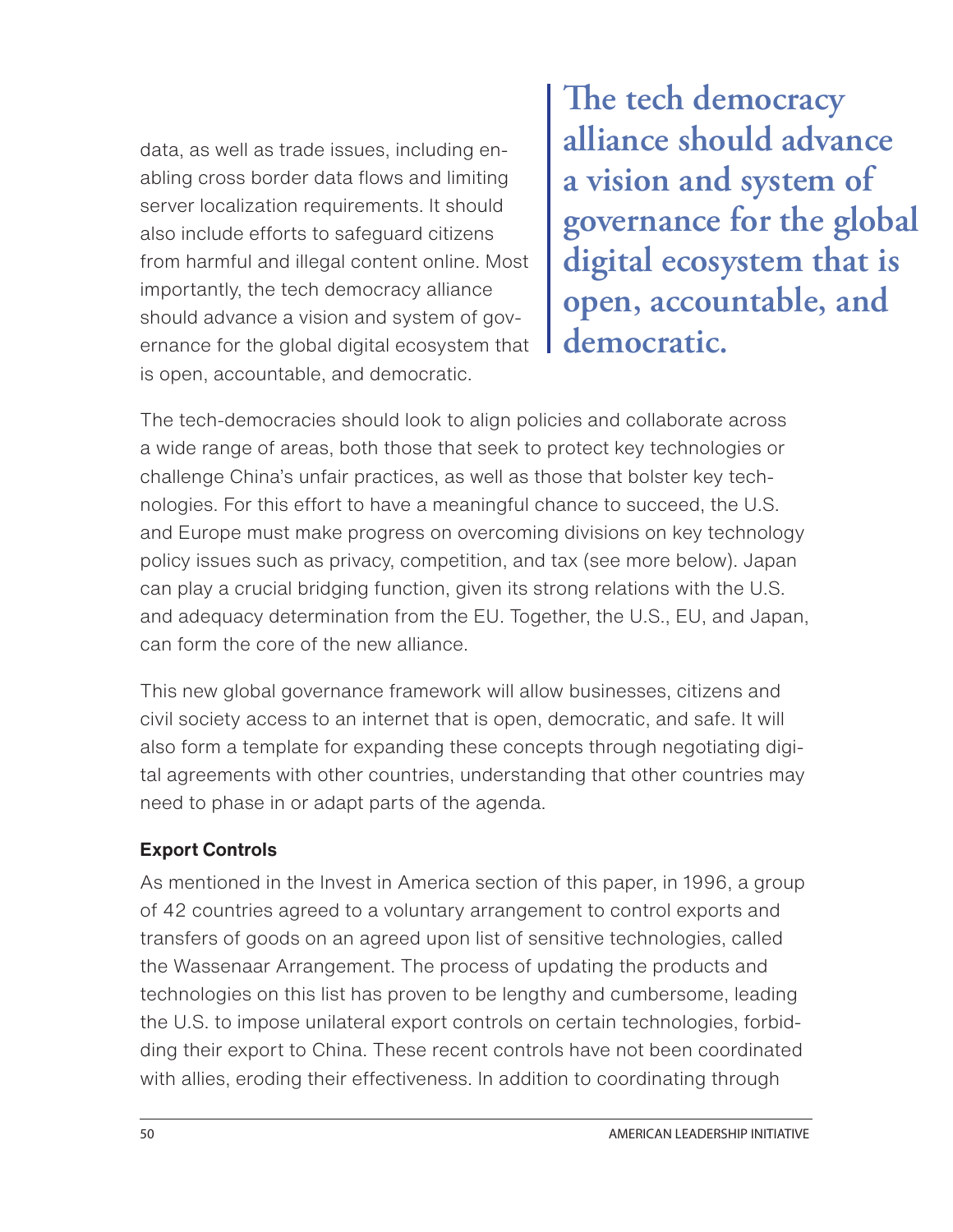Wassenaar on future controls, the T-10 should identify technologies of key concern and coordinate on a nimbler set of controls for those technologies.

#### **Supply Chain Measures**

The Trump Administration had legitimate concerns regarding the security risks of using Huawei network technology, however its approach of strong-arming other nations to eliminate Huawei from their networks, while mostly successful, was not ideal. The T-10 should work together to develop a common set of principles for building out 5G networks and ensuring that countries have access to safe and secure equipment in their networks. Such an approach could be expanded to include supply chains for other important technologies and build on the Prague Proposals, a security framework for 5G networks[.114](#page-70-0)

#### **Cybersecurity**

Cybersecurity is a massive global problem with economic, security and human rights implications. The 2017 WannaCry ransomware attack infected hundreds of thousands of computer networks in 150 countries, with losses totaling up to \$4 billion.<sup>115</sup> According to the U.S. Council of Economic Advisers, malicious cyber activity caused between \$56 billion and \$109 billion in damage to the U.S. economy in 2016 alone.<sup>116</sup> More recently, the hacking of numerous government agencies in December 2020, thought to be engineered by Russia, could have far reaching national security implications[.117](#page-70-0) While the United Nations and other groups have launched international efforts to coordinate cybersecurity norms and regulations, these large initiatives have had limited success due to differences in goals and levels of transparency among nations. The T-10 could lead by developing agreement around cybersecurity norms and incentives to encourage adoption of those norms.

#### **Coordinated Trade Actions**

China has long subsidized its companies and especially its technology companies. As the Center for American Progress and others have noted, China provides a wide array of direct and indirect subsidies that reduce Huawei's operational costs, speed time to market for its products, and allow it to price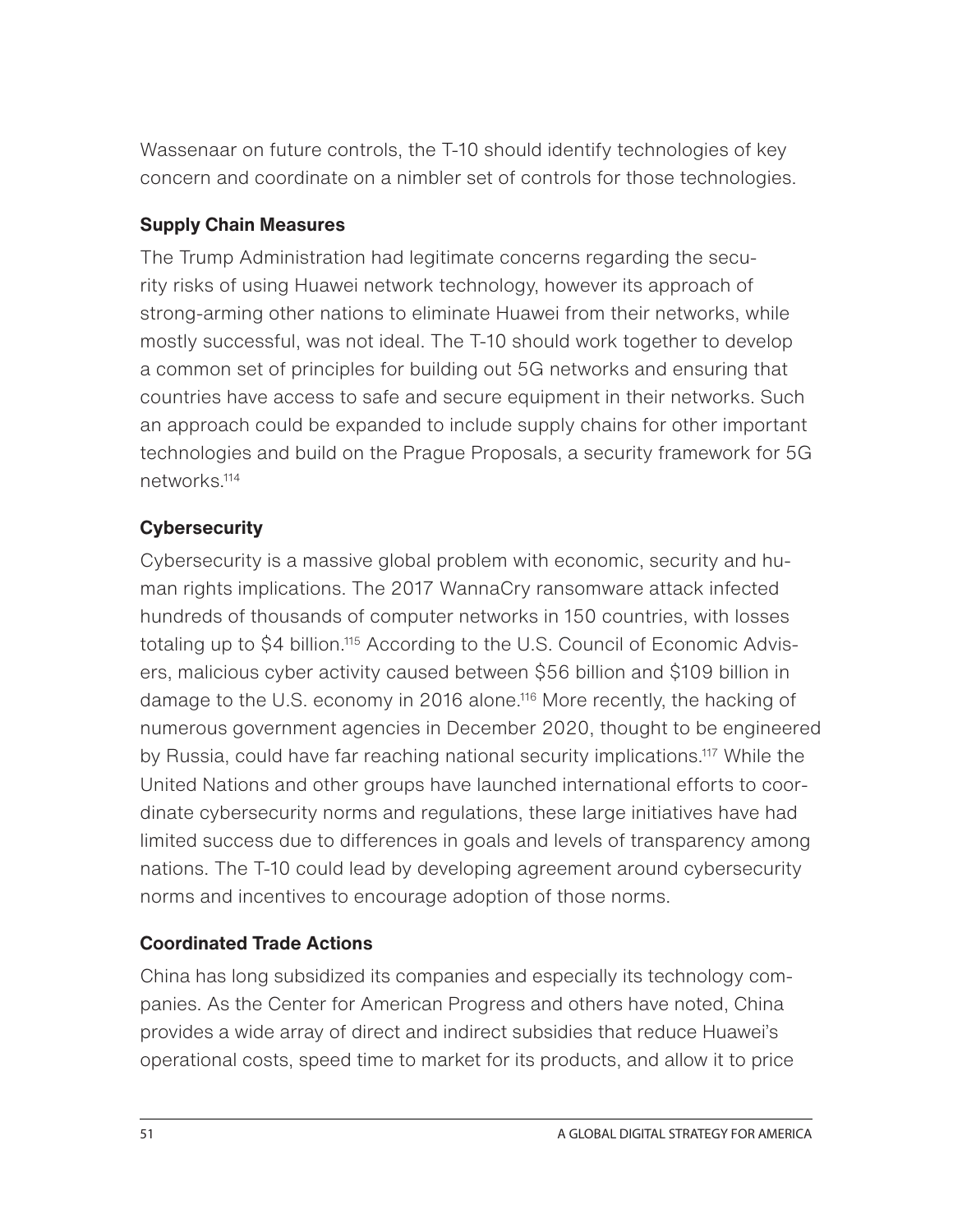its products well below prices set by competitors.<sup>118</sup> Chinese state banks also provide generous financing to Huawei's customers on terms most commercial banks cannot match. While Huawei is the most obvious example of this strategy, China uses these practices broadly with many of its technology companies.

The World Trade Organization's (WTO) Agreement on Subsidies and Countervailing Measures (ASCM) is out of date and did not contemplate many of the subsidies currently employed by China. Efforts by the U.S., the EU, and Japan to reform the WTO rules governing industrial subsidies and state-owned enterprises led to progress in January 2020, and should be continued. The trilateral group agreed that the list of subsidies prohibited under the ASCM should be expanded and proposed changes to make it easier to impose countervailing duties on actionable subsidies.<sup>119</sup> The T-10 should collaborate on this effort to impose disciplines on China's subsidies.

The T-10 should also work together to investigate below-market-rate loans by the China Development Bank and consider filing a joint WTO case against these below market financing measures.

#### **Standards Setting**

China has allocated significant resources toward the hundreds of international standards setting organizations and is in leadership positions in many of these groups, allowing it to advocate for global adoption of Chinese standards. Melanie Hart, previously with the Center for American Progress, notes that U.S. private sector participants in standards bodies may represent their own companies' interests, while the Chinese government requires Chinese firms to vote as a bloc to support China's proposals and to support Chinese nationals for leadership roles in standards bodies[.120](#page-70-0)

Adoption of Chinese standards by these bodies facilitates sales of Chinese products and could have troubling implications for human rights and democracy. Standards recently advocated by China would encourage top-down internet control, which Lindsey Gorman of the German Marshall Fund pointed out could be used to silence journalists or activists who run afoul of the government.<sup>121</sup> The U.S. should work with other tech democracies to assert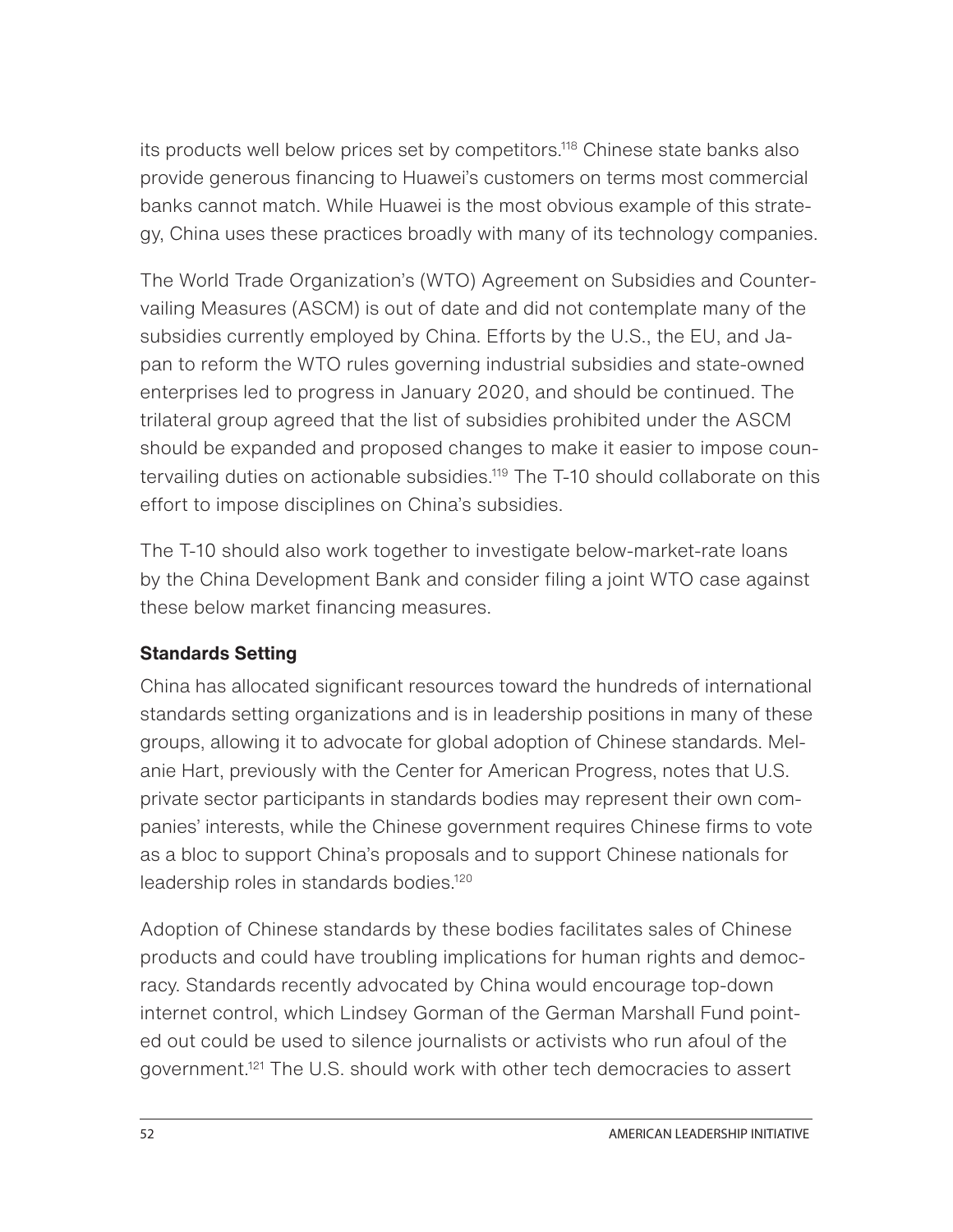greater leadership in international standards setting bodies and ensure fair and transparent processes in those organizations. The T-10 needs to take the lead on setting standards for new technologies, like IoT, AI, and apps, to ensure that shared values of democracy and openness are infused in the outcomes of standards setting for internet and information technologies.

#### **Joint Research & Development**

While China's share of global R&D spending is rising, Georgetown's Center for Security and Emerging Technology (CSET) notes that the U.S. and its allies together still comprise a majority of global R&D. Given this fact, to compete with China, CSET asserts that America's future lies in technical alliances. Similarly, the Harvard Belfer Center recommends that "deepened U.S.-EU cooperation across the entire AI ecosystem is necessary to advance a more secure, safe, and prosperous world."<sup>122</sup> Working together on a humancentric approach, focusing on technology's impact on people and human rights, and dealing with issues such as facial recognition will be key.

While countries in the T-10 compete in many areas of technology development, the alliance could agree on joint R&D projects in a few key strategic areas, such as 5G and its successors, where China's subsidies make it difficult for others to enter the market. As Cohen and Fontaine point out, joint funds could be used to support non-Chinese 5G companies as they transition to a next generation open radio access network (ORAN) system.<sup>123</sup>

#### **Financing**

There are several measures the T-10 countries could use to counter China's subsidization of its exports. First, the T-10 countries should work together to encourage China to adopt the OECD Export Credit Arrangement, a framework for the orderly use of officially supported export credits to encourage competition among exporters based on quality and prices of goods and services exported, rather than on the most favorable officially supported export credits[.124](#page-70-0) The OECD arrangement limits financing terms and conditions (repayment terms, minimum premium rates, minimum interest rates) to be applied when providing officially supported export credits, as well as on the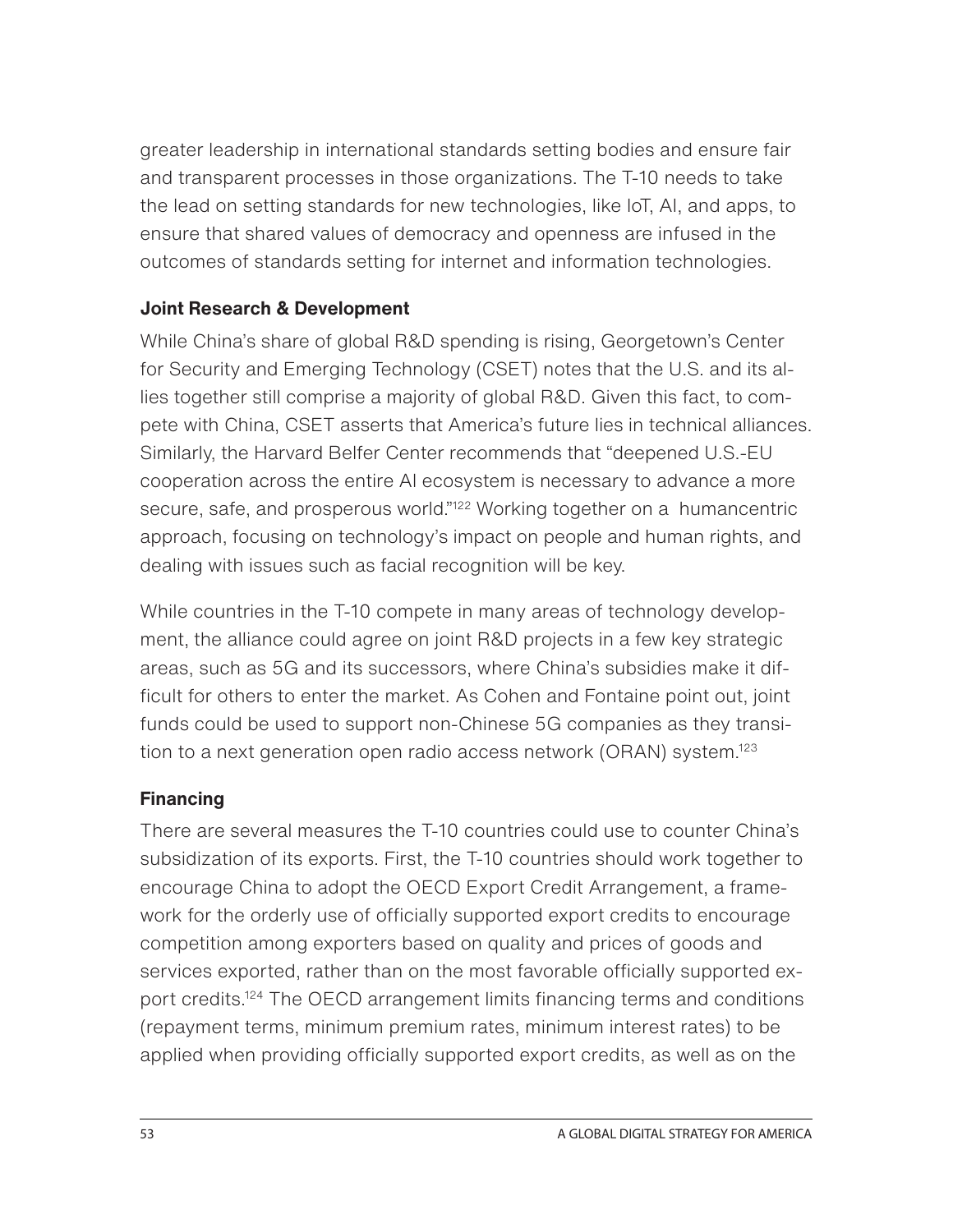use of tied aid by the participants.<sup>125</sup> The Arrangement also contains various transparency provisions. These provisions would help to ensure China's Beltand-Road Initiative and China Development Bank loans are financed based on market principles and not just subsidies to Chinese exporters.

Secondly, the T-10 should explore joint financing for technology exports. The Competitiveness section of this paper discussed the concept of a Digital Marshall Fund – a fund dedicated to providing competitive export financing for U.S. technology firms competing with Huawei or other Chinese companies offering subsidized financing. The T-10 could explore collaborating on such a fund and use it to support technology companies competing with Chinese companies using subsidized financing, as well as to support Nokia and Ericsson, which currently provide the only 5G alternatives to Huawei. Such a fund would provide developing countries that want to purchase trusted 5G or other technologies that promote open and democratic values an affordable alternative to Chinese technology.

# **Establishing Broader Digital Governance and Trade Arrangements**

Beyond the T-10, there are important opportunities for broader digital alliances and agreements. While not as comprehensive as the T-10, these alliances and agreements would serve an important role in codifying rules for digital governance and trade with a broader range of countries. No global rules govern digital trade, which covers everything from e-commerce to bank transfers to telemedicine. Global e-commerce sales alone topped \$3.5 trillion in 2019.<sup>126</sup> Covid-19 has only accelerated e-commerce growth and the importance of the digital economy as services like tele-health and education are increasingly moving across traditional borders, increasing the need for all countries to have access to an internet that is open, accountable, and democratic.

In 2019, 76 countries in the WTO formally launched negotiations on an e-commerce agreement.<sup>127</sup> However, given the large number of countries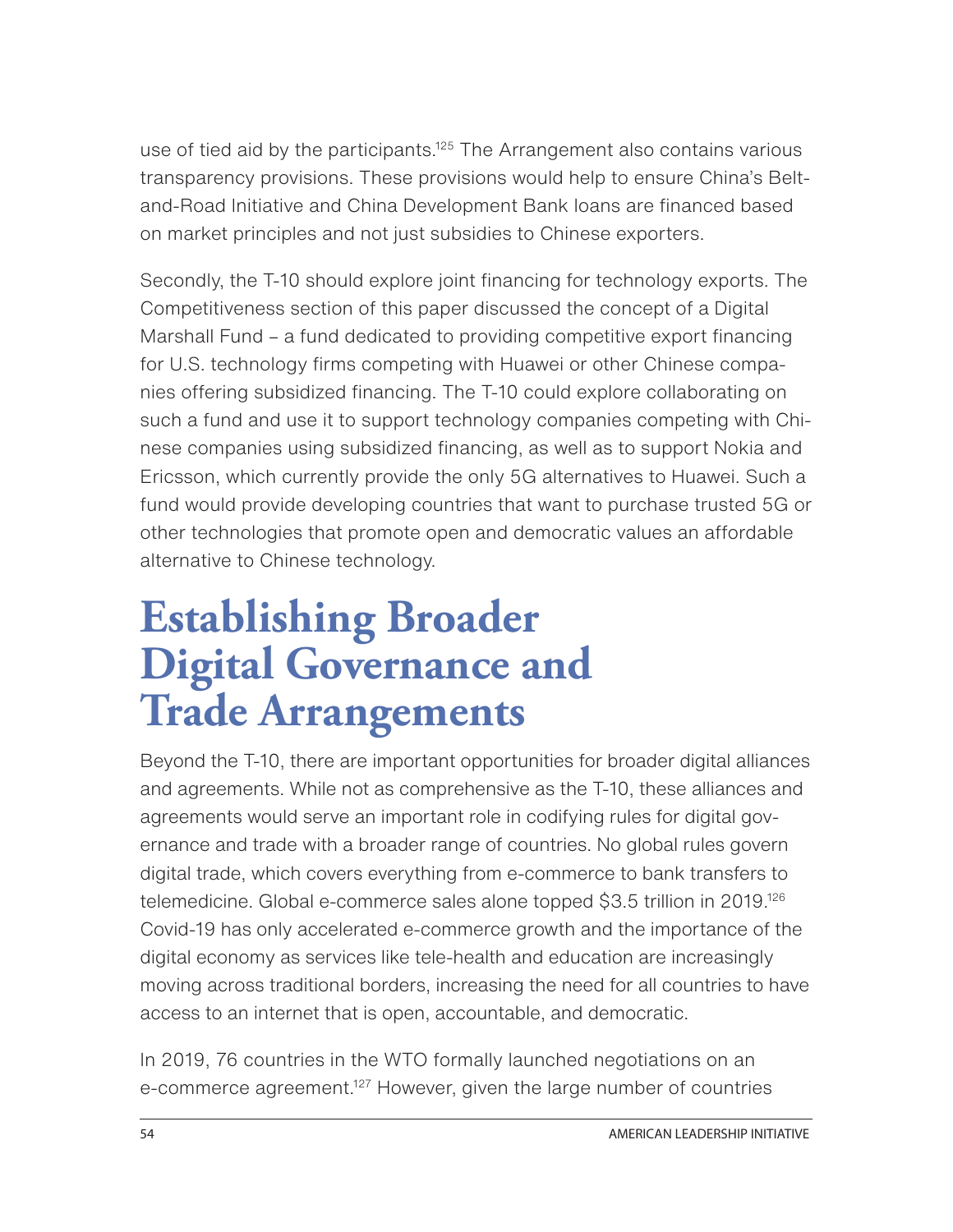involved, including Russia, China and others who have different approaches to key issues, these negotiations are moving slowly and may result in little action or an agreement with a low level of ambition.

Several regional agreements incorporating higher standards for compliance have provisions that lay the groundwork for a broader digital agreement. The USMCA, for example, made progress developing rules for digital trade and governance[,128](#page-71-0) and was one of the first trade agreements to include provisions on cybersecurity. The digital trade rules in USMCA provide a clear, simple bar to data localization; clarify circumstances in which privacy and data protection exceptions can be made; recognize the APEC CBPR as a valid system for data transfers; and include commitments on cybersecurity. The agreement also provides that parties will consider creating a forum to promote cooperation on digital trade issues, including those related to cybersecurity. Like approaches reflected in the USMCA, the U.S.-Japan Digital Trade Agreement provides a baseline from which to work and represents a "comprehensive and high standard."

Several other countries have negotiated agreements that provide ideas on which to build. Singapore, New Zealand, and Chile have finalized an open plurilateral agreement, the Digital Economy Partnership Agreement (DEPA), which includes provisions governing digital identities, data flow, and AI. The agreement will enter into force when at least two of the parties have completed the domestic legal processes required, as it did for New Zealand and Singapore on January 7, 2021, $129$  and it is open to other WTO members to join. DEPA is novel in that it allows countries to join certain modules, rather than requiring adoption of the full agreement.<sup>130</sup>

Singapore and Australia also concluded a bilateral digital agreement in March 2020, and Singapore and South Korea recently launched negotiations on a digital agreement. These agreements go beyond the digital rules in the Comprehensive and Progressive Agreement for Trans-Pacific Partnership (CPTPP) and include provisions for nondiscriminatory treatment of electronic transactions and other consumer protections.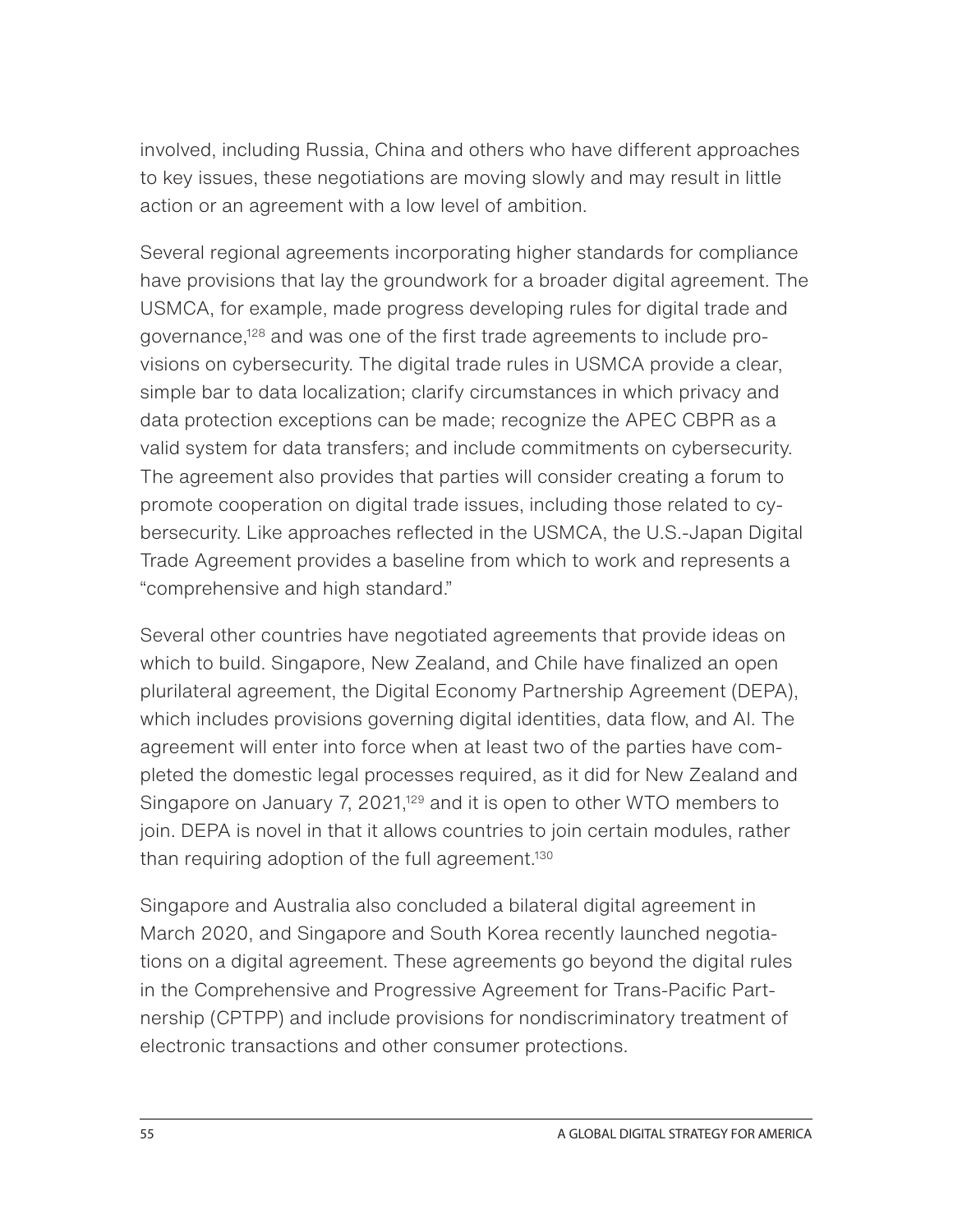Capacity exists to go further toward establishing rules that foster trust in and responsible use of technology and enable more people in the U.S. and worldwide to enjoy its benefits. Negotiating agreements with a larger number of countries is important to gain broader consensus regarding digital governance, facilitate the flow of data across borders, develop global digital standards, and encourage regulatory cooperation.<sup>131</sup>

Given DEPA, USMCA, and the other digital deals in the region, along with CPTPP, the time is ripe for the U.S. to pursue a Pacific digital agreement to set high standards and rebuild trust in the region. This initiative would build on momentum in the Asia-Pacific region, counter trends toward a more fragmented approach to digital trade, and ensure that these countries enact a democratic internet governance agenda.

| No.          | <b>Digital Trade Provisions</b>                                                                                         | <b>USMCA</b> | <b>CPTPP</b>   | A HKFTA        | <b>SLSFTA</b> | <b>KORUS FTA</b> | <b>EUJEPA</b>  | <b>EUSFTA</b>  |
|--------------|-------------------------------------------------------------------------------------------------------------------------|--------------|----------------|----------------|---------------|------------------|----------------|----------------|
| 1            | Elimination of customs duties on digital<br>products and/or electronic transmissions                                    | <b>YES</b>   | <b>YES</b>     | <b>YES</b>     | <b>YES</b>    | <b>YES</b>       | <b>YES</b>     | <b>YES</b>     |
| $\mathbf{2}$ | Non-discrimination against digital products                                                                             | <b>YES</b>   | <b>YES</b>     | <b>NO</b>      | <b>YES</b>    | <b>YES</b>       | <b>NO</b>      | <b>NO</b>      |
| 3            | Electronic authentication and electronic signatures                                                                     | <b>YES</b>   | <b>YES</b>     | <b>YES</b>     | <b>YES</b>    | <b>YES</b>       | <b>YES</b>     | <b>PARTIAL</b> |
| 4            | Paperless trading                                                                                                       | <b>YES</b>   | <b>YES</b>     | <b>YES</b>     | <b>YES</b>    | <b>YES</b>       | <b>NO</b>      | <b>PARTIAL</b> |
| 5            | Domestic electronic transactions framework                                                                              | <b>YES</b>   | <b>YES</b>     | <b>YES</b>     | <b>YES</b>    | <b>YES</b>       | <b>PARTIAL</b> | <b>NO</b>      |
| 6            | Online consumer protection                                                                                              | <b>YES</b>   | <b>YES</b>     | <b>YES</b>     | <b>YES</b>    | <b>YES</b>       | <b>YES</b>     | <b>NO</b>      |
| 7            | Personal information protection                                                                                         | <b>YES</b>   | <b>YES</b>     | <b>YES</b>     | <b>YES</b>    | <b>NO</b>        | <b>NO</b>      | <b>NO</b>      |
| 8            | Measures agains unsolicited<br>commercial electronic communications                                                     | <b>YES</b>   | <b>YES</b>     | <b>YES</b>     | <b>NO</b>     | <b>NO</b>        | <b>YES</b>     | <b>NO</b>      |
| 9            | Cybersecurity                                                                                                           | <b>YES</b>   | <b>YES</b>     | <b>NOA</b>     | <b>NO</b>     | <b>NO</b>        | <b>NO</b>      | <b>NO</b>      |
| 10           | Cross-border transfer of information                                                                                    | <b>YES</b>   | <b>YES</b>     | <b>YES</b>     | <b>YES</b>    | <b>PARTIAL</b>   | <b>YES</b>     | <b>YES</b>     |
| 11           | Prohibition of data localisation                                                                                        | <b>YES</b>   | <b>YES</b>     | <b>YES</b>     | <b>YES</b>    | <b>NO</b>        | <b>NO</b>      | <b>NO</b>      |
| 12           | Cross-border transfer of information by electronic means<br>and prohibition of data localisation for financial services | <b>NO</b>    | <b>NO</b>      | <b>NO</b>      | <b>NO</b>     | <b>PARTIAL</b>   | <b>NO</b>      | <b>NO</b>      |
| 13           | Liability of intermediary service providers                                                                             | <b>YES</b>   | <b>NO</b>      | <b>NO</b>      | <b>NO</b>     | <b>NO</b>        | <b>NO</b>      | <b>PARTIAL</b> |
| 14           | Non-disclosure of software source code<br>and related algorithms                                                        | <b>YES</b>   | <b>PARTIAL</b> | <b>PARTIAL</b> | <b>NO</b>     | <b>NO</b>        | <b>PARTIAL</b> | <b>NO</b>      |
| 15           | Open government data                                                                                                    | <b>YES</b>   | <b>NO</b>      | <b>NO</b>      | <b>NO</b>     | <b>NO</b>        | <b>NO</b>      | <b>NO</b>      |
| 16           | Cooperation                                                                                                             | <b>YES</b>   | <b>YES</b>     | <b>YES</b>     | <b>YES</b>    | <b>YES</b>       | <b>YES</b>     | <b>YES</b>     |

**Source:** http://asiantradecentre.org/talkingtrade/comparing-digital-rules-in-trade-agreements

Building bridges toward the EU will also be critical in creating an environment for the healthy development of digital trade. If the U.S. and EU can bridge their divides, they can form the core of a global alliance of countries whose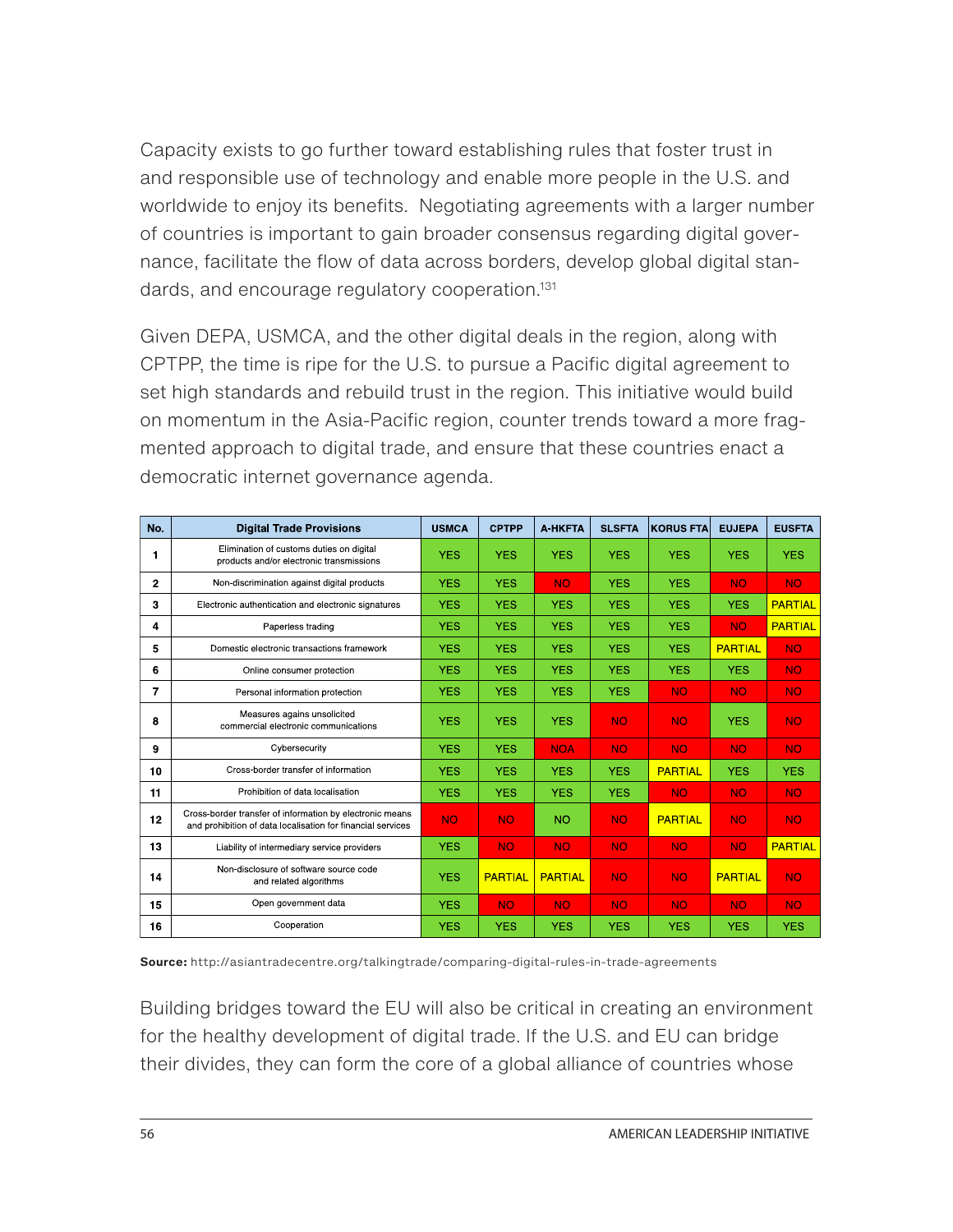approach to technology is grounded in openness and respect for privacy and other fundamental rights. Such an agreement could be reached in the context of larger U.S.-EU negotiations, or as a foundation for the T-10 Alliance described above.

A Pacific Digital Agreement would be another prong in the broader effort to build a system of global digital governance. Such an agreement will also be important in reasserting U.S. engagement and leadership in Asia, a region that sorely missed U.S. engagement during the Trump Administration. An alliance of techno-democracies (T-10) followed by a Pacific Digital Agreement will go a long way to setting global digital governance norms and are key pieces of a U.S. strategy to bolster digital leadership.

# **Reaching Agreement on Global Digital Tax Issues**

With global digital trade increasing exponentially, countries have become increasingly interested in taxing that trade to generate revenue. This interest has become more urgent with Covid-19, as federal coffers are over-stretched and countries are looking for new ways to raise funds. Digital taxation has been a contentious issue in recent years, with deep divisions between the U.S., which would generally like to avoid taxes on digital companies, since many of the largest digital companies are American, and the EU and other countries, including Brazil and India, which would like to tax those companies to bring in more revenue. Many in the U.S. recognize that international tax rules need to be updated to address widespread digitalization and the changes it has created. And the widespread use of remote work brought on by Covid-19 will lead to further changes to our thinking about the location of economic activity and how it should be taxed.

In 2019, the U.S. launched a Section 301 investigation into France's digital service tax (DST), arguing that the tax, which would only impact companies earning over 750 million euros globally, would primarily affect U.S. firms, and would therefore be de facto discriminatory.<sup>132</sup>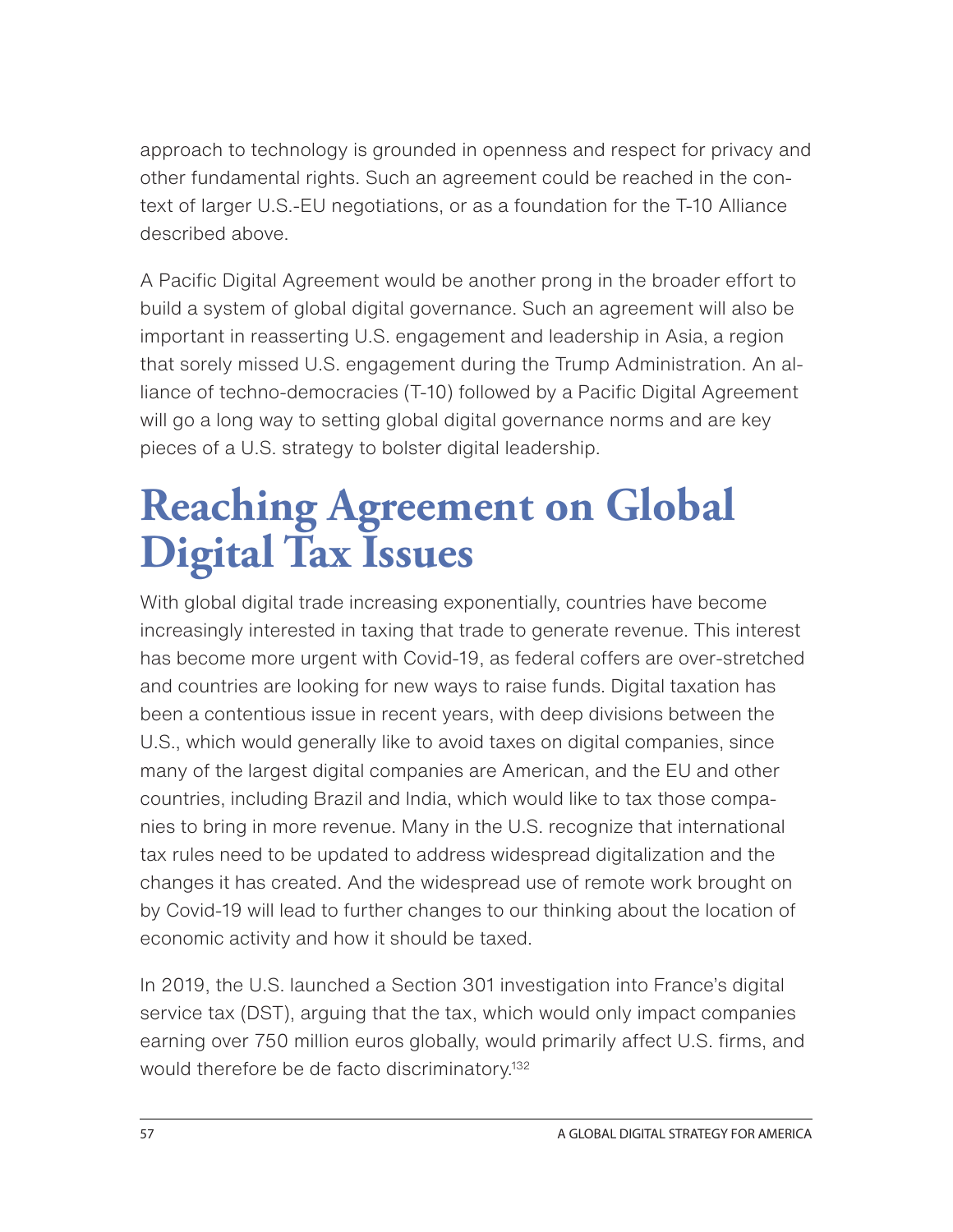The OECD issued a report in 2019 suggesting an approach to develop a framework for digital taxation, along with some broader related tax issues like Base Erosion and Profit Shifting (BEPS). Negotiations are proceeding and there was hope that an agreement could be reached in 2020, but divisions among the parties have, to date, precluded an agreement.

In early June 2020, the U.S. voiced frustration that countries were continuing to propose or impose DSTs while the negotiations were in progress. In response, it launched Section 301 investigations against nine countries plus the EU,<sup>133</sup> and later the same month announced that it was pulling out of the OECD negotiations[.134](#page-71-0) With talks at a stalemate, countries moving forward to impose DSTs, and the U.S. threatening to impose tariffs in retaliation, the risk of a trade war is significant.

The U.S. should rejoin the OECD talks, both to resolve this issue and as a show of good faith to its allies. Early indications on this from the new Biden Administration are encouraging. We must prioritize negotiating an agreement governing DSTs that will facilitate as well as minimize friction in global digital trade. The U.S. may eventually have to accept some level of tax on its companies' e-commerce activities as a trade-off for avoiding even higher taxes in many countries, and to minimize compliance challenges due to different DSTs across the globe.

# **Leading Globally Summary of Recommendations:**

### **Tech-Democracies**

- The U.S. should build a coalition of like-minded technology democracies (T-10) to develop a high standard digital governance agenda advancing open and democratic values to counter China's autocratic approaches to technology and data governance.
- The T-10 should coordinate efforts in a variety of areas, including privacy, export controls, supply chain measures, cybersecurity, network and data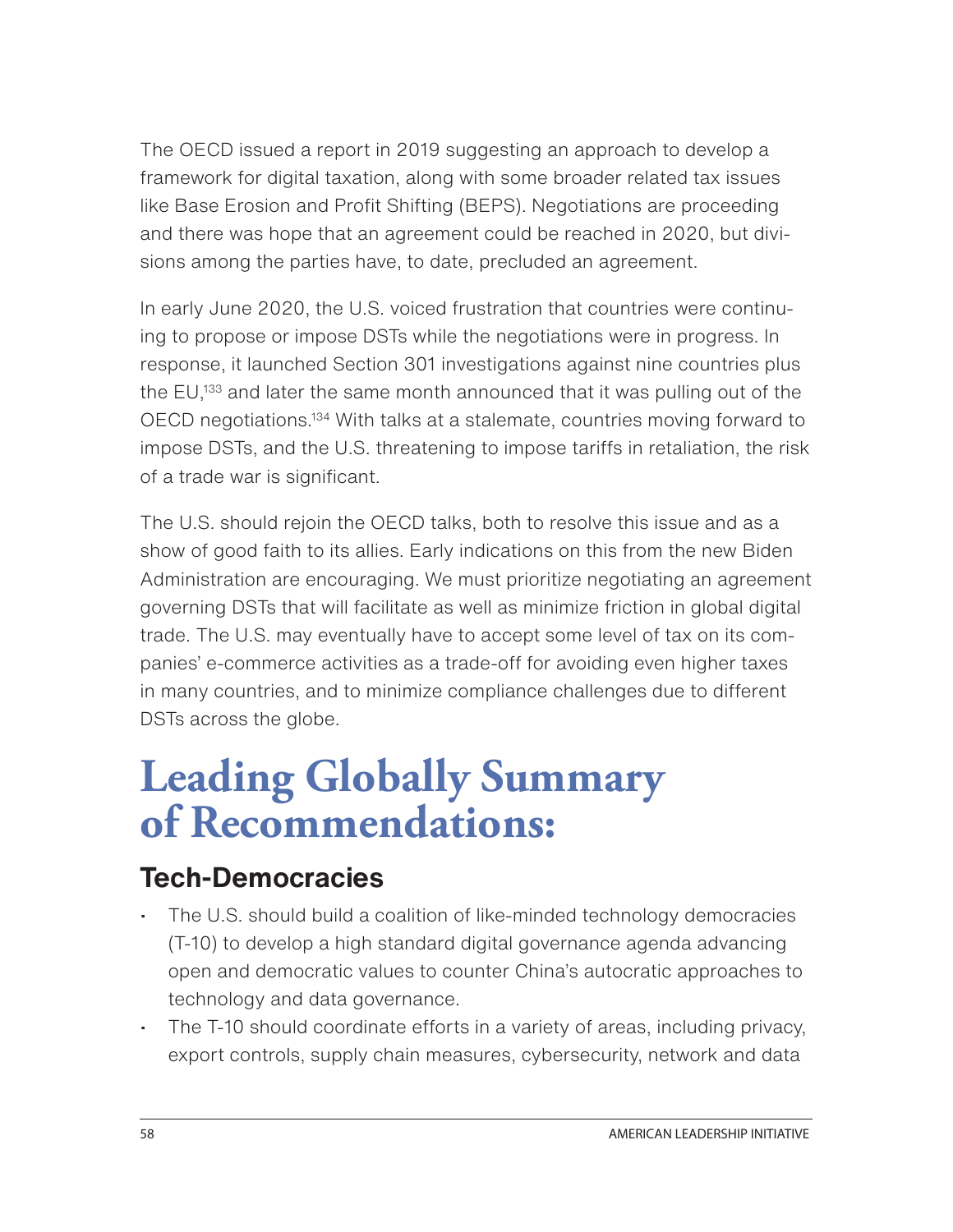security, online safety, and technology standards. As a point of departure for this effort, the U.S. and Europe must reduce current divisions over technology policy and strengthen cooperation with Japan.

- The T-10 should pursue coordinated trade actions, including increasing disciplines against subsidies in the WTO to address China's practices, explore filing a joint WTO case against China Development Bank loans, and encourage China to join the OECD Export Credit Arrangement.
- Finally, the T-10 should consider pursuing joint R&D in key technology sectors, as well as joint financing to allow companies in member countries to compete with Chinese companies on a level playing field.

### **Pacific Digital Agreement**

• The U.S. should negotiate an Asia-Pacific Digital Agreement that embodies the values of democracy and openness, using existing regional building blocks, like key provisions in USMCA, the U.S.-Japan Digital Trade Agreement, the DEPA Agreement between Singapore, New Zealand and Chile, and CPTPP. Such an agreement will also play an important role in reestablishing U.S. engagement in Asia.

# **Digital Tax**

• The U.S. should rejoin the OECD talks and prioritize negotiating an agreement governing digital service taxes which will be key to eliminating a rift with EU allies, laying the groundwork for the broader T-10 digital governance agenda. The U.S. may have to accept some level of taxation as part of that compromise.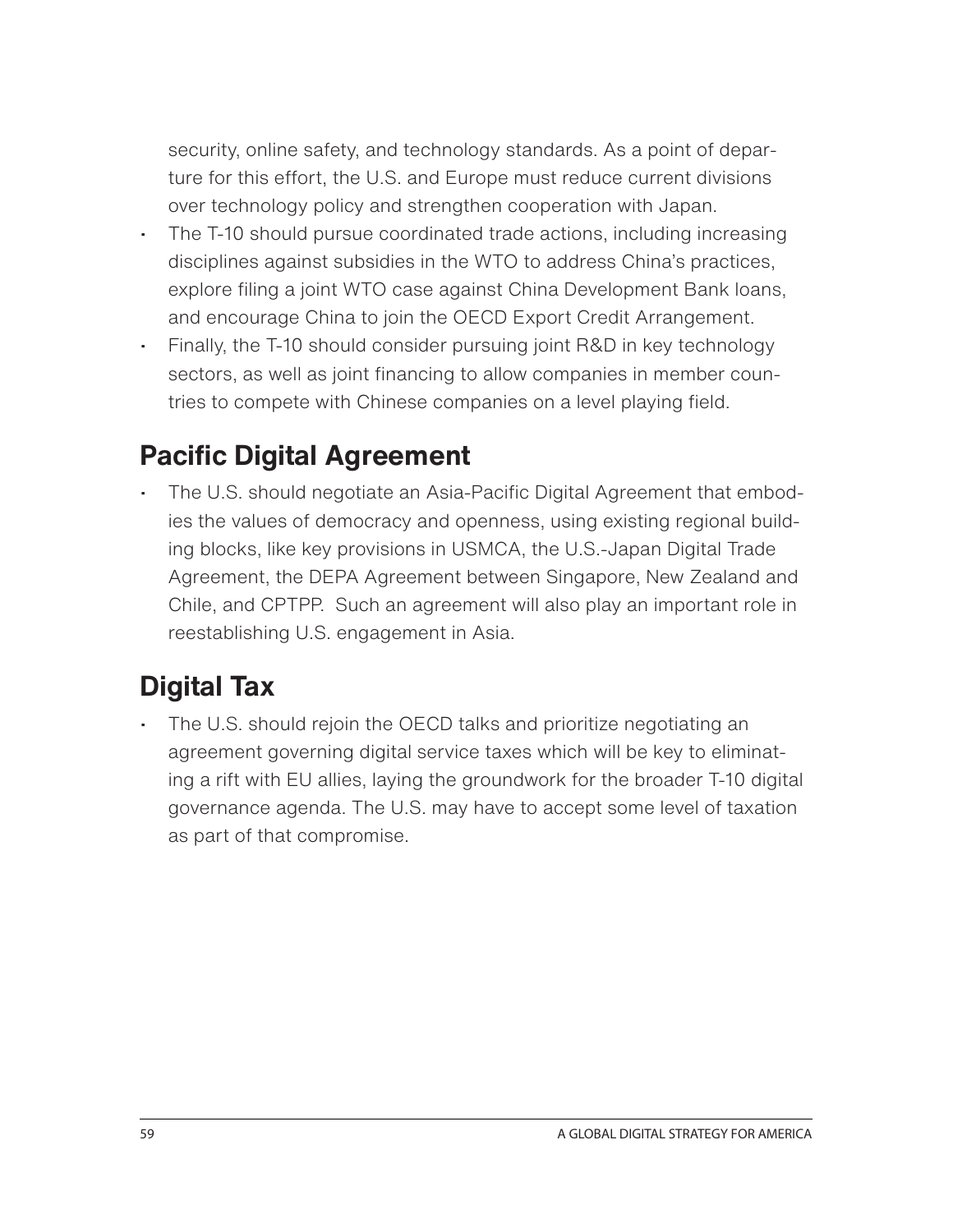# **Conclusion:**

The digital future is already here, dramatically accelerated by a pandemic that has changed how the world works, learns, and plays – trends that will escalate in the years to come. Now is the time for the U.S. to launch a comprehensive global digital strategy. The risks of not seizing this opportunity are immense, posing existential risks to the U.S. economy and global democracy. The Biden Administration must seize this moment to launch a comprehensive, whole of government, digital strategy, providing good jobs for workers sidelined by automation and upgrading U.S. competitiveness, positioning the U.S. to become a global digital leader. The Administration must also work with its allies to develop a digital governance structure and jointly pursue policies to meet the China challenge.

The digital revolution is at an inflection point – with the right policies and investments, the new Administration can create a better future for its citizens and forge a new era of U.S. global leadership based on shared democratic values.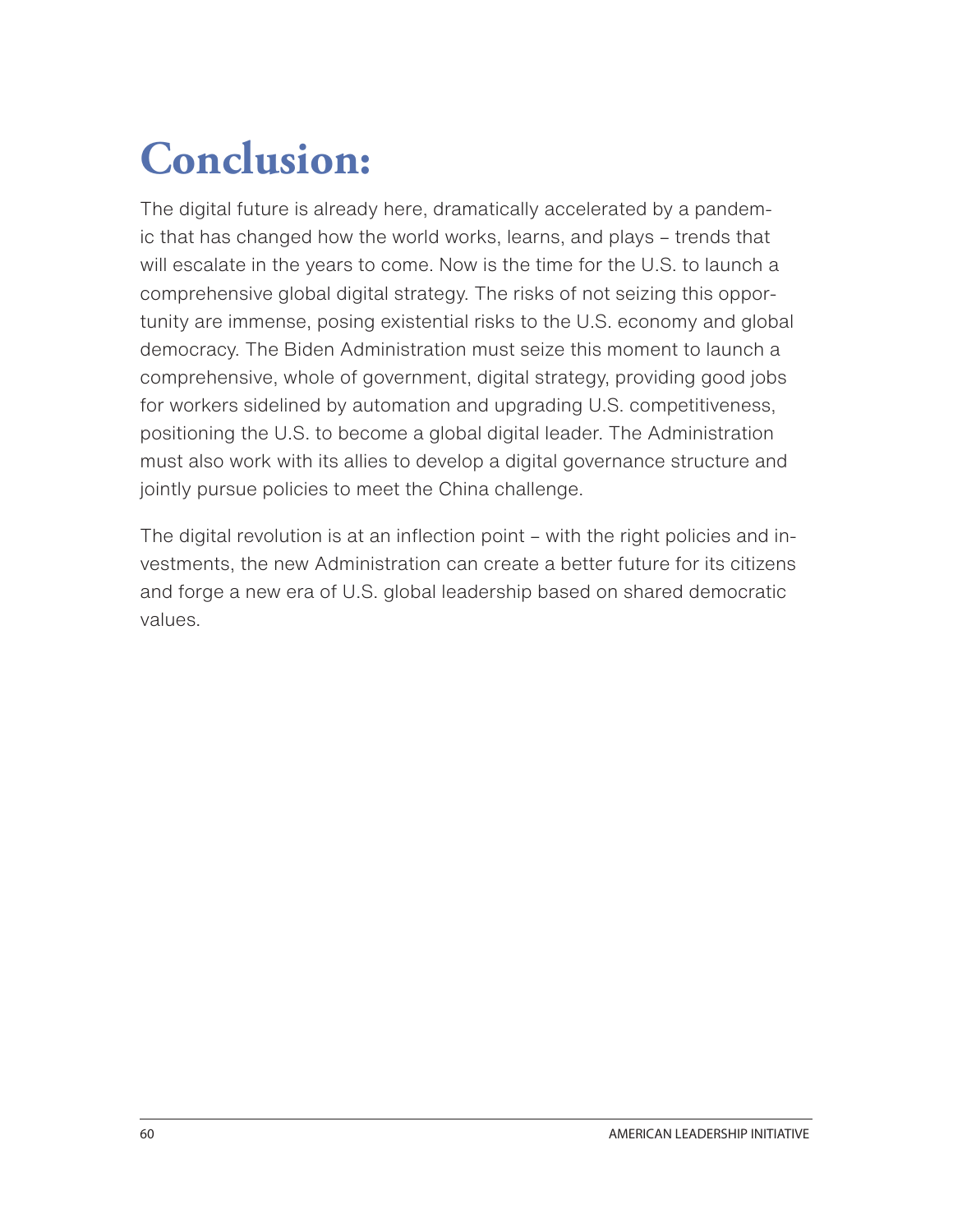### **Endnotes**

- **[1](#page-9-0)** Monica Anderson and Madhumitha Kumar, "Digital Divide Persists Even as Lower-Income Americans Make Gains in Tech Adoption," Pew Research Center, May 7, 2019, https://www.pewresearch.org/fact-tank/2019/05/07/digital-divide-persists-even-aslower-income-americans-make-gains-in-tech-adoption/
- **[2](#page-9-0)** Ibid.
- **[3](#page-10-0)** Brookings, "Nearly Every Job is Becoming More Digital Brookings Study," November 15, 2017, https://www.kurzweilai.net/nearly-every-job-is-becoming-more-digital-brookings-study; Mark Muro, Sifan Liu, Jacob Whiton, and Siddharth Kulkarni, "Digitalization and the American Workforce," Metropolitan Policy Program at Brookings, November 2017, https://www.brookings.edu/research/digitalization-and-the-american-workforce/
- **[4](#page-10-0)** Edward Alden and Laura Taylor-Kale, "The Work Ahead: Machines, Skills, and U.S. Leadership in the Twenty-First Century," Independent Task Force Report No. 76, Council on Foreign Relations, April 2018, https://www.cfr.org/report/the-work-ahead/report/
- **[5](#page-10-0)** Muro, Liu, Whiton, and Kulkarni, "Digitalization and the American Workforce," https:// www.brookings.edu/research/digitalization-and-the-american-workforce/
- **[6](#page-11-0)** Derek Thompson, "Denmark's Unemployment Benefits System, and Ours," *The Atlantic,* August 17, 2010, https://www.theatlantic.com/business/archive/2010/08/denmarks-unemployment-benefits-system-and-ours/61615/
- **[7](#page-11-0)** "My Skills Future," https://www.myskillsfuture.sg/content/portal/en/index.html
- **[8](#page-11-0)** Tamar Jacoby, "Why Germany is So Much Better at Training Its Workers," *The Atlantic,* October 16, 2014, https://www.theatlantic.com/business/archive/2014/10/why-germany-is-so-much-better-at-training-its-workers/381550/
- **[9](#page-11-0)** Sally Weale, "Lessons from Estonia: Why It Excels at Digital Learning During Covid," *The Guardian,* October 30, 2020, https://www.theguardian.com/world/2020/oct/30/ lessons-from-estonia-why-excels-digital-learning-during-covid
- **[10](#page-11-0)** Sarah Butrymowicz, "Is Estonia the New Finland," *The Atlantic,* June 23, 2016, https:// www.theatlantic.com/education/archive/2016/06/is-estonia-the-new-finland/488351/
- **[11](#page-11-0)** "Public Spending on Labour Markets," OECD, https://data.oecd.org/socialexp/public-spending-on-labour-markets.htm
- **[12](#page-11-0)** "Toward a New Capitalism," The Aspen Institute Future of Work Initiative, 2016, https:// www.aspeninstitute.org/wp-content/uploads/2017/01/New\_Capitalism\_Narrative.pdf
- **13** "Job Openings and Labor Turnover Summary," U.S. Bureau of Labor Statistics, January 12, 2021, https://www.bls.gov/news.release/jolts.nr0.htm
- **14** "Digital Skills Gap Narrows But Still Persists from Classroom to Boardroom Deloitte," Deloitte, January 9, 2019, https://www2.deloitte.com/uk/en/pages/press-releases/articles/digital-skills-gap-narrows-but-still-persists-from-classroom-to-boardroom.html
- **15** Alden and Taylor-Kale, "The Work Ahead," https://static-live-backend.cfr.org/report/ the-work-ahead/report/findings.php
- **16** Erin Duffin, "Community Colleges in the United States Statistics & Facts," Statista, February 6, 2020, https://www.statista.com/topics/3468/community-colleges-in-the-united-states/
- **17** "FACT SHEET White House Unveils America's College Promise Proposal: Tuition-Free Community College for Responsible Students," The White House, January 9, 2015,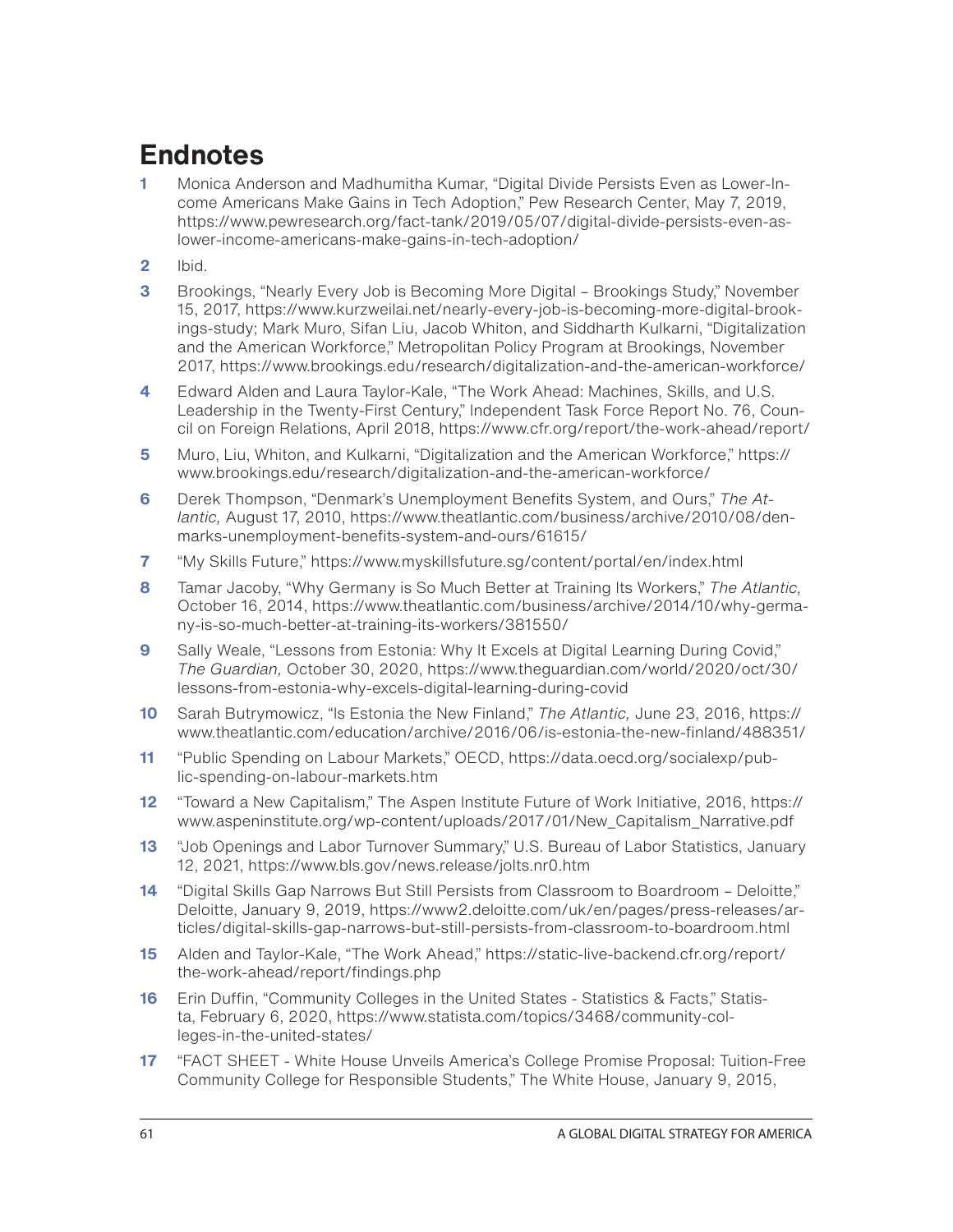https://obamawhitehouse.archives.gov/the-press-office/2015/01/09/fact-sheet-whitehouse-unveils-america-s-college-promise-proposal-tuitio

- **18** Robert Lerhman, "Expanding Apprenticeship Opportunities in the United States," Brookings, June 19, 2014, https://www.brookings.edu/research/expanding-apprenticeship-opportunities-in-the-united-states/
- **19** Apprenticeship Carolina SC Technical College System, http://www.apprenticeshipcarolina.com/about.html
- **20** "Apprenticeship System in Germany," Apprenticeship Toolbox, https://www.apprenticeship-toolbox.eu/germany/apprenticeship-system-in-germany/143-apprenticeship-system-in-germany
- **21** Isobel Leybold-Johnson, "Why the World Should Take Note of the Swiss Apprenticeship Model," SWI, March 10, 2020, https://www.swissinfo.ch/eng/why-the-world-shouldtake-note-of-the-swiss-apprenticeship-model/45810312
- **22** "Registered Apprenticeship: Federal Role and Recent Federal Efforts," CRS Report No. R45171, Congressional Research Service, September 25, 2019, https://crsreports. congress.gov/product/pdf/R/R45171
- **23** "History and Fitzgerald Act," U.S. Department of Labor Employment and Training Administration, https://www.dol.gov/agencies/eta/apprenticeship/policy/national-apprenticeship-act
- **24** Angela Hanks and Ethan Gurwitz, "How States are Expanding Apprenticeship," Center for American Progress, February 9, 2016, https://www.americanprogress.org/issues/ economy/reports/2016/02/09/130750/how-states-are-expanding-apprenticeship/
- **25** Angela Hanks, "The Administration and Congress Should Not Undermine Registered Apprenticeships," Center for American Progress, January 11, 2018, https://www.americanprogress.org/issues/education-postsecondary/reports/2018/01/11/444829/administration-congress-not-undermine-registered-apprenticeships/
- **26** "Registered Apprenticeship National Results Fiscal Year 2019," U.S. Department of Labor Employment and Training Administration, https://www.dol.gov/agencies/eta/apprenticeship/about/statistics
- **27** Angela Hanks, Annie McGrew, and Daniella Zessoules, "The Apprenticeship Wage and Participation Gap," Center for American Progress, July 11, 2018, https://www.americanprogress.org/issues/economy/reports/2018/07/11/453321/apprenticeship-wage-participation-gap/
- **28** Agam Shah, "Seeking Tech Talent, Companies Kickstart Apprenticeship Programs, *The Wall Street Journal,* January 30, 2020, https://www.wsj.com/articles/seeking-tech-talent-companies-kickstart-apprenticeship-programs-11580396400
- **29** Senator Chris Coons, "Sens. Coons, Young, Reps. Norcross, McKinley Bill to Expand Registered Apprenticeships in High-Growth Job Sectors Passes House," December 2, 2020, https://www.coons.senate.gov/news/press-releases/sens-coons-young-repsnorcross-mckinley-bill-to-expand-registered-apprenticeships-in-high-growth-job-sectors-passes-house
- **30** Peter Boyland, "The State of the Mobile Network Experience," Opensignal, May 2019, https://www.opensignal.com/sites/opensignal-com/files/data/reports/global/data-2019-05/the\_state\_of\_mobile\_experience\_may\_2019\_0.pdf
- **31** "Internet/Broadband Fact Sheet," Pew Research Center, June 12, 2019, https://www. pewresearch.org/internet/fact-sheet/internet-broadband/#who-has-home-broadband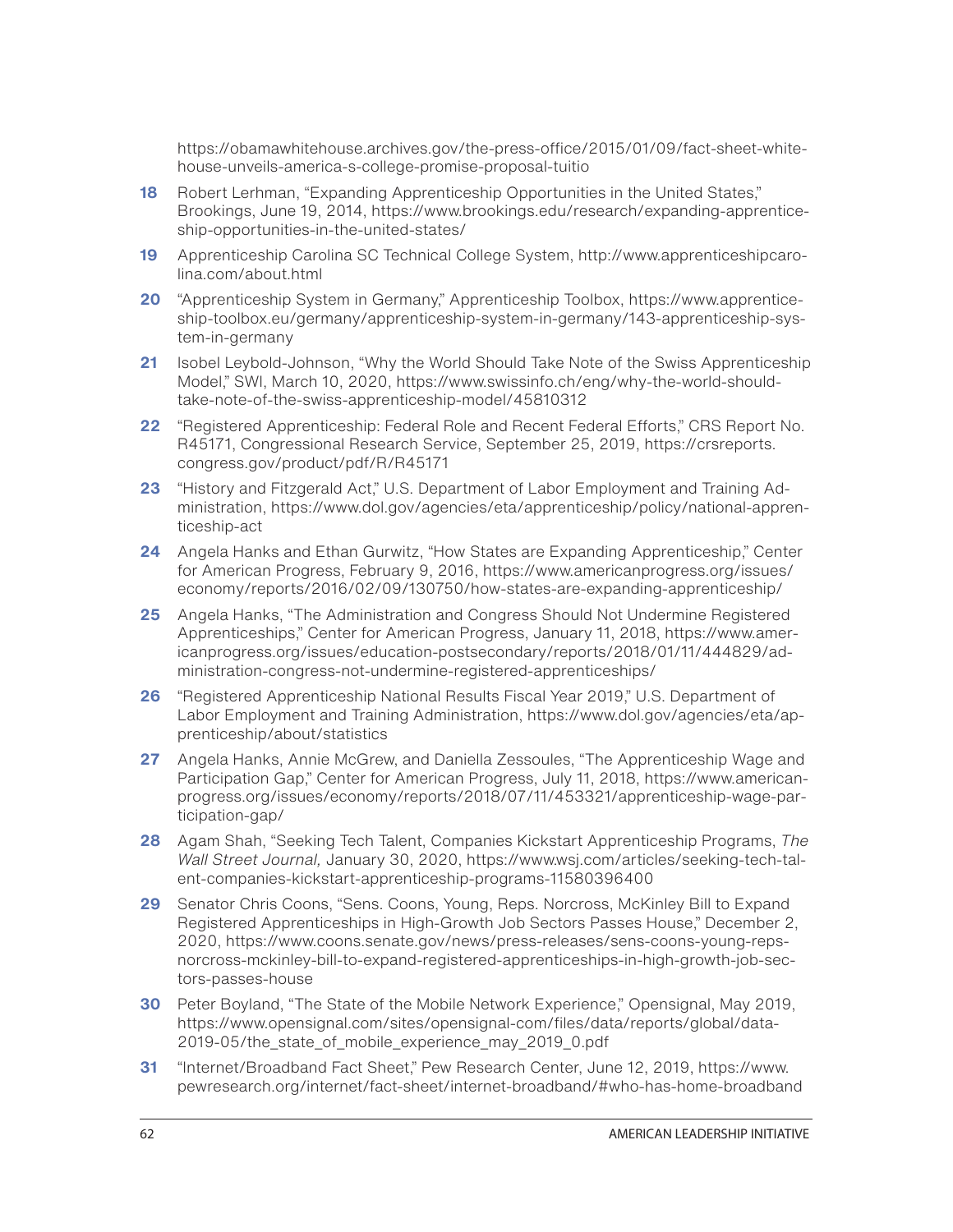- **32** Anderson and Kumar, "Digital Divide Persists Even as Lower-Income Americans Make Gains in Tech Adoption," https://www.pewresearch.org/fact-tank/2019/05/07/digitaldivide-persists-even-as-lower-income-americans-make-gains-in-tech-adoption/
- **33** Ibid.
- **34** "Millions of Kids Are Struggling in School Because They Don't Have Internet Access at Home," *Associated Press,* June 10, 2019, https://www.marketwatch.com/story/nearly-3-million-students-in-the-us-struggle-to-keep-up-in-school-due-to-lack-of-home-internet-2019-06-10
- **35** Jamari Simama, "It's 2020. Why Is the Digital Divide Still With Us?" *Governing,* March 5, 2020, https://www.governing.com/now/Its-2020-Why-Is-the-Digital-Divide-Still-with-Us.html
- **36** Klint Finley, "When School Is Online, the Digital Divide Grows Greater," *Wired,* April 9, 2020, https://www.wired.com/story/school-online-digital-divide-grows-greater/
- **37** Meagan Flynn, "Teleworking in a Parking Lot. School on a Flash Drive. The Coronavirus Prompts New Urgency for Rural Internet Access." *Washington Post,* October 14, 2020, https://www.washingtonpost.com/local/va-politics/rural-broadband-virginia/2020/10/14/bdcc9a4c-0a5b-11eb-859b-f9c27abe638d\_story.html
- **38** "Bridging Rural America to the Future of Work," Center on Rural Innovation, https://ruralinnovation.us/our-work/#broadband
- **39** "Wicker, Capito, Blackburn Introduce Bill to Accelerate Deployment of Rural Digital Opportunity Fund Broadband Networks," U.S. Senate Committee on Commerce, Science, & Transportation, June 22,2020, https://www.commerce.senate.gov/2020/6/wicker-capito-blackburn-introduce-bill-to-accelerate-deployment-of-rural-digital-opportunity-fund-broadband-networks
- **40** Senator Amy Klobuchar, "Klobuchar, Clyburn Introduce Comprehensive Broadband Infrastructure Legislation to Expand Access to Affordable High-Speed Internet," July 1, 2020, https://www.klobuchar.senate.gov/public/index.cfm/2020/7/klobuchar-clyburn-introduce-comprehensive-broadband-infrastructure-legislation-to-expand-access-to-affordable-high-speed-internet
- **41** Carl Weinschenk, "OpenVault: Pandemic Drives Almost a Year's Worth of Broadband Traffic Growth in the Span of a Couple of Weeks," May 4, 2020, *Telecompetitor,* https:// www.telecompetitor.com/openvault-pandemic-drives-almost-a-years-worth-of-broadband-traffic-growth-in-the-span-of-a-couple-of-weeks/
- **42** Charles Cooper, "Spectrum Sharing: An Emerging Success," National Telecommunications and Information Administration, August 19, 2020, https://www.ntia.gov/ blog/2020/spectrum-sharing-emerging-success
- **43** Competitive Carriers Association, "Spectrum: The Lifebook of the Wireless Industry," https://www.ccamobile.org/advocacy#Spectrum
- **44** CTIA, "Spectrum Policy," https://www.ctia.org/positions/spectrum
- **45** Sascha Meinrath and Nathalia Foditsch, "How Other Countries Deal with Net Neutrality," *Smithsonian Magazine,* December 15, 2017, https://www.smithsonianmag.com/innovation/how-other-countries-deal-net-neutrality-180967558/
- **46** Klint Finely, "The WIRED Guide to Net Neutrality," *Wired,* May 5, 2020, https://www. wired.com/story/guide-net-neutrality/
- **47** Sara Morrison, "How Biden's FCC Could Fix America's Internet," *Vox Recode,* January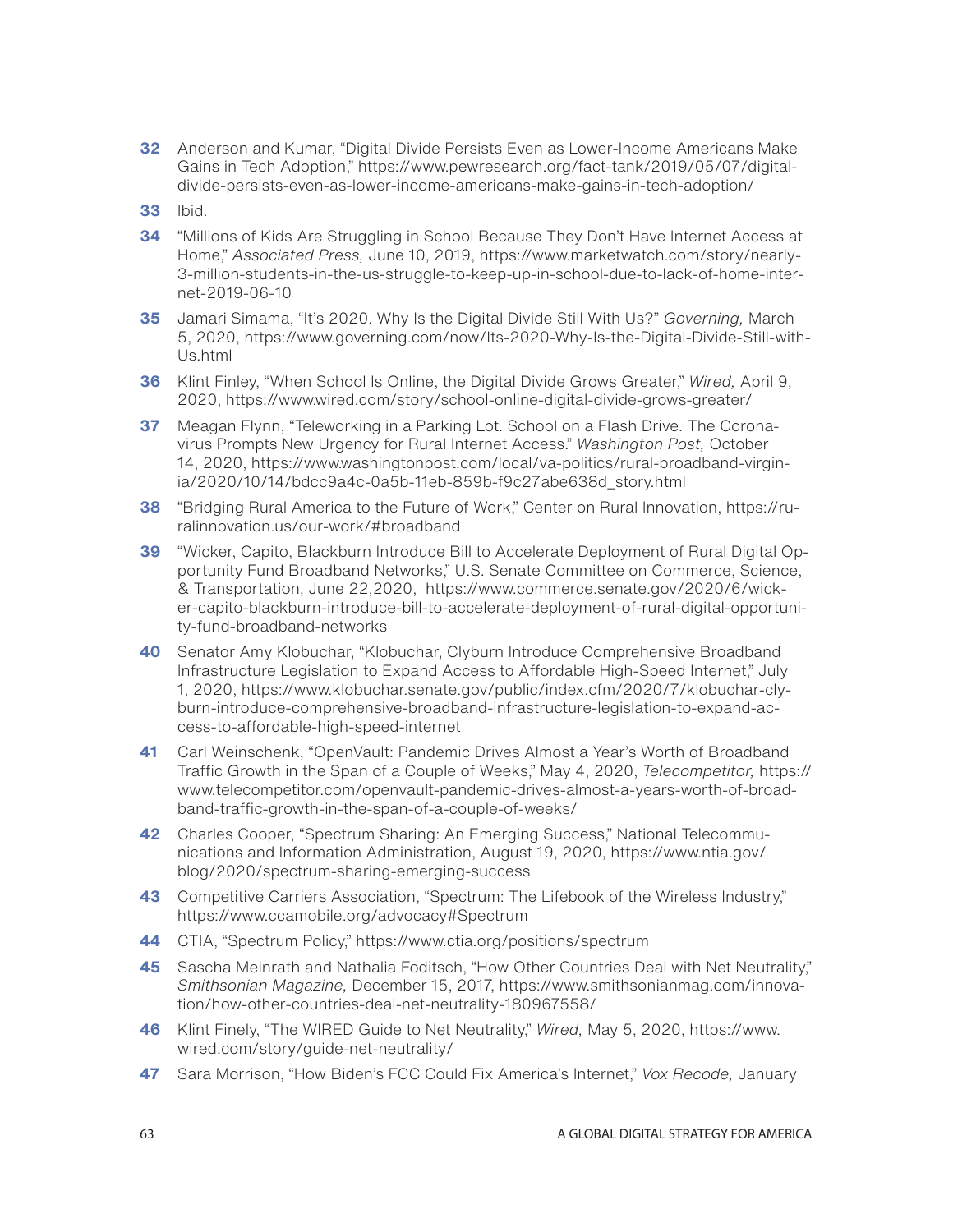21, 2021, https://www.vox.com/recode/21557495/biden-fcc-digital-divide-net-neutrality-section-230

- **48** Klint Finley, "Washington State Enacts Net Neutrality Law, in Clash with FCC," *Wired,* March 5, 2018, https://www.wired.com/story/washington-state-enacts-net-neutralitylaw-in-clash-with-fcc/
- **49** Klint Finley, "California Net Neutrality Bill Would Go Beyond Original Protections," *Wired,* March 14, 2018, https://www.wired.com/story/california-net-neutrality-bill-would-go-beyond-original-protections/
- **50** Agam Shah, "10 Arguments For and Against Net Neutrality, Part 1," American Society of Mechanical Engineers, March 22, 2018, https://www.asme.org/topics-resources/content/10-arguments-against-net-neutrality-part-1
- **51** "Net Neutrality Letter from Mayor Walsh, Other Local Leaders," City of Boston, December 7, 2017, https://www.boston.gov/news/net-neutrality-letter-mayor-walsh-other-local-leaders
- **52** "Internet Privacy Additional Federal Authority Could Enhance Consumer Protection and Provide Flexibility," Report to the Chairman, Committee on Energy and Commerce, House of Representatives, Report GAO-19-52, U.S. Government Accountability Office, January 2019, https://www.gao.gov/assets/700/696437.pdf
- **53** Orson Lucas and Steven Stein, "The new imperative for corporate data responsibility," KPMG, 2020, https://advisory.kpmg.us/content/dam/advisory/en/pdfs/2020/consumer-data-report-kpmg.pdf
- **54** Julie Brill, "Revisiting the Need for Federal Data Privacy Legislation," Written Testimony Before the U.S. Senate Committee on Commerce, Science, & Transportation, September 23, 2020, https://www.commerce.senate.gov/services/files/5404DCED-136B-4622-B922-49045EC7C03E
- **55** "The OECD Privacy Framework," OECD, 2013, http://www.oecd.org/digital/ieconomy/ privacy-guidelines.htm
- **56** "Data Flows, Online Privacy, and Trade Policy," CRS Report R45584, Congressional Research Service, March 11, 2019, https://fas.org/sgp/crs/row/R45584.pdf
- **57** Scott Kennedy, "Made in China 2025," Center for Strategic and International Studies, June 1, 2015, https://www.csis.org/analysis/made-china-2025
- **58** Adam Segal, "Innovation and National Security: Keeping Our Edge," Independent Task Force Report No. 77, Council on Foreign Relations, September 2019, https://www.cfr. org/report/keeping-our-edge/findings/#\_edn61
- **59** "Is China a Global Leader in Research and Development?" China Power, August 25, 2020, https://chinapower.csis.org/china-research-and-development-rnd/
- **60** Caleb Foote and Rob Atkinson, "Federal Support for R&D Continues Its Ignominious Slide," Information Technology & Innovation Foundation, August 12, 2019, https://itif. org/publications/2019/08/12/federal-support-rd-continues-its-ignominious-slide#:~: text=Indeed%2C%20in%2022%20of%20the%2028%20years%20following,the%20latest%20data%20from%20the%20National%20Science%20Foundation
- **61** Abby Joseph Cohen and Michael Hao Wu, "The Coronavirus Pandemic and U.S. Federal Investment in Science," Goldman Sachs, April 29, 2020, https://www.gspublishing. com/content/research/en/reports/2020/04/29/67c9cada-68a2-48af-b25c-0f5416c-0c0c8.html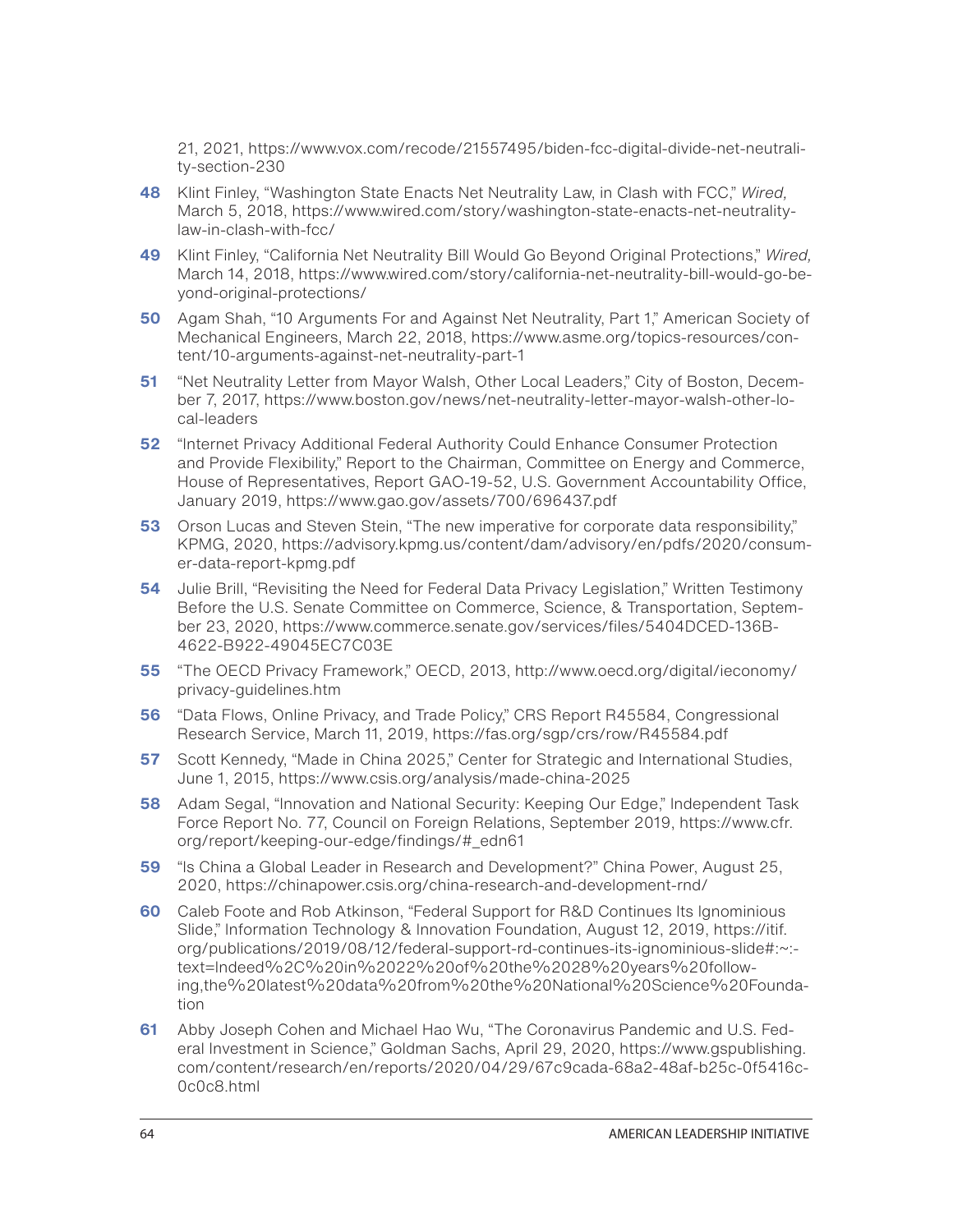- **62** Derek Johnson, "Can the U.S. Compete in R&D?" *Federal Computer Week,* January 30, 2020, https://fcw.com/articles/2020/01/30/research-spending-us-china-congress.aspx
- **63** James Pethokoukis, "U.S. Federal Research Spending Is at a 60-year Low. Should We Be Concerned?" American Enterprise Institute, May 11, 2020, https://www.aei.org/economics/us-federal-research-spending-is-at-a-60-year-low-should-we-be-concerned/, Matthew P. Goodman and Dylan Gerstel, "Sharpening America's Innovative Edge, Center for Strategic and International Studies, October 16, 2020, https://www.csis.org/ analysis/sharpening-americas-innovative-edge
- **64** Senator Todd Young, "Young, Schumer Unveil Endless Frontier Act to Bolster U.S. Tech Leadership and Combat China," May 27, 2020, https://www.young.senate.gov/newsroom/press-releases/young-schumer-unveil-endless-frontier-act-to-bolster-us-techleadership-and-combat-china
- **65** Scott Kennedy, "Washington's China Policy Has Lost Its Wei," Center for Strategic and International Studies, July 27, 2020, https://www.csis.org/analysis/washingtons-chinapolicy-has-lost-its-wei
- **66** Stuart Anderson, "Immigrants and Billion Dollar Startups," NFAP Policy Brief, National Foundation for American Policy, March 2016, https://nfap.com/wp-content/uploads/2016/03/Immigrants-and-Billion-Dollar-Startups.NFAP-Policy-Brief.March-2016. pdf
- **67** Daniel Kim, "Getting the Job Done: How Immigrants Expand the U.S. Economy," University of Pennsylvania Wharton, September 8, 2020, https://knowledge.wharton.upenn. edu/article/how-immigrants-expand-the-u-s-economy/
- **68** Abby Joseph Cohen and Michael Hao Wu, "Immigration and the U.S. Workforce," Goldman Sachs, August 13, 2019, https://www.goldmansachs.com/insights/pages/gs-research/immigration-and-the-us-workforce/report.pdf
- **69** Segal, "Innovation and National Security: Keeping Our Edge," https://www.cfr.org/report/keeping-our-edge/findings/#\_edn33
- **70** Ted Hesson, "Trump Officials Rush to Make It Tougher for Skilled Foreign Workers to Gain Visas," *Reuters,* September 21, 2020, https://www.reuters.com/article/usa-election-immigration-workers/trump-officials-rush-to-make-it-tougher-for-skilled-foreignworkers-to-gain-visas-idUSKCN26C2T4
- **71** Britta Glennon, "How Do Restrictions on High-Skilled Immigration Affect Offshoring? Evidence from the H-1B Program," Working Paper 27538, National Bureau of Economic Research, http://www.nber.org/papers/w27538
- **72** "Fairness for High-Skilled Immigrants Act of 2020 (S.386), AILA Doc. No. 20120333, American Immigration Lawyers Association, https://www.aila.org/advo-media/issues/ all/featured-issue-legislation-impacting-per-country/latest-text-of-the-fairness-forhigh-skilled
- **73** Jason Oxman, Letter to President Trump, Information Technology Industry Council, June 9, 2020, https://www.itic.org/dotAsset/a2cb846e-459f-4b8c-b792-a5881b-37c8ab.pdf
- **74** "Entity List," U.S. Department of Commerce Bureau of Industry and Security, https:// www.bis.doc.gov/index.php/policy-guidance/lists-of-parties-of-concern/entity-list; "Commerce Department Announces the Addition of Huawei Technologies Co. Ltd. to the Entity List," U.S. Department of Commerce Bureau of Industry and Security,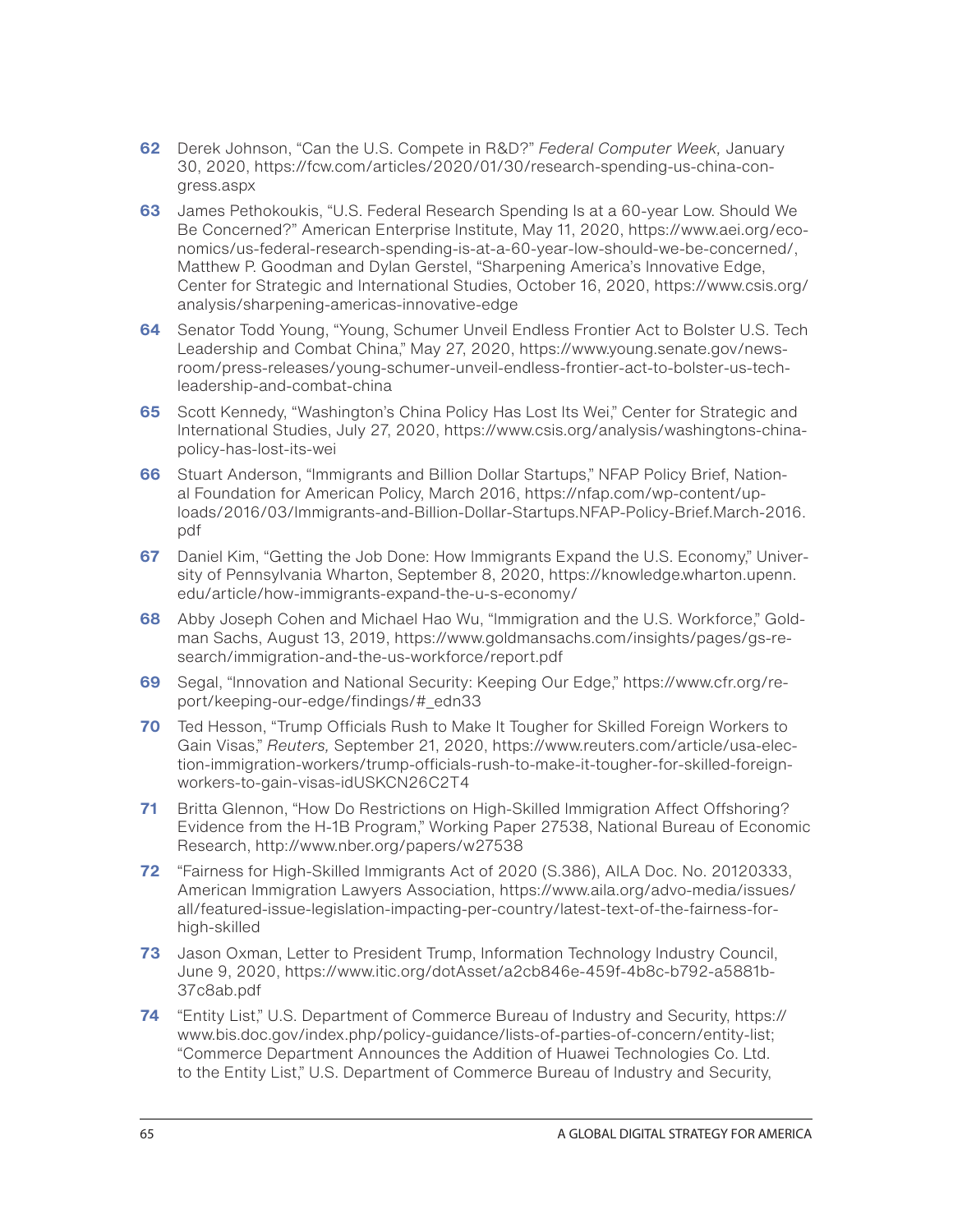<span id="page-67-0"></span>U.S. Department of Commerce, May 15, 2019, https://www.commerce.gov/news/ press-releases/2019/05/department-commerce-announces-addition-huawei-technologies-co-ltd; "Department of Commerce Adds Dozens of New Huawei Affiliates to the Entity List and Maintains Narrow Exemptions through the Temporary General License," U.S. Department of Commerce, August 19, 2019, https://www.commerce.gov/news/ press-releases/2019/08/department-commerce-adds-dozens-new-huawei-affiliates-entity-list-and

- **75** Chad Bown, "How Trump's Export Curbs on Semiconductors and Equipment Hurt the U.S. Technology Sector," Peterson Institute for International Economics, September 28, 2020, https://www.piie.com/blogs/trade-and-investment-policy-watch/how-trumps-export-curbs-semiconductors-and-equipment-hurt-us
- **76** "Commerce Addresses Huawei's Efforts to Undermine Entity List, Restricts Products Designed and Produced with U.S. Technologies," U.S. Department of Commerce, May 15, 2020, https://www.commerce.gov/news/press-releases/2020/05/commerce-addresses-huaweis-efforts-undermine-entity-list-restricts; "Commerce Department Further Restricts Huawei Access to U.S. Technology and Adds Another 38 Affiliates to the Entity List," U.S. Department of Commerce, August 17, 2020, https://www.commerce. gov/news/press-releases/2020/08/commerce-department-further-restricts-huawei-access-us-technology-and
- **77** Kevin Wolf, "Export Controls Will Become More Effective When They Include Plurilateral Controls," Center for a New American Security, August 13, 2020, https://www.cnas.org/ publications/commentary/export-controls-will-become-more-effective-when-they-include-plurilateral-controls
- **78** Bown, "How Trump's Export Curbs on Semiconductors and Equipment Hurt the U.S. Technology Sector," https://www.piie.com/blogs/trade-and-investment-policy-watch/ how-trumps-export-curbs-semiconductors-and-equipment-hurt-us
- **79** Paul Marquardt, Chase D. Kaniecki, Nathanael Kurcab, "BIS Issues Long-Awaited Request for Public Comment on Foundational Technologies," Cleary Gottlieb, August 31, 2020, https://www.clearytradewatch.com/2020/08/bis-issues-long-awaited-request-for-public-comment-on-foundational-technologies/#\_ftn4
- **80** "Identification and Review of Controls for Certain Foundational Technologies," Federal Register 85 FR 52934, U.S. Department of Commerce Bureau of Industry and Security, August 27, 2020, https://www.federalregister.gov/documents/2020/08/27/2020-18910/identification-and-review-of-controls-for-certain-foundational-technologies
- **81** Wolf, "Export Controls Will Become More Effective When They Include Plurilateral Controls," https://www.cnas.org/publications/commentary/export-controls-will-become-more-effective-when-they-include-plurilateral-controls
- **82** "Summary of the Foreign Investment Risk Review Modernization Act of 2018," U.S. Department of Treasury, https://home.treasury.gov/system/files/206/Summary-of-FIR-RMA.pdf
- **[83](#page-37-0)** "Timeline of Federal U.S. Actions on Tech Supply Chain Risk Management," Information Technology Industry Council, accessed January 2021, https://www.itic.org/policy/ITI-SupplyChainRiskManagementGraphic.pdf
- **84** "Commerce Department Issues Interim Rule to Secure the ICTS Supply Chain," U.S. Department of Commerce, January 14, 2021, https://www.commerce.gov/news/press-releases/2021/01/commerce-department-issues-interim-rule-secure-icts-supply-chain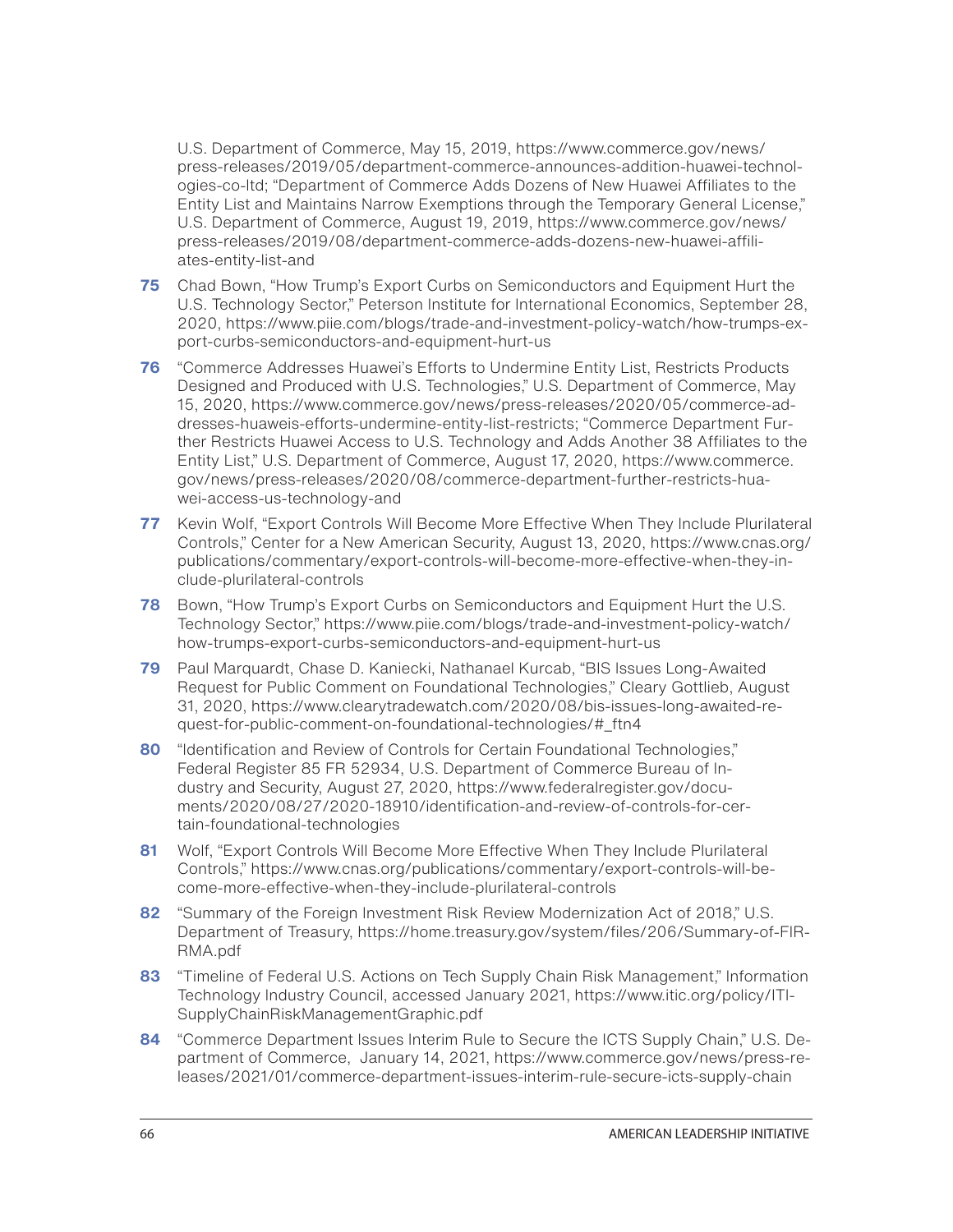- <span id="page-68-0"></span>**85** Stephen Ezell, "Digital Trade Growth, Rule-Making, and Supply Chain Resiliency: U.S. and Global Perspectives," Information Technology Industry Council, October 26, 2020, http://www2.itif.org/2020-ezell-digital-trade-growth.pdf?\_ ga=2.246635143.2057729694.1606146603-656988604.1606146603
- **86** Colin Black Andrews and Patrick Lozada, "Comments of the Telecommunications Industry Association," In the Matter of the National Strategy to Secure 5G Implementation Plan, Docket No. 200521-0144, Telecommunications Industry Association, June 25, 2020, https://www.ntia.doc.gov/files/ntia/publications/tia-06252020.pdf
- **87** Magdalena Petrova, "We Traced What It Takes to Make an iPhone From Its Initial Design to the Components and Raw Materials Needed to Make It a Reality," *CNBC,*  December 14, 2018, https://www.cnbc.com/2018/12/13/inside-apple-iphone-whereparts-and-materials-come-from.html
- **88** Miyeon Oh, Robert Dohner, and Trey Herr, "Global Value Chains in an Era of Strategic Uncertainty: Prospects for US-ROK Cooperation," *The Atlantic Council,* November 2020, https://www.atlanticcouncil.org/wp-content/uploads/2020/11/global-value-chains-final-11-19-1.pdf
- **89** Representative Michael McCaul, "China Task Force Report," 116th U.S. Congress, September 2020, https://gop-foreignaffairs.house.gov/wp-content/uploads/2020/09/ china-task-force-report-final-9.30.20.pdf
- **90** Jack Corrigan, "CIA, NSA Offer Startups More Than Money," *Nextgov,* November 2, 2017, https://www.nextgov.com/emerging-tech/2017/11/cia-nsa-offer-startups-moremoney/142257/
- **91** Stephen Ezell and Scott Andes, "Localizing the Economic Impact of Research and Development: Policy Proposals for the Trump Administration and Congress," Information Technology and Innovation Foundation, December 7, 2016, https://itif.org/publications/2016/12/07/localizing-economic-impact-research-and-development-policy-proposals-trump
- **92** Sen. Amy Klobuchar, "Klobuchar, Coons, Kaine, King Introduce Legislation to Protect and Strengthen Young Businesses Across the Country, March 19, 2020, https://www. klobuchar.senate.gov/public/index.cfm/2020/3/klobuchar-coons-kaine-king-introduce-legislation-to-protect-and-strengthen-young-businesses-across-the-country
- **93** Bianca Majumder, "Congress Should Revive the Office of Technology Assessment," Center for American Progress, May 13, 2019, https://www.americanprogress.org/ issues/green/news/2019/05/13/469793/congress-revive-office-technology-assessment/
- **94** Lee Drutman and Steven M. Teles, "Why Congress Relies on Lobbyists Instead of Thinking for Itself," *The Atlantic,* March 10, 2015, https://www.theatlantic.com/politics/ archive/2015/03/when-congress-cant-think-for-itself-it-turns-to-lobbyists/387295/
- **95** Kosuke Takeuchi and Yukio Tajima, "Japan to Form Digital Policy Agency Led by Private Sector Figure," *Nikkei Asia,* September 18, 2020, https://asia.nikkei.com/Politics/Japan-to-form-digital-policy-agency-led-by-private-sector-figure?
- **96** Russell Deeks, "The Digital Silk Road China's \$200 billion project," *Science Focus,*  December 8, 2018, https://www.sciencefocus.com/future-technology/the-digital-silkroad-chinas-200-billion-project/
- **97** Jonathan E. Hillman, "How Big is China's Belt and Road?" Center for Strategic and International Studies, April 3, 2018, https://www.csis.org/analysis/how-big-chinas-beltand-road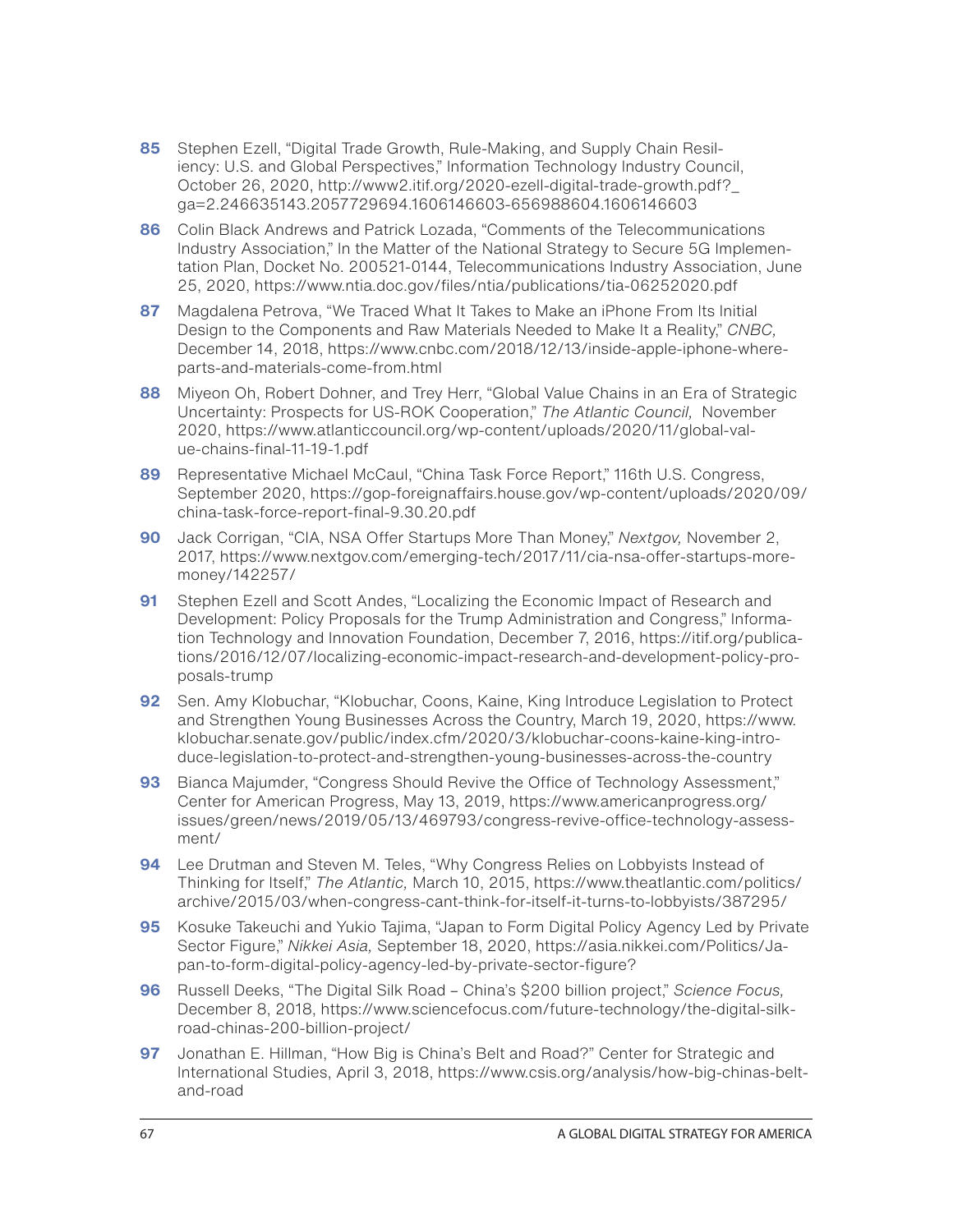- <span id="page-69-0"></span>**98** Jude Blanchett and Jonathan E. Hillman, "China's Digital Silk Road After the Coronavirus," Center for Strategic and International Studies, April 13, 2020, https://www.csis. org/analysis/chinas-digital-silk-road-after-coronavirus
- **99** U.S. International Development Finance Corporation, https://www.dfc.gov/
- **100** "Digital Economy Report 2019," United Nations Conference on Trade and Development, September 4, 2019, https://unctad.org/system/files/official-document/der2019\_overview\_en.pdf
- **101** "Digital Divide Will Worsen Inequalities Without Better Global Cooperation," United Nations News, September 4, 2019, https://news.un.org/en/story/2019/09/1045572
- **102** "2018 Fact Sheet: Key Barriers to Digital Trade," United States Trade Representative, March 2018, https://ustr.gov/about-us/policy-offices/press-office/fact-sheets/2018/ march/2018-fact-sheet-key-barriers-digital
- **103** Paresh Dave, "China Exports Its Restrictive Internet Policies to Dozens of Countries: Report," *Reuters,* November 1, 2018, https://www.reuters.com/article/us-global-internet-surveillance/china-exports-its-restrictive-internet-policies-to-dozens-of-countries-report-idUSKCN1N63KE
- **104** "A Concrete Agenda for Transatlantic Cooperation on China," Majority Report, U.S. Senate Committee on Foreign Relations, November 2020, https://www.foreign.senate.gov/imo/media/doc/SFRC%20Majority%20China-Europe%20Report%20 FINAL%20(P&G).pdf
- **105** Juan Pedro Tomás, "Huawei to Capture 28.5% of Global Mobile Base Station Market in 2020," *RCR Wireless News,* August 5, 2020, https://www.rcrwireless. com/20200805/5g/huawei-capture-28-global-mobile-base-station-market-2020
- **106** "Findings of the Investigation into China's Acts, Policies, and Practices Related to Technology Transfer, Intellectual Property, and Innovation under Section 301 of the Trade Act of 1974," United States Trade Representative, March 22, 2018, https://ustr.gov/ sites/default/files/Section%20301%20final.pdf
- **107** Antonio Varas and Raj Varadarajan, "How Restricting Trade with China Could End U.S. Semiconductor Leadership," Boston Consulting Group, March 9, 2020, https:// www.bcg.com/publications/2020/restricting-trade-with-china-could-end-united-states-semiconductor-leadership
- **108** Kennedy, "Washington's China Policy Has Lost Its Wei," https://www.csis.org/analysis/ washingtons-china-policy-has-lost-its-wei
- **109** Melanie Hart and Kelly Magsamen, "Limit, Leverage, and Compete: A New Strategy on China," Center for American Progress, April 3, 2019, https://www.americanprogress. org/issues/security/reports/2019/04/03/468136/limit-leverage-compete-new-strategy-china/
- **110** Jay Peters, "Second Judge Says Trump Can't Ban TikTok," *The Verge,* December 7, 2020, https://www.theverge.com/2020/12/7/22160239/tiktok-ban-judge-trump-administration-us-commerce-department.
- **111** James Andrew Lewis, "Take Me to the Cleaners: Negotiating with China," Center for Strategic and International Studies, July 31, 2020, https://www.csis.org/analysis/ take-me-cleaners-negotiating-china
- **112** Jared Cohen and Richard Fontaine, "Uniting the Techno-Democracies," *Foreign Affairs,* November/December 2020, https://www.foreignaffairs.com/articles/unit-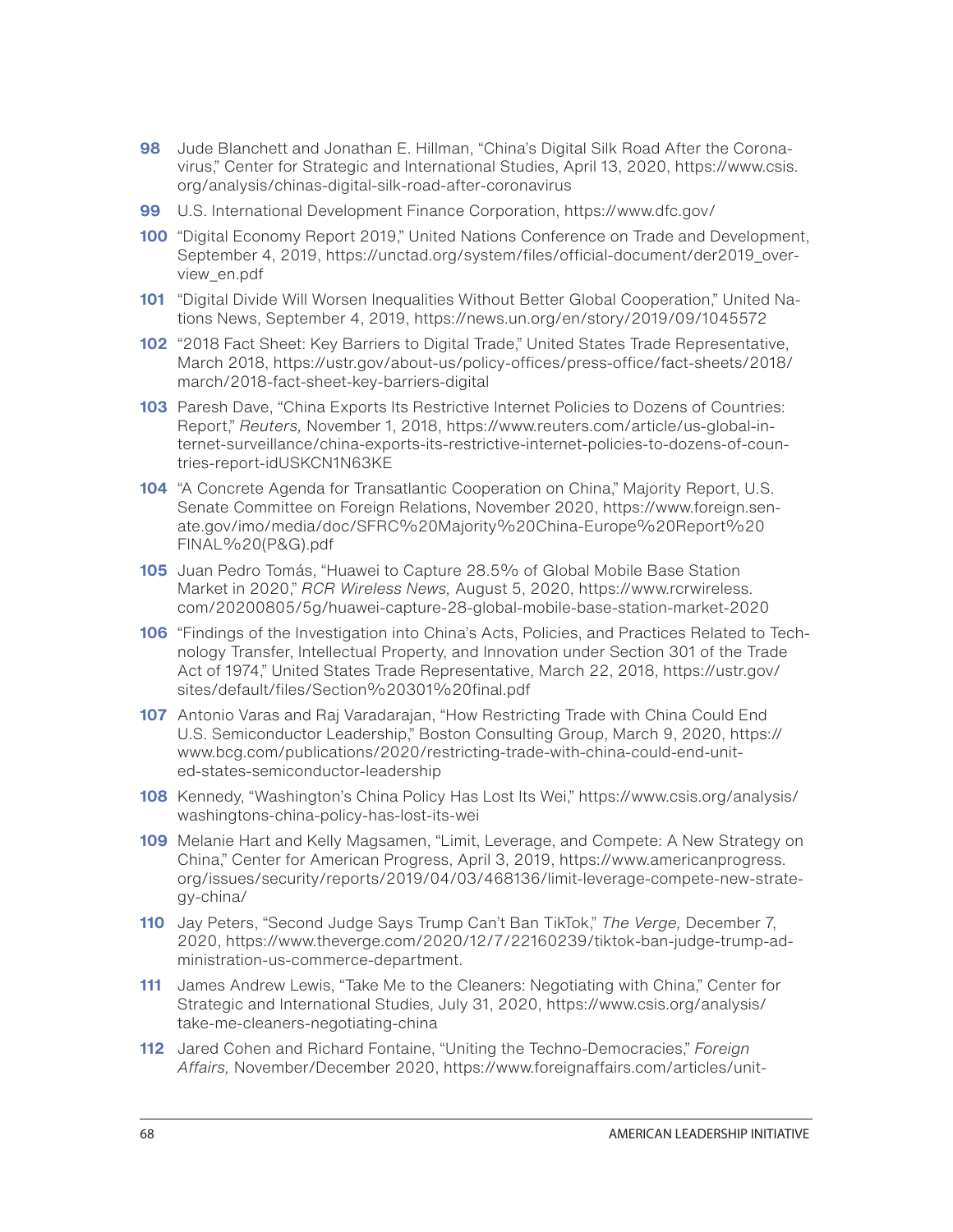<span id="page-70-0"></span>ed-states/2020-10-13/uniting-techno-democracies?mc\_cid=bcc8981c73&mc\_eid=8555e5617a

- **113** "UK Seeks Alliance to Avoid Reliance on Chinese Tech: The Times," *Reuters,* May 28, 2020, https://www.reuters.com/article/us-britain-tech-coalition/uk-seeks-alliance-to-avoid-reliance-on-chinese-tech-the-times-idUSKBN2343JW; Sam Fleming, Jim Brunsden and Michael Peel, "EU Proposes Fresh Alliance With U.S. in Face of China Challenge," *Financial Times,* November 29, 2020, https://www.ft.com/content/ e8e5cf90-7448-459e-8b9f-6f34f03ab77a
- **114** Leigh Hartman, "Countries Agree on 5G Security in Prague," *Share America,* May 13, 2019, https://share.america.gov/countries-agree-on-5g-security-in-prague/
- 115 Jonathan Berr, "WannaCry" Ransomware Attack Losses Could Reach \$4 Billion," *CBSNews,* May 16, 2017, https://www.cbsnews.com/news/wannacry-ransomware-attacks-wannacry-virus-losses/
- **116** "CEA Report: Cost of Malicious Cyber Activity to the U.S. Economy," Thomson Hine, February 20, 2018, https://www.thompsonhine.com/publications/cea-report-cost-ofmalicious-cyber-activity-to-the-us-economy
- **117** Nathan Bomey and Kevin Johnson, "What You Need to Know About the FireEye Hack: Cybersecurity Attack Against U.S. Government," *USA Today,* December 14, 2020, https://www.usatoday.com/story/tech/2020/12/14/fireeye-solarwinds-hack-breach-cybersecurity-attack/6538645002/
- 118 Melanie Hart and Jordan Link, "There Is a Solution to the Huawei Challenge," Center for American Progress, October 14, 2020, https://www.americanprogress.org/issues/ security/reports/2020/10/14/491476/solution-huawei-challenge/
- **119** Dylan Gerstel and Jack Caporal, "Trade Trilateral Targets China's Industrial Subsidies," Center for Strategic and International Studies, January 22, 2020, https://www.csis.org/ analysis/trade-trilateral-targets-chinas-industrial-subsidies
- **120** Jeanne Whalen, "Government Should Take Bigger Role in Promoting U.S. Technology or Risk Losing Ground to China, Commission Says," *Washington Post,* December 1, 2020, https://www.washingtonpost.com/technology/2020/12/01/us-policy-china-technology/
- **121** Lindsay Gorman, "A Future Internet for Democracies: Contesting China's Push for Dominance in 5G, 6G, and the Internet of Everything," Alliance for Securing Democracy, October 27, 2020, https://securingdemocracy.gmfus.org/future-internet/
- **122** Christie Lawrence and Sean Cordey, "The Case for Increased Transatlantic Cooperation on Artificial Intelligence," Belfer Center, Harvard Kennedy School, August 2020, https://www.belfercenter.org/publication/case-increased-transatlantic-cooperation-artificial-intelligence
- 123 Cohen and Fontaine, "Uniting the Techno-Democracies," https://www.foreignaffairs. com/articles/united-states/2020-10-13/uniting-techno-democracies?mc\_cid=bcc8981c73&mc\_eid=8555e5617a
- **124** "Arrangement on Officially Supported Export Credits," OECD, accessed January 2021, https://www.oecd.org/trade/topics/export-credits/arrangement-and-sector-understandings/
- **125** "Aid and Export Credits," OECD, accessed January 2021, https://www.oecd.org/trade/ topics/export-credits/aid-and-export-credits/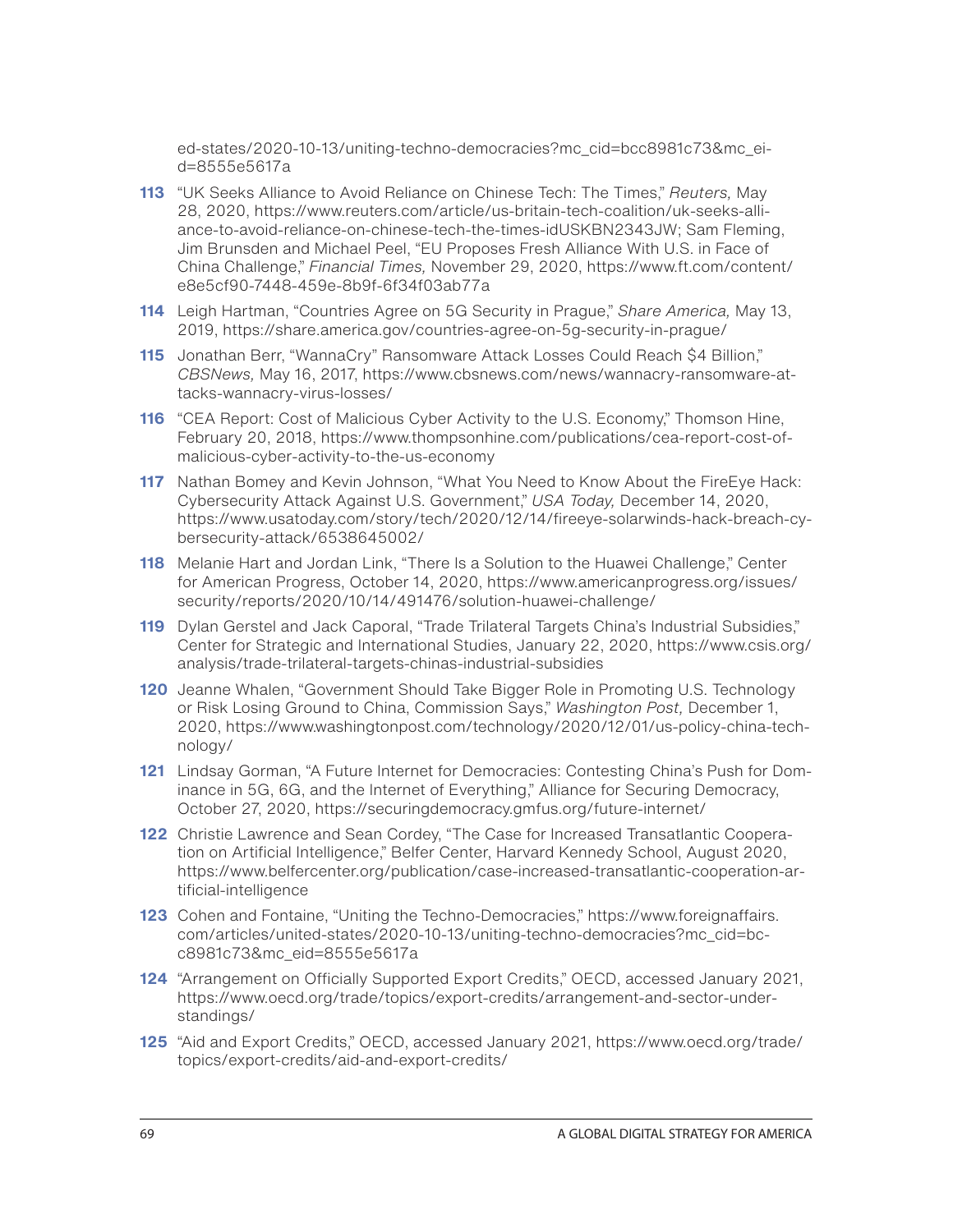- <span id="page-71-0"></span>**126** Andrew Lipsman, "Global Ecommerce 2019," *Insider Intelligence,* June 27, 2019, https://www.emarketer.com/content/global-ecommerce-2019
- **127** "76 WTO Partners Launch Talks on E-commerce," European Commission, January 25, 2019, http://trade.ec.europa.eu/doclib/press/index.cfm?id=1974
- **128** Logan Finucan, "USMCA: What's in the Digital Chapter for Your Company," Access Partnership, January 29, 2020, https://www.accesspartnership.com/usmca-whats-inthe-digital-chapter-for-your-company/
- **129** "Next Steps, a Timeline of New Zealand's Ratification Process, and Details of Negotiation Rounds Are Below," New Zealand Foreign Affairs & Trade, accessed January 2021, https://www.mfat.govt.nz/en/trade/free-trade-agreements/free-trade-agreements-inforce/digital-economy-partnership-agreement/next-steps-and-timeline/
- **130** Wendy Cutler, "Reengaging the Asia-Pacific on Trade: A TPP Roadmap for the Next U.S. Administration," The Asia Society Policy Institute, September 2020, https://asiasociety.org/sites/default/files/2020-09/A%20TPP%20Roadmap%20for%20the%20 Next%20U.S.%20Administration.pdf
- **131** Joshua P. Meltzer, "The United States-Mexico-Canada Agreement: Developing Trade Policy for Digital Trade," *Trade, Law, and Development Vol. 11, No. 2,* Winter 2019, http://www.tradelawdevelopment.com/index.php/tld/article/view/11%282%29%20 TL%26D%20239%20%282019%29/365
- **132** "USTR Announces Initiation of Section 301 Investigation into France's Digital Services Tax," United States Trade Representative, July 10, 2019, https://ustr.gov/about-us/policy-offices/press-office/press-releases/2019/july/ustr-announces-initiation-section-301
- **133** "USTR Initiates Section 301 Investigations of Digital Services Taxes," United States Trade Representative, June 2, 2020, https://ustr.gov/about-us/policy-offices/press-office/press-releases/2020/june/ustr-initiates-section-301-investigations-digital-services-taxes
- **134** Alan Rappeport, Ana Swanson, Jim Tankersley, and Liz Alderman, "U.S. Withdraws from Global Digital Tax Talks," *New York Times,* June 17, 2020, https://www.nytimes. com/2020/06/17/us/politics/us-digital-tax-talks.html
- 135 Jude Blanchett and Jonathan E. Hillman, "China's Digital Silk Road After the Coronavirus," Center for Strategic and International Studies, April 13, 2020, https://www.csis. org/analysis/chinas-digital-silk-road-after-coronavirus